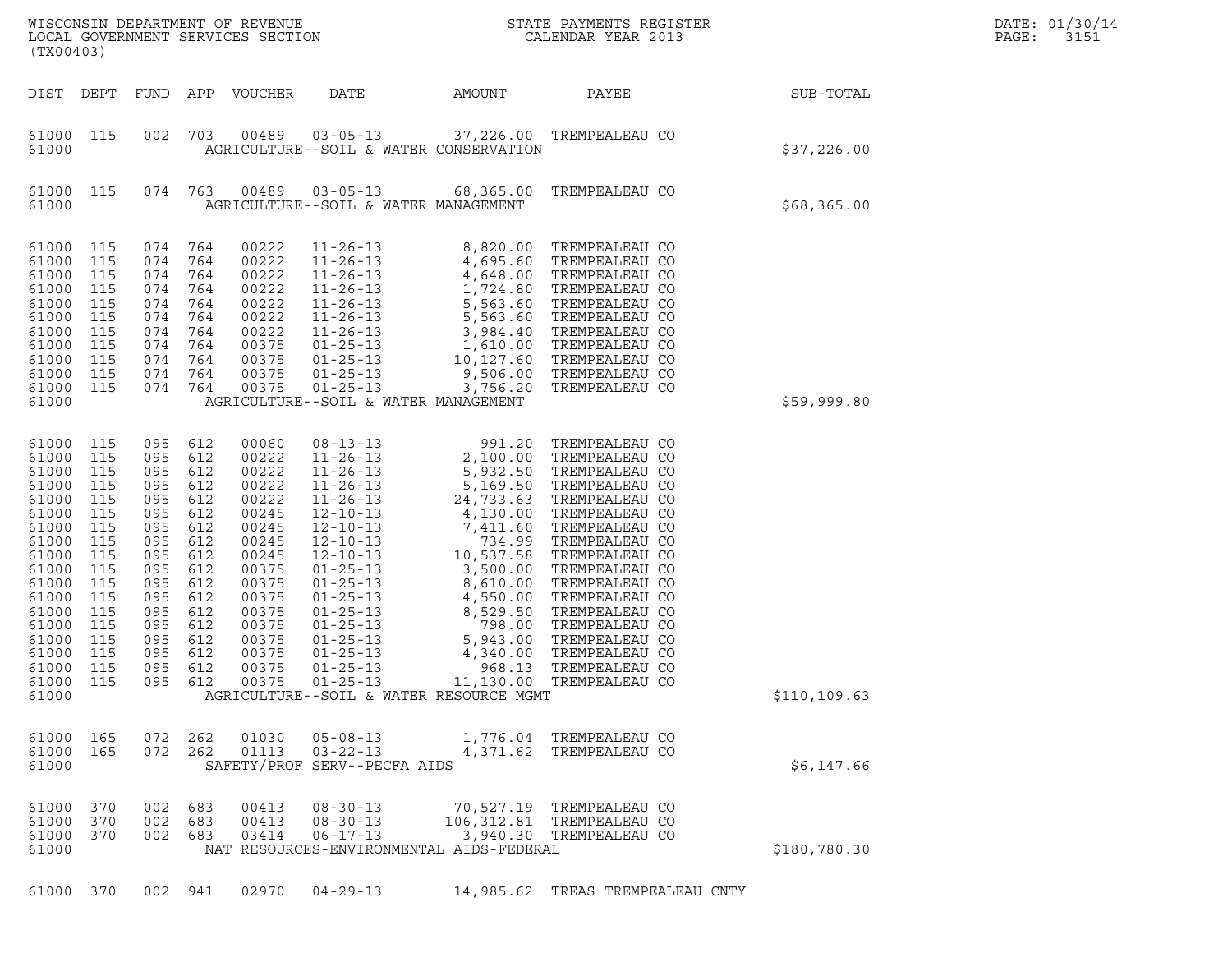| DATE: | 01/30/14 |
|-------|----------|
| PAGE: | 3152     |

| (TX00403)                                          |                                 |                                                     |         |                                           |                                                                                  |                                          |                                                                                                                                                                                                                        |             | DATE: 01/30/14<br>PAGE: 3152 |
|----------------------------------------------------|---------------------------------|-----------------------------------------------------|---------|-------------------------------------------|----------------------------------------------------------------------------------|------------------------------------------|------------------------------------------------------------------------------------------------------------------------------------------------------------------------------------------------------------------------|-------------|------------------------------|
|                                                    |                                 |                                                     |         | DIST DEPT FUND APP VOUCHER DATE           |                                                                                  |                                          |                                                                                                                                                                                                                        |             |                              |
|                                                    |                                 |                                                     |         |                                           |                                                                                  |                                          |                                                                                                                                                                                                                        | \$14,985.62 |                              |
| 61000                                              |                                 |                                                     |         |                                           | NAT RESOURCES--WILDLIFE DAMAGE                                                   |                                          | 61000 370 012 549 00133 03-15-13 2,780.00 TREMPEALEAU CO                                                                                                                                                               | \$2,780.00  |                              |
| 61000                                              |                                 |                                                     |         |                                           |                                                                                  | NAT RESOURCES--WILDLIFE DAMAGE CLAIMS    | 61000 370 012 553 00133 03-15-13 9,616.28 TREMPEALEAU CO 61000 370 012 553 00133 03-15-13 709.68 TREMPEALEAU CO                                                                                                        | \$10,325.96 |                              |
| 61000                                              |                                 |                                                     |         |                                           |                                                                                  | NAT RESOURCES--COUNTY CONSERVATION AIDS  | $\begin{array}{cccccc} 61000 & 370 & 012 & 563 & 01120 & 12-06-13 & & 4,771.00 & \text{TREAS TREMPEALEAU CNTY} \\ 61000 & 370 & 012 & 563 & 01121 & 12-06-13 & & 6,612.50 & \text{TREAS TREMPEALEAU CNTY} \end{array}$ | \$11,383.50 |                              |
| 61000                                              |                                 |                                                     |         |                                           |                                                                                  | NAT RESOURCES-FOREST CROP/MANAGED FOREST | 61000 370 012 566 00001 09-24-13 20,719.38 TREAS TREMPEALEAU CNTY                                                                                                                                                      | \$20.719.38 |                              |
| 61000                                              |                                 |                                                     |         |                                           |                                                                                  | NAT RESOURCES--SNOWMOBILE TRAIL AIDS     | 61000 370 012 574 00147 08-05-13 55,500.00 TREAS TREMPEALEAU CNTY                                                                                                                                                      | \$55,500.00 |                              |
| 61000                                              |                                 |                                                     |         |                                           |                                                                                  | NAT RESOURCES--SNOWMOBILE TRAIL AIDS     | 61000 370 012 575 02969 04-29-13 14,985.63 TREAS TREMPEALEAU CNTY                                                                                                                                                      | \$14,985.63 |                              |
| 61000                                              |                                 |                                                     |         |                                           | NAT RESOURCES--PMT IN LIEU OF TAXES                                              |                                          | 61000 370 012 584 00045 09-03-13 790.00 TREAS TREMPEALEAU CNTY                                                                                                                                                         | \$790.00    |                              |
| 61000                                              |                                 |                                                     |         |                                           | NAT RESOURCES--PECFA AIDS                                                        |                                          | 61000 370 072 667 00371 12-20-13 8,128.35 TREMPEALEAU CO                                                                                                                                                               | \$8,128.35  |                              |
| 61000                                              |                                 |                                                     |         |                                           | NAT RESOURCES--POLLUTION CONTROL                                                 |                                          | 61000 370 095 517 01825 01-23-13 17,850.00 TREAS TREMPEALEAU CNTY<br>61000 370 095 517 01826 01-23-13 56,230.00 TREMPEALEAU CO                                                                                         | \$74,080.00 |                              |
| 61000<br>61000<br>61000<br>61000<br>61000<br>61000 | 395<br>395<br>395<br>395<br>395 | 011 185<br>011 185<br>011 185<br>011 185<br>011 185 |         | 68468<br>70848<br>75892<br>85545<br>92810 | $03 - 18 - 13$<br>$04 - 08 - 13$<br>$05 - 28 - 13$<br>08-26-13<br>$11 - 04 - 13$ | TRANSPORTATION--HIGHWAY SAFETY-FEDERAL   | 641.04 TREAS TREMPEALEAU CO<br>427.36 TREAS TREMPEALEAU CO<br>1,068.40 TREAS TREMPEALEAU CO<br>1,068.40 TREAS TREMPEALEAU CO<br>213.68 TREAS TREMPEALEAU CO                                                            | \$3,418.88  |                              |
| 61000 395<br>61000<br>61000                        | 395<br>395                      | 011 190<br>011 190                                  | 011 190 | 68061<br>82061<br>94061                   | $01 - 07 - 13$<br>$07 - 01 - 13$<br>$10 - 07 - 13$                               |                                          | 205,083.44 COUNTY OF TREMPEALEAU<br>410,166.88 COUNTY OF TREMPEALEAU<br>205,083.44 COUNTY OF TREMPEALEAU                                                                                                               |             |                              |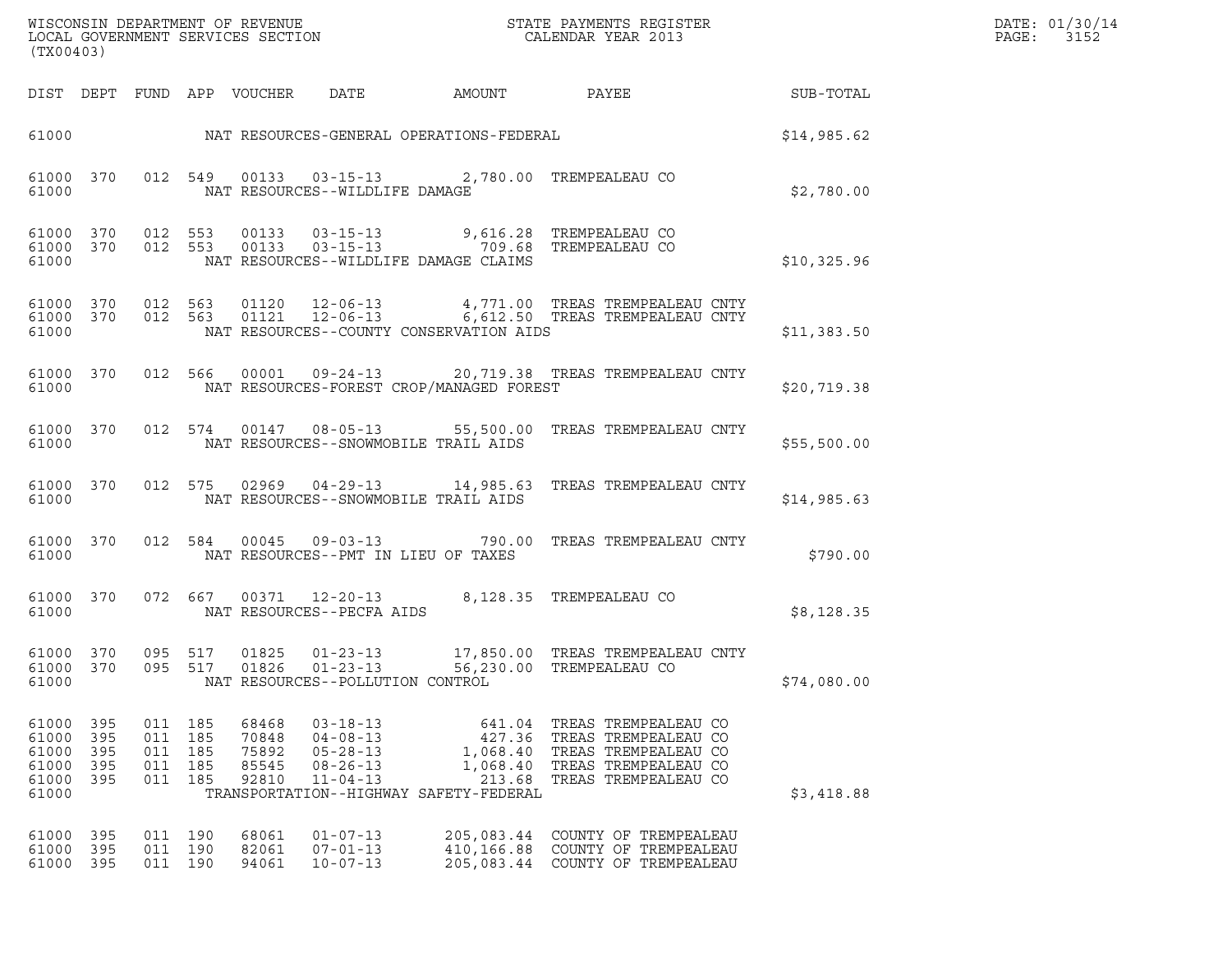|                                                                                                                                          | WISCONSIN DEPARTMENT OF REVENUE                                                                                                                                                           | $\mathbf{M}$                                                                                                                                                                                                                                                                                                                                                               |                                                                                                                                             | STATE PAYMENTS REGISTER                                                                |                                                                                                                                                                                                                                                                                                                                                                                                                                                                                                                                                                                                                                                                                             | DATE: 01/30/14<br>3153<br>PAGE:                                                                                                                                                                                                                                                                                                                                                                               |
|------------------------------------------------------------------------------------------------------------------------------------------|-------------------------------------------------------------------------------------------------------------------------------------------------------------------------------------------|----------------------------------------------------------------------------------------------------------------------------------------------------------------------------------------------------------------------------------------------------------------------------------------------------------------------------------------------------------------------------|---------------------------------------------------------------------------------------------------------------------------------------------|----------------------------------------------------------------------------------------|---------------------------------------------------------------------------------------------------------------------------------------------------------------------------------------------------------------------------------------------------------------------------------------------------------------------------------------------------------------------------------------------------------------------------------------------------------------------------------------------------------------------------------------------------------------------------------------------------------------------------------------------------------------------------------------------|---------------------------------------------------------------------------------------------------------------------------------------------------------------------------------------------------------------------------------------------------------------------------------------------------------------------------------------------------------------------------------------------------------------|
|                                                                                                                                          |                                                                                                                                                                                           | DATE                                                                                                                                                                                                                                                                                                                                                                       | AMOUNT                                                                                                                                      | PAYEE                                                                                  | SUB-TOTAL                                                                                                                                                                                                                                                                                                                                                                                                                                                                                                                                                                                                                                                                                   |                                                                                                                                                                                                                                                                                                                                                                                                               |
|                                                                                                                                          |                                                                                                                                                                                           |                                                                                                                                                                                                                                                                                                                                                                            |                                                                                                                                             |                                                                                        | \$820,333.76                                                                                                                                                                                                                                                                                                                                                                                                                                                                                                                                                                                                                                                                                |                                                                                                                                                                                                                                                                                                                                                                                                               |
|                                                                                                                                          | 83246<br>83246<br>83246                                                                                                                                                                   | $08 - 02 - 13$                                                                                                                                                                                                                                                                                                                                                             |                                                                                                                                             |                                                                                        | \$182,319.84                                                                                                                                                                                                                                                                                                                                                                                                                                                                                                                                                                                                                                                                                |                                                                                                                                                                                                                                                                                                                                                                                                               |
| 002                                                                                                                                      |                                                                                                                                                                                           |                                                                                                                                                                                                                                                                                                                                                                            |                                                                                                                                             |                                                                                        | \$15,428.70                                                                                                                                                                                                                                                                                                                                                                                                                                                                                                                                                                                                                                                                                 |                                                                                                                                                                                                                                                                                                                                                                                                               |
| 005<br>005<br>005<br>005<br>005<br>005<br>005<br>005<br>005<br>005                                                                       | 90310<br>90314<br>90318<br>90321<br>90323<br>90325<br>90326<br>90400<br>90402<br>90403<br>90406<br>90408<br>90411                                                                         | $01 - 01 - 13$<br>$02 - 01 - 13$<br>$03 - 01 - 13$<br>04-01-13<br>$05 - 01 - 13$<br>$06 - 01 - 13$<br>$07 - 02 - 13$<br>$07 - 01 - 13$<br>$08 - 01 - 13$<br>09-01-13<br>$10 - 01 - 13$<br>$11 - 01 - 13$<br>$12 - 01 - 13$                                                                                                                                                 | 259,952.00                                                                                                                                  | TREMPEALEAU CO                                                                         | \$3,427,923.00                                                                                                                                                                                                                                                                                                                                                                                                                                                                                                                                                                                                                                                                              |                                                                                                                                                                                                                                                                                                                                                                                                               |
| 005<br>005<br>005<br>005<br>005<br>005<br>005<br>005<br>005<br>005<br>005<br>005<br>005<br>005<br>005<br>005<br>005<br>005<br>005<br>005 | 00000<br>00000<br>00000<br>00000<br>00000<br>00000<br>00000<br>00000<br>00000<br>00000<br>00000<br>00000<br>00000<br>00000<br>00000<br>00000<br>00000<br>00000<br>00000<br>00000<br>00000 | $01 - 07 - 13$<br>$03 - 30 - 13$<br>$03 - 31 - 13$<br>04-05-13<br>$04 - 25 - 13$<br>04-05-13<br>$05 - 07 - 13$<br>$06 - 30 - 13$<br>$06 - 05 - 13$<br>$07 - 05 - 13$<br>$07 - 11 - 13$<br>$07 - 22 - 13$<br>$08 - 26 - 13$<br>$08 - 05 - 13$<br>$09 - 30 - 13$<br>$09 - 06 - 13$<br>$10 - 05 - 13$<br>$10 - 28 - 13$<br>$10 - 05 - 13$<br>$11 - 19 - 13$<br>$12 - 30 - 13$ | 5,242.00<br>94,131.98<br>6,083.68<br>17,867.68<br>312, 179.64<br>36,454.97<br>9,558.96<br>105,926.26<br>17,575.28<br>10,025.09<br>10,858.13 | TREMPEALEAU<br>TREMPEALEAU<br>TREMPEALEAU<br>TREMPEALEAU<br>TREMPEALEAU<br>TREMPEALEAU | \$1,004,052.13                                                                                                                                                                                                                                                                                                                                                                                                                                                                                                                                                                                                                                                                              |                                                                                                                                                                                                                                                                                                                                                                                                               |
|                                                                                                                                          |                                                                                                                                                                                           | FUND APP VOUCHER<br>011 278<br>011 278<br>011 278<br>116<br>000<br>000<br>000<br>000<br>000<br>000<br>000<br>000<br>000<br>005 000<br>000<br>005 000<br>005 000<br>000<br>000<br>000<br>000<br>000<br>000<br>000<br>000<br>000<br>005 000<br>000<br>000<br>000<br>000<br>000<br>000<br>000<br>000<br>000<br>000<br>000                                                     | LOCAL GOVERNMENT SERVICES SECTION<br>$08 - 02 - 13$<br>$08 - 02 - 13$<br>11357   11-05-13<br>CORRECTIONS--LOCAL AID                         | TRANSPORTATION--LRIP/TRIP/MSIP GRANTS<br>HEALTH SERVICES--STATE/FED AIDS               | CALENDAR YEAR 2013<br>TRANSPORTATION--GENERAL TRANSP AIDS-GTA<br>189,768.00 TREMPEALEAU CO<br>193,008.00 TREMPEALEAU CO<br>350,366.00 TREMPEALEAU CO<br>82,274.00 TREMPEALEAU CO<br>82, 274.00 IREMPEALEAU CO<br>211, 031.00 TREMPEALEAU CO<br>162, 240.00 TREMPEALEAU CO<br>1, 026.00 TREMPEALEAU CO<br>355, 351.00 TREMPEALEAU CO<br>781, 991.00 TREMPEALEAU CO<br>308, 288.00 TREMPEALEAU CO<br>237, 203.00 TREMPEALEAU CO<br>295, 425.<br>295,425.00 TREMPEALEAU CO<br>38,971.29 TREMPEALEAU<br>6,134.23 TREMPEALEAU<br>115,108.83 TREMPEALEAU<br>5,395.94 TREMPEALEAU<br>5,646.31 TREMPEALEAU<br>101.52 TREMPEALEAU<br>3,292.49 TREMPEALEAU<br>CHILDREN & FAMILIES--STATE/FEDERAL AIDS | 10,466.29 TREAS TREMPEALEAU CO<br>49,387.24 TREAS TREMPEALEAU CO<br>122,466.31 TREAS TREMPEALEAU CO<br>15,428.70 TREAS TREMPEALEAU CNTY<br>100,663.17 TREMPEALEAU CHILD SUPPORT<br>7,707.52 TREMPEALEAU CHILD SUPPORT<br>95,127.16 TREMPEALEAU CHILD SUPPORT<br>TREMPEALEAU CHILD SUPPORT<br>TREMPEALEAU CHILD SUPPORT<br>TREMPEALEAU CHILD SUPPORT<br>TREMPEALEAU CHILD SUPPORT<br>TREMPEALEAU CHILD SUPPORT |

61000 455 002 202 00019 09-24-13 353.44 TREAS TREMPEALEAU CNTY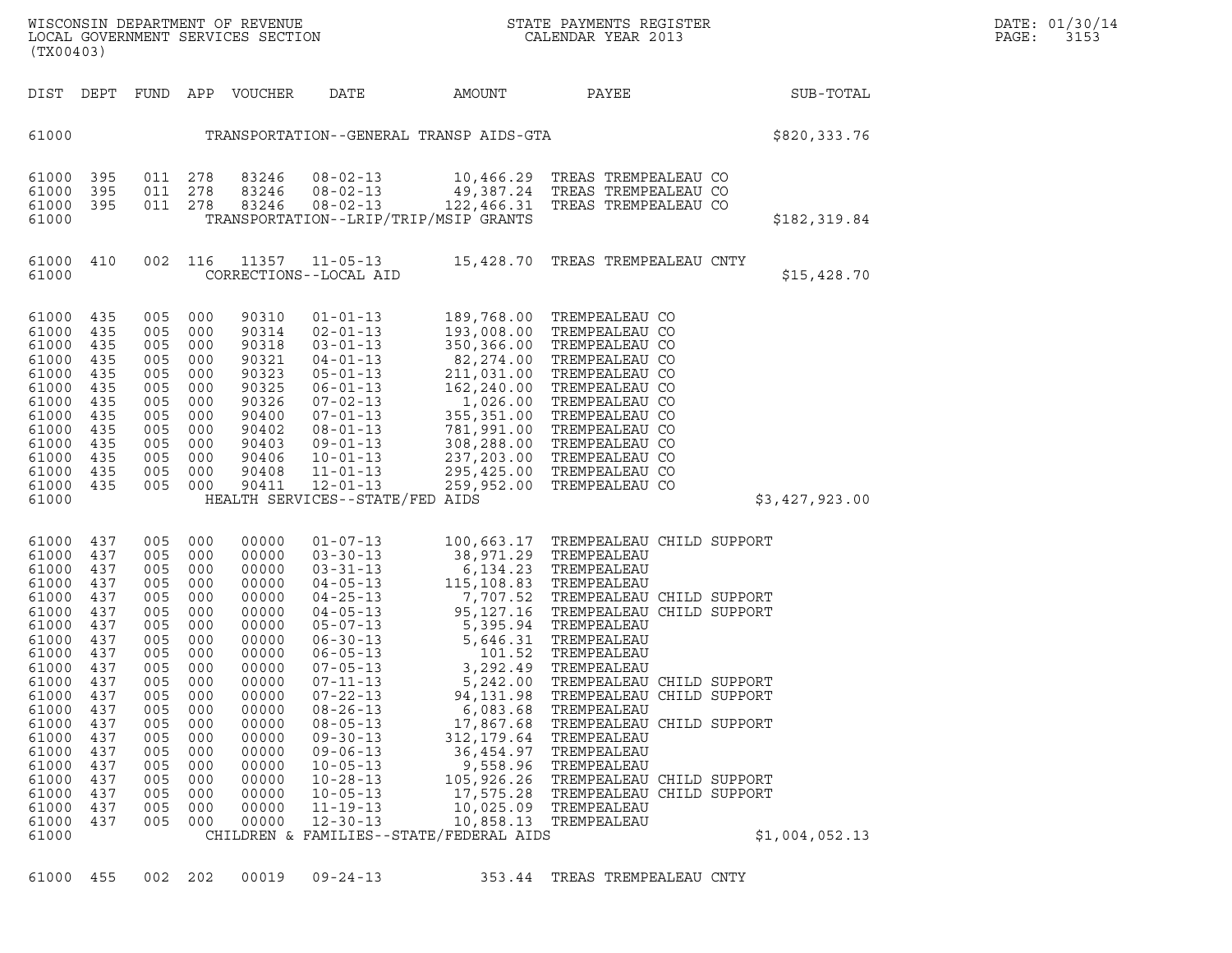| (TX00403)                                             |     |         |                    |                                 |                                                              |                                                                                                                                                                                                                                                                                                                                                                             |       |                                                                  |              | DATE: 01/30/14<br>PAGE:<br>3154 |
|-------------------------------------------------------|-----|---------|--------------------|---------------------------------|--------------------------------------------------------------|-----------------------------------------------------------------------------------------------------------------------------------------------------------------------------------------------------------------------------------------------------------------------------------------------------------------------------------------------------------------------------|-------|------------------------------------------------------------------|--------------|---------------------------------|
|                                                       |     |         |                    | DIST DEPT FUND APP VOUCHER DATE |                                                              | AMOUNT                                                                                                                                                                                                                                                                                                                                                                      | PAYEE |                                                                  | SUB-TOTAL    |                                 |
| 61000                                                 |     |         |                    |                                 |                                                              | 61000 455 002 202 00020 09-24-13 353.44 TREAS TREMPEALEAU CNTY<br>61000 455 002 202 00742 05-06-13 1,212.04 TREAS TREMPEALEAU CNTY<br>JUSTICE--LAW ENFORCEMENT TRAINING REIMB                                                                                                                                                                                               |       |                                                                  | \$1,918.92   |                                 |
| 61000 455<br>61000                                    |     |         |                    |                                 | JUSTICE--LAW ENFORCEMENT SERVICES AID                        | 002 221 04869 07-30-13 340.00 TREAS TREMPEALEAU CNTY                                                                                                                                                                                                                                                                                                                        |       |                                                                  | \$340.00     |                                 |
| 61000 455<br>61000 455<br>61000<br>61000 455<br>61000 | 455 | 002 231 | 002 231<br>002 231 |                                 | JUSTICE--LAW ENFORCEMENT TRAINING                            | $\begin{array}{cccc} 002 & 231 & 00019 & 09\texttt{-}24\texttt{-}13 & 1,931.88 & \texttt{TREAS} & \texttt{TREMPEALEAU} & \texttt{CNTY} \\ 002 & 231 & 00020 & 09\texttt{-}24\texttt{-}13 & 2,300.41 & \texttt{TREAS} & \texttt{TREMPEALEAU} & \texttt{CNTY} \\ 002 & 231 & 00585 & 02\texttt{-}19\texttt{-}13 & 5,760.00 & \texttt{TREAS} & \texttt{TREMPEALEAU} & \texttt$ |       |                                                                  | \$10, 713.45 |                                 |
| 61000                                                 |     |         |                    |                                 |                                                              | 61000 455 002 532 00062 03-12-13 18,195.39 TREAS TREMPEALEAU CNTY<br>61000 455 002 532 04795 07-30-13 17,683.63 TREAS TREMPEALEAU CNTY<br>JUSTICE--VICTIM/WITNESS ASSISTANCE SERV                                                                                                                                                                                           |       |                                                                  | \$35,879.02  |                                 |
| 61000 465 002 337<br>61000                            |     |         |                    |                                 |                                                              | 00432  02-01-13   6,830.00   TREAS TREMPEALEAU CNTY<br>61000 465 002 337 01298 07-12-13 6,695.00 TREAS TREMPEALEAU CNTY<br>MILITARY AFFAIRS-EMERGENCY MGMT PLANNING                                                                                                                                                                                                         |       |                                                                  | \$13,525.00  |                                 |
| 61000 465<br>61000                                    |     |         | 002 342            |                                 |                                                              | 61000 465 002 342 00389 01-30-13 17,470.20 TREAS TREMPEALEAU CNTY<br>00780  08-14-13    17,063.01 TREAS TREMPEALEAU CNTY<br>MILITARY AFFAIRS-EMERGENCY MGMT-FED FUND                                                                                                                                                                                                        |       |                                                                  | \$34,533.21  |                                 |
| 61000 485<br>61000                                    |     |         |                    |                                 | VETERANS AFFAIRS GRANTS                                      | 002 127 05207 06-06-13 1,000.00 TREAS TREMPEALEAU CNTY                                                                                                                                                                                                                                                                                                                      |       |                                                                  | \$1,000.00   |                                 |
| 61000 485<br>61000                                    |     |         |                    |                                 | VETERANS AFFAIRS--GRANTS TO COUNTIES                         | 082  267  05207  06-06-13  4,500.00  TREAS TREMPEALEAU CNTY                                                                                                                                                                                                                                                                                                                 |       |                                                                  | \$4,500.00   |                                 |
| 61000                                                 |     |         |                    |                                 | 61000 485 082 280 02504 01-02-13<br>VETERANS AFFAIRS--GRANTS |                                                                                                                                                                                                                                                                                                                                                                             |       | 2,261.39 TREAS TREMPEALEAU CNTY                                  | \$2,261.39   |                                 |
| 61000 485<br>61000                                    |     |         |                    |                                 | VETERANS AFFAIRS--GRANTS TO COUNTIES                         | 083 370 05207 06-06-13 4,500.00 TREAS TREMPEALEAU CNTY                                                                                                                                                                                                                                                                                                                      |       |                                                                  | \$4,500.00   |                                 |
| 61000 505<br>61000                                    |     |         |                    |                                 | DOA--LAND INFORMATION BOARD GRANTS                           | 002 116 01324 09-06-13 9,242.00 TREAS TREMPEALEAU CNTY                                                                                                                                                                                                                                                                                                                      |       |                                                                  | \$9,242.00   |                                 |
| 61000 505<br>61000 505                                |     |         | 002 155            |                                 | 60067 08-23-13<br>002 155 60100 09-06-13                     |                                                                                                                                                                                                                                                                                                                                                                             |       | 549.18 TREAS TREMPEALEAU CNTY<br>1,686.39 TREAS TREMPEALEAU CNTY |              |                                 |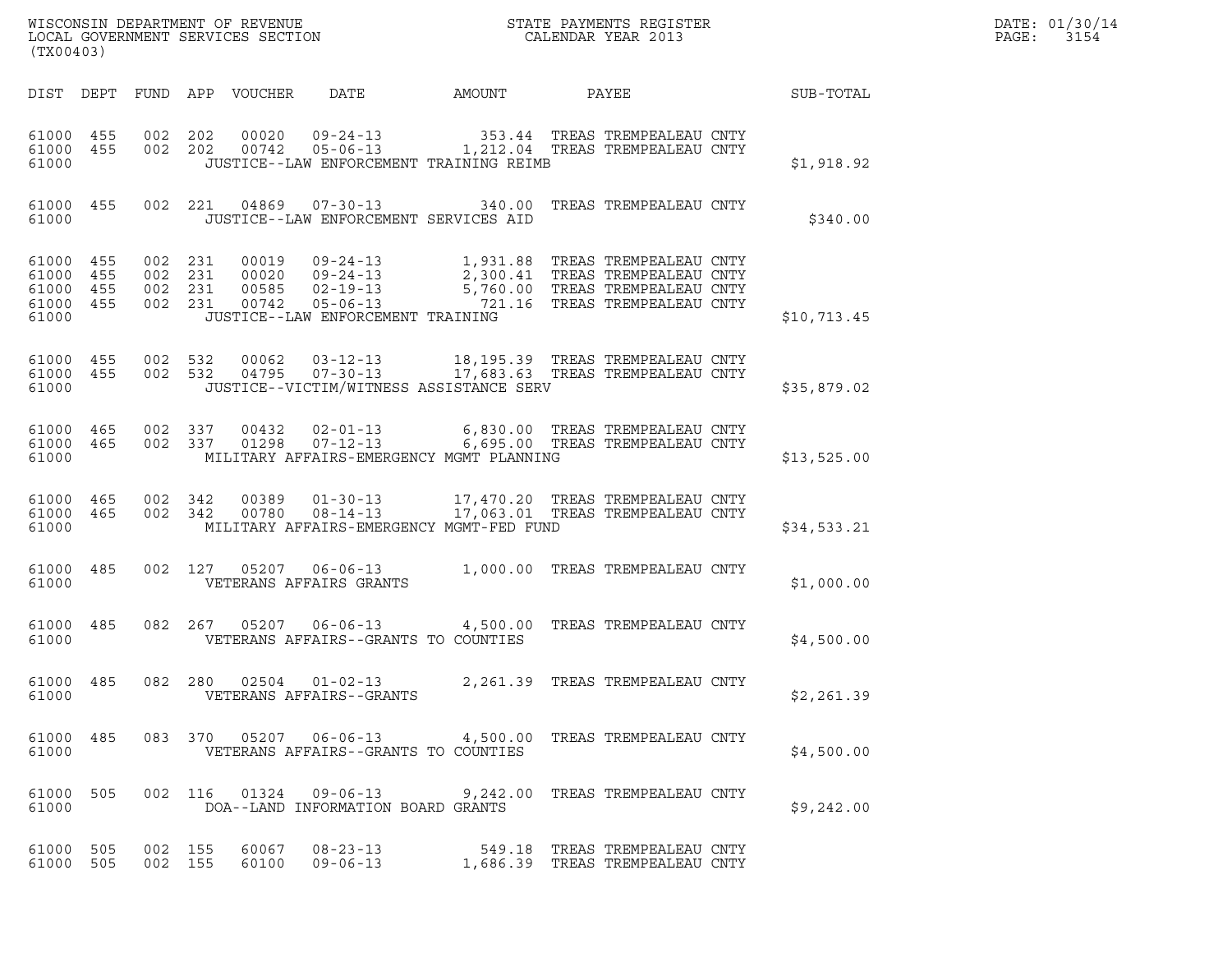| (TX00403)                                                                                                                                                                                                                        |                  |                                        |                       |                        |                                          |                                                                                                                                                             |                |
|----------------------------------------------------------------------------------------------------------------------------------------------------------------------------------------------------------------------------------|------------------|----------------------------------------|-----------------------|------------------------|------------------------------------------|-------------------------------------------------------------------------------------------------------------------------------------------------------------|----------------|
| <b>DIST</b>                                                                                                                                                                                                                      |                  |                                        | DEPT FUND APP VOUCHER | DATE                   | AMOUNT                                   | PAYEE                                                                                                                                                       | SUB-TOTAL      |
| 61000<br>61000<br>61000<br>61000<br>61000<br>61000<br>61000<br>61000<br>61000<br>61000<br>61000                                                                                                                                  |                  |                                        |                       |                        |                                          |                                                                                                                                                             | \$12,518.02    |
| 61000                                                                                                                                                                                                                            |                  |                                        |                       |                        | DOA--TRANSMISSION LINE IMPACT FEES       | 61000 505 002 175 04166 12-26-13 1,410,162.00 TREAS TREMPEALEAU CNTY                                                                                        | \$1,410,162.00 |
| 61000<br>61000<br>61000                                                                                                                                                                                                          |                  |                                        |                       |                        | DOA--JUSTICE-ASSISTANCE-FEDERAL ARRA FDS | 505 002 650 05910 01-16-13 8,040.00 TREAS TREMPEALEAU CNTY<br>505 002 650 06681 02-04-13 14,230.81 TREAS TREMPEALEAU CNTY                                   | \$22, 270.81   |
| 61000 505<br>61000 505<br>61000<br>61000<br>61000 505<br>61000<br>61000<br>61000<br>61000<br>61000<br>61000<br>61000<br>61000<br>61000<br>61000<br>61000<br>61000<br>61000<br>61000<br>61000<br>61000<br>61000<br>61000<br>61000 |                  | 61000 505 035 371<br>61000 505 035 371 |                       |                        |                                          |                                                                                                                                                             | \$25,775.00    |
| 61000                                                                                                                                                                                                                            | 835<br>61000 835 |                                        |                       | 002 105 44533 07-22-13 |                                          | 251,558.49 TREAS TREMPEALEAU CNTY<br>002 105 44533 07-22-13 251,558.49 TREAS TREMPEALEAU CNTY<br>002 105 81637 11-18-13 1,430,298.11 TREAS TREMPEALEAU CNTY |                |

|       |  |  | 61000 835 002 105 44533 07-22-13 | 251,558.49 TREAS TREMPEALEAU CNTY   |                |
|-------|--|--|----------------------------------|-------------------------------------|----------------|
|       |  |  | 61000 835 002 105 81637 11-18-13 | 1,430,298.11 TREAS TREMPEALEAU CNTY |                |
| 61000 |  |  | REVENUE--STATE SHARED REVENUES   |                                     | \$1,681,856.60 |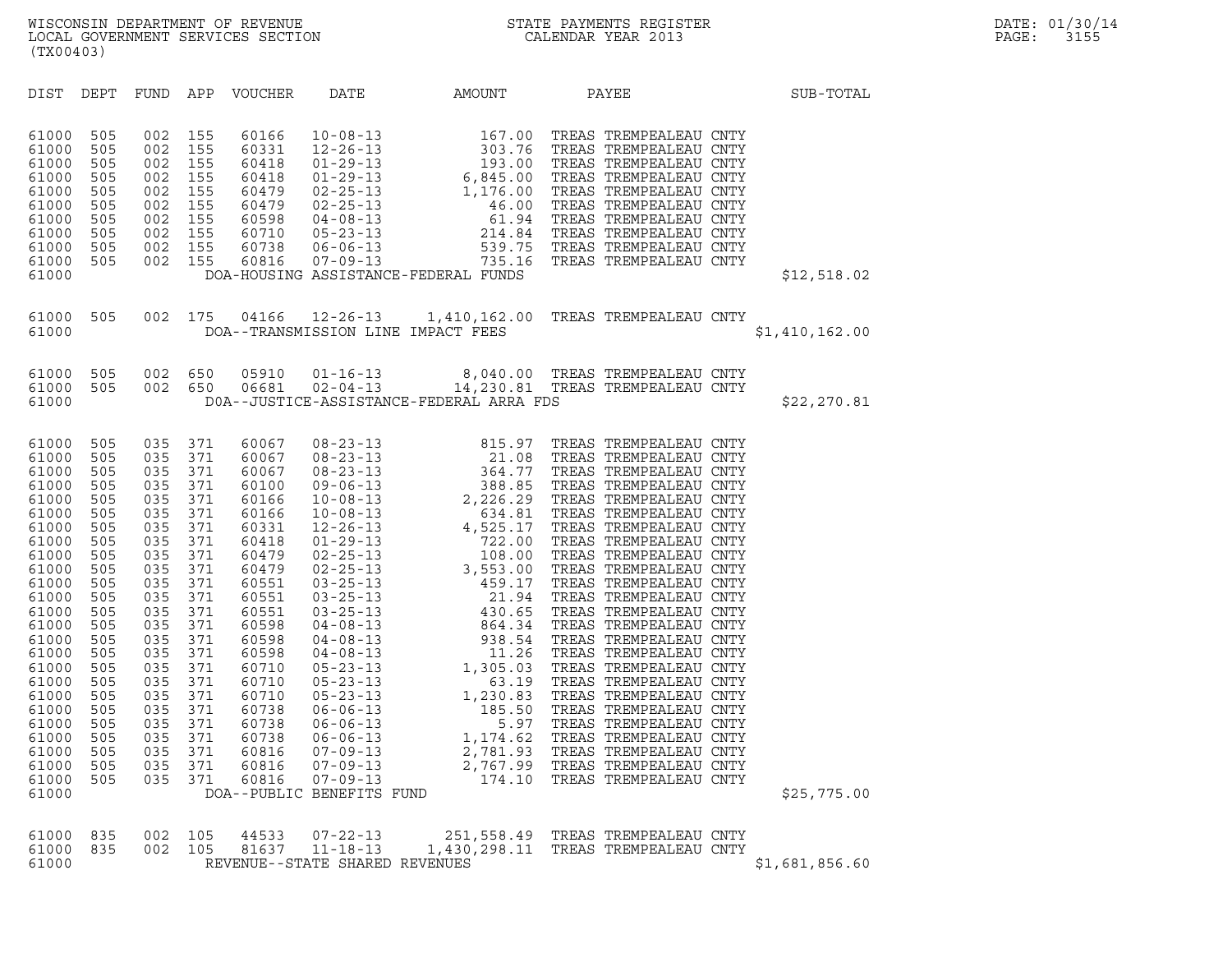| (TX00403)               |            |            |            | WISCONSIN DEPARTMENT OF REVENUE<br>LOCAL GOVERNMENT SERVICES SECTION |                                             |                                                          | STATE PAYMENTS REGISTER<br>CALENDAR YEAR 2013               |  | DATE: 01/30/14<br>PAGE:<br>3156 |  |  |
|-------------------------|------------|------------|------------|----------------------------------------------------------------------|---------------------------------------------|----------------------------------------------------------|-------------------------------------------------------------|--|---------------------------------|--|--|
| DIST                    | DEPT       | FUND       | APP        | <b>VOUCHER</b>                                                       | DATE                                        | AMOUNT                                                   | PAYEE                                                       |  | SUB-TOTAL                       |  |  |
| 61000<br>61000          | 835        | 002        | 109        | 01061                                                                | 07-22-13<br>REVENUE--EXEMPT COMPUTER AID    | 19,771.00                                                | TREAS TREMPEALEAU CNTY                                      |  | \$19,771.00                     |  |  |
| 61000<br>61000<br>61000 | 835<br>835 | 002<br>002 | 302<br>302 | 10116<br>11116                                                       | 07-22-13<br>$07 - 22 - 13$                  | 2,790,915.02<br>REVENUE-FIRST DOLLAR/SCHOOL LEVY CREDITS | TREAS TREMPEALEAU CNTY<br>883,731.88 TREAS TREMPEALEAU CNTY |  | \$3,674,646.90                  |  |  |
| 61000<br>61000          | 835        | 021        | 363        | 37255                                                                | $03 - 25 - 13$<br>REVENUE--LOTTERY CREDIT - |                                                          | 772,836.49 TREAS TREMPEALEAU CNTY                           |  | \$772,836.49                    |  |  |
| 61000                   |            |            |            |                                                                      | DISTRICT TOTAL APPROPRIATIONS               |                                                          |                                                             |  | \$13,868,032.95                 |  |  |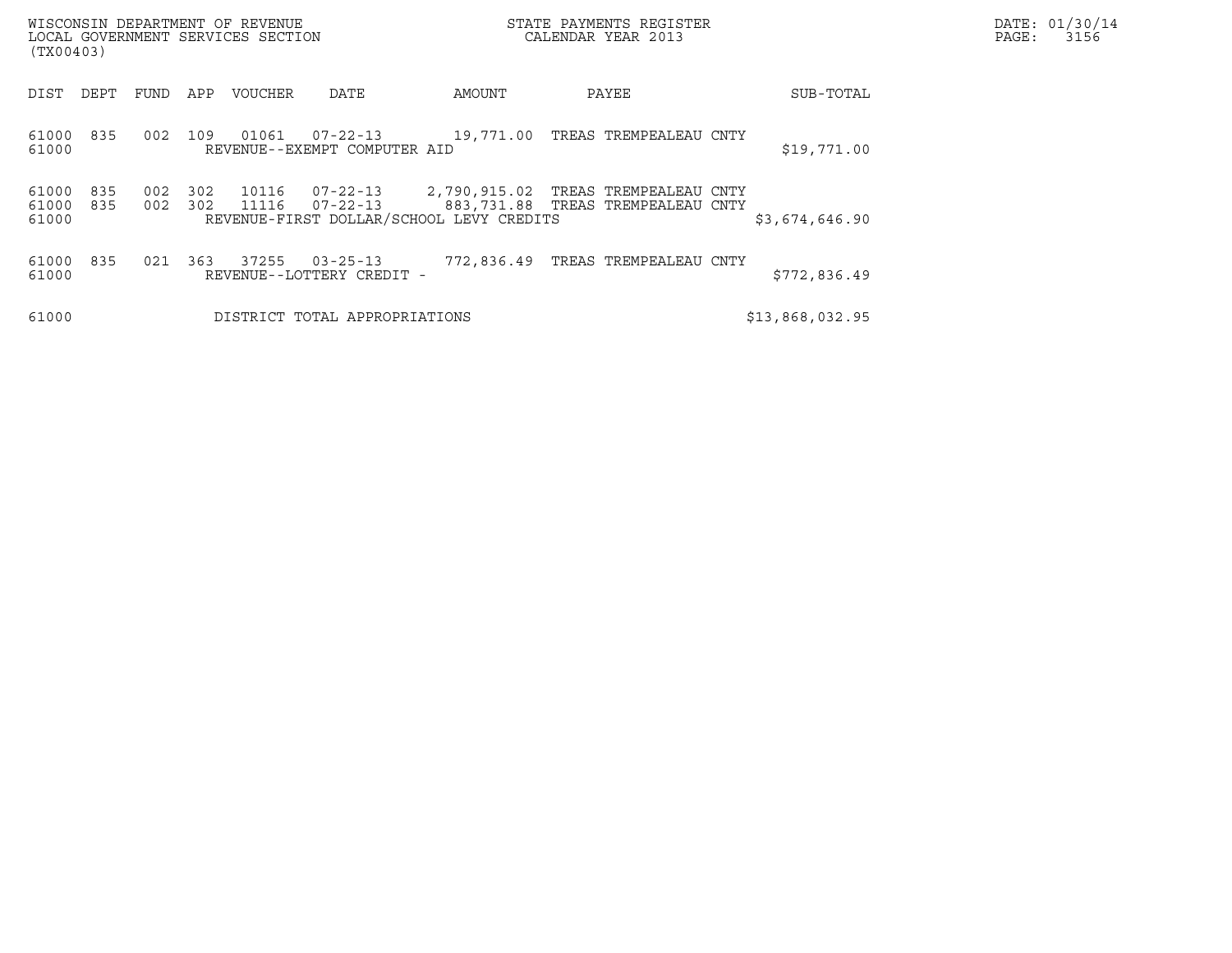| (TX00403)                                                    |                                                                                                                                                                                                                                                                                                     |                                        | DATE: 01/30/14<br>PAGE:<br>3157 |
|--------------------------------------------------------------|-----------------------------------------------------------------------------------------------------------------------------------------------------------------------------------------------------------------------------------------------------------------------------------------------------|----------------------------------------|---------------------------------|
|                                                              | DIST DEPT FUND APP VOUCHER DATE<br>AMOUNT                                                                                                                                                                                                                                                           | PAYEE SUB-TOTAL                        |                                 |
| 61002 165<br>61002                                           | 002 225 01552 07-03-13 1,689.70 TREAS TN ALBION<br>SAFETY/PROF SERV--FIRE INSURANCE DUES                                                                                                                                                                                                            | \$1,689.70                             |                                 |
| 61002 370 000 001<br>61002 370<br>61002                      | 000 001<br>NAT RESOURCES-SEVERANCE/YIELD/WITHDRAWAL                                                                                                                                                                                                                                                 | 427.27 TREAS TOWN ALBION<br>\$2,395.86 |                                 |
| 61002 370<br>61002                                           | 012 571 36915 06-10-13 460.05 TREAS TN ALBION<br>NAT RESOURCES--FOREST CROP/MFL/CO FOREST                                                                                                                                                                                                           | \$460.05                               |                                 |
| 61002 370<br>61002                                           | 18883  04-15-13  65.13  TREAS TOWN ALBION<br>012 579<br>NAT RESOURCES--AIDS IN LIEU OF TAXES                                                                                                                                                                                                        | \$65.13                                |                                 |
| 61002 395<br>395<br>61002<br>61002 395<br>61002 395<br>61002 | 71553    01-07-13    15,808.69    TOWN OF ALBION<br>77553    04-01-13    15,808.69    TOWN OF ALBION<br>85553    07-01-13    15,808.69    TOWN OF ALBION<br>97553    10-07-13    15,808.72    TOWN OF ALBION<br>011 191<br>011 191<br>011 191<br>011 191<br>TRANSPORTATION--GENERAL TRANSP AIDS-GTA | \$63,234.79                            |                                 |
| 61002 835<br>61002 835<br>61002                              | 002 105 44507 07-22-13 9,860.50 TREAS TN ALBION<br>002 105 81611 11-18-13 55,876.15 TREAS TN ALBION<br>REVENUE--STATE SHARED REVENUES                                                                                                                                                               | \$65,736.65                            |                                 |
| 61002 835<br>61002                                           | 002 109 03382 07-22-13 16.00 TREAS TN ALBION<br>REVENUE--EXEMPT COMPUTER AID                                                                                                                                                                                                                        | \$16.00                                |                                 |
| 61002 835<br>61002                                           | 021 363 CR148 03-27-13 1,297.56 TREAS TN ALBION<br>REVENUE--LOTTERY CREDIT -                                                                                                                                                                                                                        | \$1,297.56                             |                                 |
| 61002                                                        | DISTRICT TOTAL APPROPRIATIONS                                                                                                                                                                                                                                                                       | \$134,895.74                           |                                 |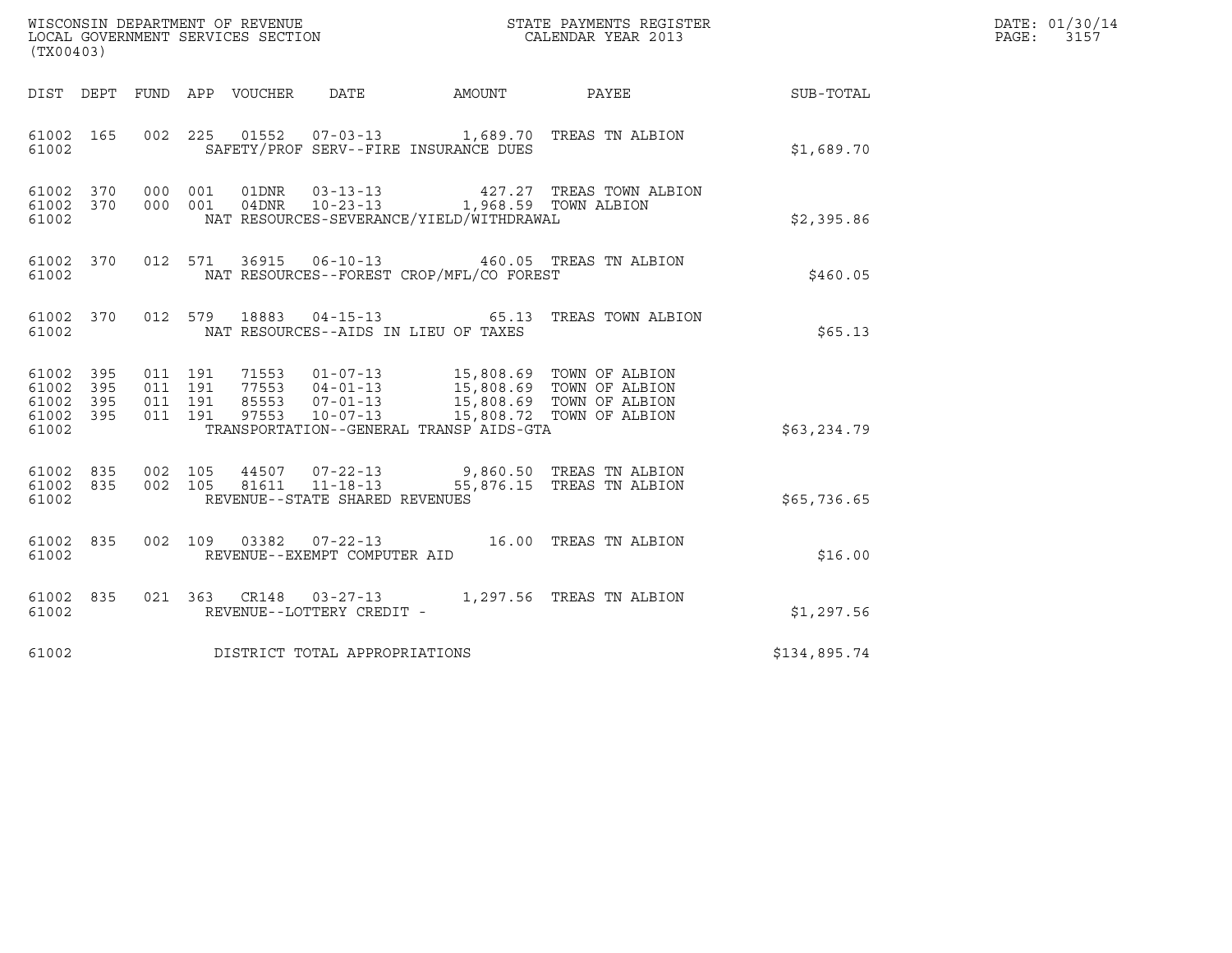| (TX00403)                                             |     |                                          |                |                                                                    |                                                                              |                                                                                                                                                                                 |              | DATE: 01/30/14<br>$\mathtt{PAGE:}$<br>3158 |
|-------------------------------------------------------|-----|------------------------------------------|----------------|--------------------------------------------------------------------|------------------------------------------------------------------------------|---------------------------------------------------------------------------------------------------------------------------------------------------------------------------------|--------------|--------------------------------------------|
|                                                       |     |                                          |                |                                                                    | DIST DEPT FUND APP VOUCHER DATE AMOUNT PAYEE                                 |                                                                                                                                                                                 | SUB-TOTAL    |                                            |
| 61004 165<br>61004                                    |     |                                          |                |                                                                    | SAFETY/PROF SERV--FIRE INSURANCE DUES                                        | 002 225 01553 07-03-13 5,101.78 TREAS TN ARCADIA                                                                                                                                | \$5,101.78   |                                            |
| 61004 370 000 001<br>61004 370<br>61004               |     | 000 001                                  | 04DNR          |                                                                    | $10-23-13$ $544.09$ TOWN ARCADIA<br>NAT RESOURCES-SEVERANCE/YIELD/WITHDRAWAL | 48.30 TREAS TOWN ARCADIA                                                                                                                                                        | \$592.39     |                                            |
| 61004                                                 |     |                                          |                |                                                                    | NAT RESOURCES--AIDS IN LIEU OF TAXES                                         | 61004 370 002 503 16077 02-06-13 17.63 TREAS TN ARCADIA<br>TOWN SHARE 2.17                                                                                                      | \$17.63      |                                            |
| 61004                                                 |     |                                          |                |                                                                    | NAT RESOURCES--FOREST CROP/MFL/CO FOREST                                     | 61004 370 012 571 36916 06-10-13 1,513.24 TREAS TN ARCADIA                                                                                                                      | \$1,513.24   |                                            |
| 61004 370 012 579<br>61004 370<br>61004               |     | 012 579                                  | 18884<br>18884 |                                                                    | NAT RESOURCES--AIDS IN LIEU OF TAXES                                         | 04-15-13 223.68 TREAS TN ARCADIA<br>04-15-13 12.05 TREAS TOWN ARCADIA                                                                                                           | \$235.73     |                                            |
| 61004 395<br>61004<br>61004 395<br>61004 395<br>61004 | 395 | 011 191<br>011 191<br>011 191<br>011 191 | 97554          | $10 - 07 - 13$                                                     | TRANSPORTATION--GENERAL TRANSP AIDS-GTA                                      | 71554   01-07-13   69,448.18   TOWN OF ARCADIA<br>77554   04-01-13   69,448.18   TOWN OF ARCADIA<br>85554   07-01-13   69,448.18   TOWN OF ARCADIA<br>69,448.20 TOWN OF ARCADIA | \$277,792.74 |                                            |
| 61004 835<br>61004 835<br>61004                       |     | 002 105<br>002 105                       | 44508<br>81612 | $07 - 22 - 13$<br>$11 - 18 - 13$<br>REVENUE--STATE SHARED REVENUES |                                                                              | 12,885.34 TREAS TN ARCADIA<br>73,242.20 TREAS TN ARCADIA                                                                                                                        | \$86,127.54  |                                            |
| 61004 835<br>61004                                    |     |                                          |                | REVENUE--EXEMPT COMPUTER AID                                       |                                                                              | 002 109 03383 07-22-13 185.00 TREAS TN ARCADIA                                                                                                                                  | \$185.00     |                                            |
| 61004                                                 |     |                                          |                | DISTRICT TOTAL APPROPRIATIONS                                      |                                                                              |                                                                                                                                                                                 | \$371,566.05 |                                            |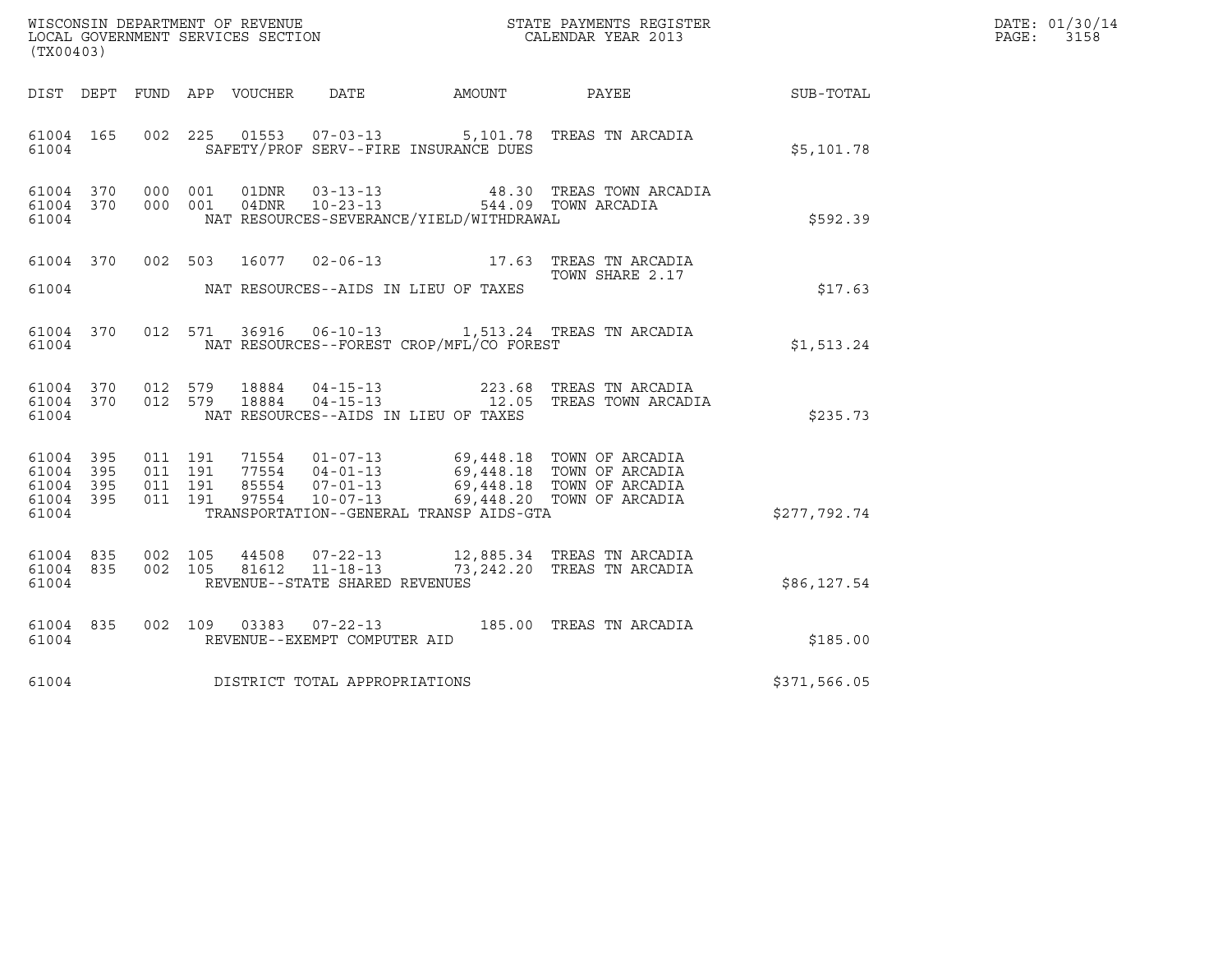| WISCONSIN DEPARTMENT OF REVENUE<br>LOCAL GOVERNMENT SERVICES SECTION<br>(TX00403) |                                          |                                                                                                                                      |              | STATE PAYMENTS REGISTER<br>CALENDAR YEAR 2013 |                  | DATE: 01/30/14<br>PAGE: 3159 |
|-----------------------------------------------------------------------------------|------------------------------------------|--------------------------------------------------------------------------------------------------------------------------------------|--------------|-----------------------------------------------|------------------|------------------------------|
|                                                                                   |                                          | DIST DEPT FUND APP VOUCHER DATE                                                                                                      | AMOUNT PAYEE |                                               | <b>SUB-TOTAL</b> |                              |
| 61006 165<br>61006                                                                |                                          | 002  225  01554  07-03-13  1,121.52  TREAS TN BURNSIDE<br>SAFETY/PROF SERV--FIRE INSURANCE DUES                                      |              |                                               | \$1,121.52       |                              |
| 61006 370<br>61006                                                                |                                          | 012 571 36917 06-10-13 259.18 TREAS TN BURNSIDE<br>NAT RESOURCES--FOREST CROP/MFL/CO FOREST                                          |              |                                               | \$259.18         |                              |
| 61006 370<br>61006                                                                |                                          | 074  670  41062  05-20-13  114.84  TREAS TN BURNSIDE<br>NAT RESOURCES--RU RECYCLING GRANT                                            |              |                                               | \$114.84         |                              |
| 395<br>61006<br>61006<br>395<br>61006<br>395<br>61006<br>395<br>61006             | 011 191<br>011 191<br>011 191<br>011 191 | 85555  07-01-13  15,041.28  TOWN OF BURNSIDE<br>97555 10-07-13 15,041.30 TOWN OF BURNSIDE<br>TRANSPORTATION--GENERAL TRANSP AIDS-GTA |              |                                               | \$60, 165.14     |                              |
| 61006 835<br>61006 835<br>61006                                                   | 002 105<br>002 105                       | 44509  07-22-13  8,683.85  TREAS TN BURNSIDE<br>81613  11-18-13<br>REVENUE--STATE SHARED REVENUES                                    |              | 48,873.10 TREAS TN BURNSIDE                   | \$57,556.95      |                              |
| 61006 835<br>61006                                                                |                                          | 002 109 03384 07-22-13 1.00 TREAS TN BURNSIDE<br>REVENUE--EXEMPT COMPUTER AID                                                        |              |                                               | \$1.00           |                              |
| 61006                                                                             |                                          | DISTRICT TOTAL APPROPRIATIONS                                                                                                        |              |                                               | \$119, 218.63    |                              |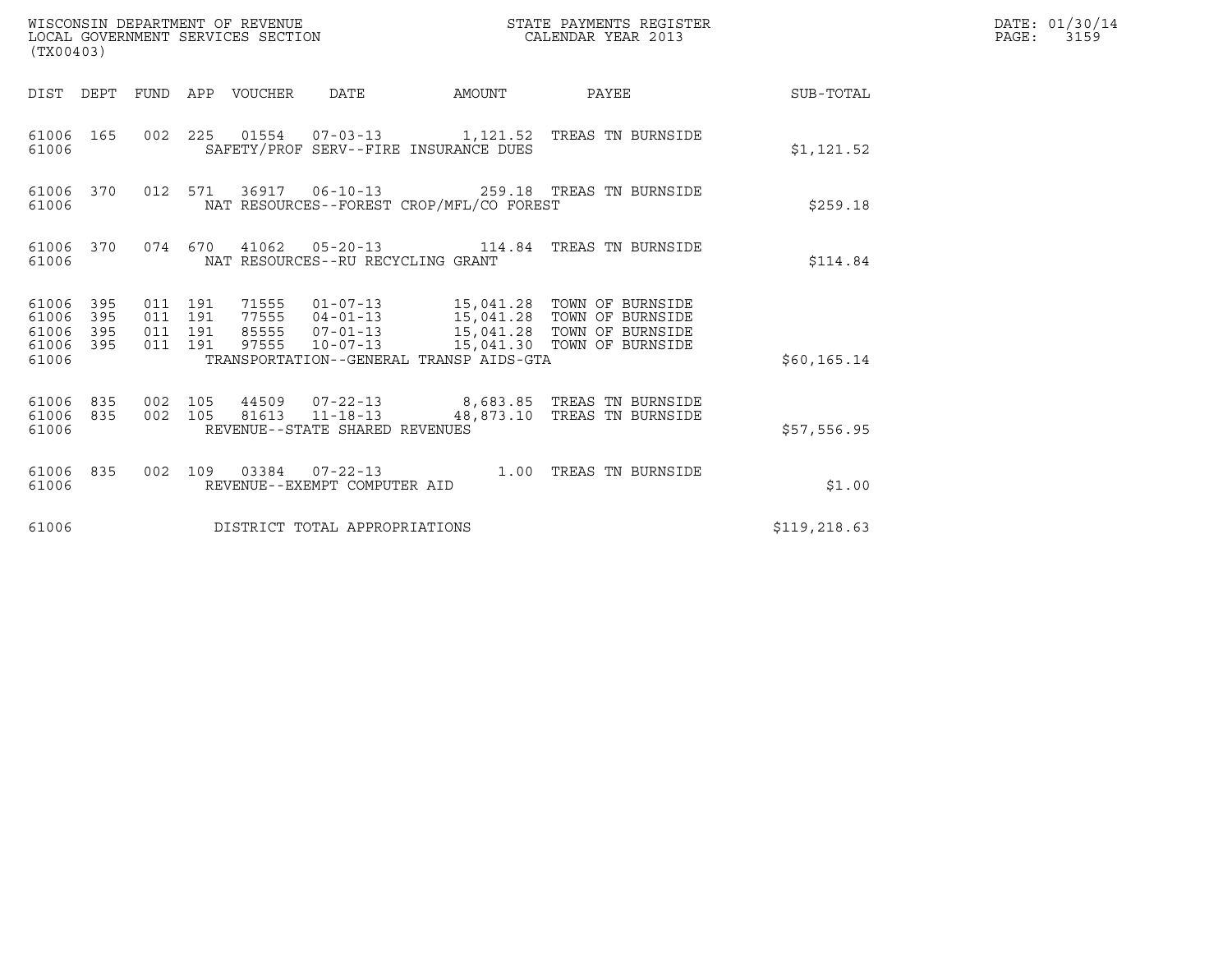| (TX00403)                                     |                          |                    |                    |                         |                                                        |                                          |                                                                                                                                                                                                  |              | DATE: 01/30/14<br>PAGE:<br>3160 |
|-----------------------------------------------|--------------------------|--------------------|--------------------|-------------------------|--------------------------------------------------------|------------------------------------------|--------------------------------------------------------------------------------------------------------------------------------------------------------------------------------------------------|--------------|---------------------------------|
|                                               |                          |                    |                    |                         |                                                        |                                          |                                                                                                                                                                                                  |              |                                 |
| 61008                                         | 61008 165                |                    |                    |                         |                                                        | SAFETY/PROF SERV--FIRE INSURANCE DUES    | 002  225  01555  07-03-13  2,329.10 TREAS TN CALEDONIA                                                                                                                                           | \$2,329.10   |                                 |
|                                               |                          |                    |                    | 61008 370 002 503 16232 |                                                        |                                          | 02-21-13 557.08 TREAS TN CALEDONIA<br>TOWN SHARE 31.87                                                                                                                                           |              |                                 |
| 61008                                         |                          |                    |                    |                         |                                                        | NAT RESOURCES--AIDS IN LIEU OF TAXES     |                                                                                                                                                                                                  | \$557.08     |                                 |
| 61008                                         | 61008 370                |                    |                    |                         |                                                        | NAT RESOURCES--FOREST CROP/MFL/CO FOREST | 012 571 36918 06-10-13 36.59 TREAS TN CALEDONIA                                                                                                                                                  | \$36.59      |                                 |
| 61008<br>61008                                | 370 012 579<br>61008 370 |                    |                    | 18885<br>012 579 18885  |                                                        | NAT RESOURCES--AIDS IN LIEU OF TAXES     | 04-15-13 10.63 TREAS TOWN CALEDONIA<br>04-15-13 141.68 TREAS TOWN CALEDONIA                                                                                                                      | \$152.31     |                                 |
| 61008 395<br>61008<br>61008<br>61008<br>61008 | 395<br>395<br>395        | 011 191<br>011 191 | 011 191<br>011 191 |                         |                                                        | TRANSPORTATION--GENERAL TRANSP AIDS-GTA  | 71556  01-07-13  14,067.46  TOWN OF CALEDONIA<br>77556  04-01-13  14,067.46  TOWN OF CALEDONIA<br>85556  07-01-13  14,067.46  TOWN OF CALEDONIA<br>97556  10-07-13  14,067.48  TOWN OF CALEDONIA | \$56, 269.86 |                                 |
| 61008 505<br>61008                            |                          |                    |                    |                         |                                                        | DOA--TRANSMISSION LINE FEE DISTRIBUTION  | 002 174 04167 12-26-13 8,053.00 TREAS TN CALEDONIA                                                                                                                                               | \$8,053.00   |                                 |
| 61008                                         | 61008 505                |                    |                    |                         |                                                        | DOA--TRANSMISSION LINE IMPACT FEES       | 002 175 04167 12-26-13 115,040.00 TREAS TN CALEDONIA                                                                                                                                             | \$115,040.00 |                                 |
| 61008<br>61008 835<br>61008                   | 835                      | 002 105            |                    | 44510                   | REVENUE--STATE SHARED REVENUES                         |                                          | 07-22-13 4,620.19 TREAS TN CALEDONIA<br>002 105 81614 11-18-13 26,181.08 TREAS TN CALEDONIA                                                                                                      | \$30,801.27  |                                 |
| 61008 835<br>61008                            |                          |                    |                    |                         | 002 109 03385 07-22-13<br>REVENUE--EXEMPT COMPUTER AID |                                          | 5.00 TREAS TN CALEDONIA                                                                                                                                                                          | \$5.00       |                                 |
| 61008<br>61008                                | 835                      | 021 363            |                    |                         | CR161 04-18-13<br>REVENUE--LOTTERY CREDIT -            |                                          | 6,079.80 TREAS TN CALEDONIA                                                                                                                                                                      | \$6,079.80   |                                 |
| 61008                                         |                          |                    |                    |                         | DISTRICT TOTAL APPROPRIATIONS                          |                                          |                                                                                                                                                                                                  | \$219,324.01 |                                 |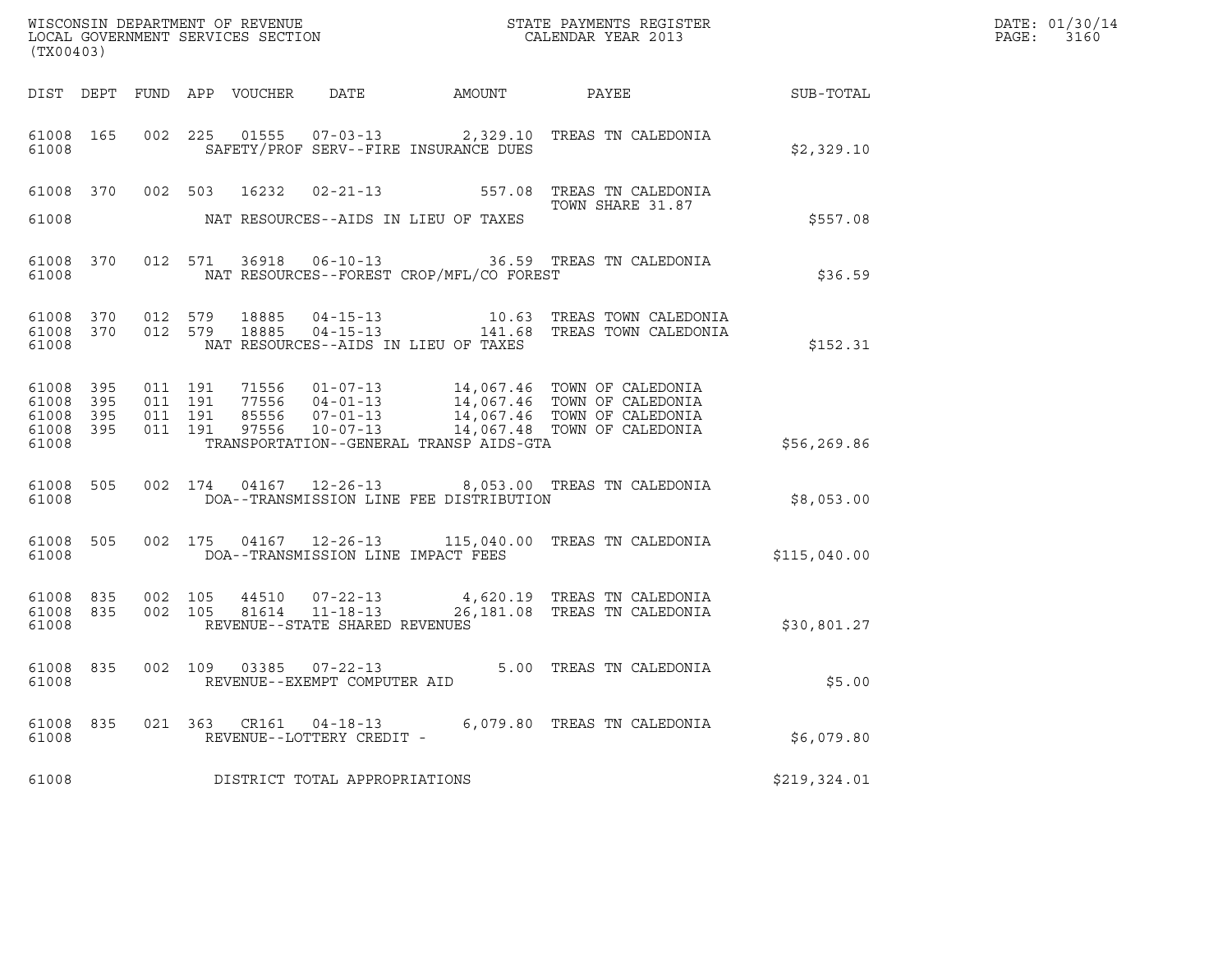| WISCONSIN DEPARTMENT OF REVENUE   | STATE PAYMENTS REGISTER | DATE: 01/30/14 |
|-----------------------------------|-------------------------|----------------|
| LOCAL GOVERNMENT SERVICES SECTION | CALENDAR YEAR 2013      | PAGE:<br>3161  |

| (TX00403)          |                                     |  |                                      |                                                |                                                                                                                                                                                                                                  | R            | DATE: 01/30/14<br>PAGE:<br>3161 |
|--------------------|-------------------------------------|--|--------------------------------------|------------------------------------------------|----------------------------------------------------------------------------------------------------------------------------------------------------------------------------------------------------------------------------------|--------------|---------------------------------|
|                    |                                     |  |                                      |                                                | DIST DEPT FUND APP VOUCHER DATE AMOUNT PAYEE SUB-TOTAL                                                                                                                                                                           |              |                                 |
|                    |                                     |  |                                      | 61010 SAFETY/PROF SERV--FIRE INSURANCE DUES    | 61010 165 002 225 01556 07-03-13 593.97 TREAS TN CHIMNEY ROCK                                                                                                                                                                    | \$593.97     |                                 |
| 61010              |                                     |  |                                      | NAT RESOURCES-SEVERANCE/YIELD/WITHDRAWAL       |                                                                                                                                                                                                                                  | \$3,034.47   |                                 |
|                    |                                     |  |                                      | 61010 NAT RESOURCES--AIDS IN LIEU OF TAXES     | 61010 370 002 503 16078 02-06-13 12,867.30 TREAS TN CHIMNEY ROCK $\overline{1000}$ 370 002 503 16078 02-06-13                                                                                                                    | \$12,867.30  |                                 |
|                    |                                     |  |                                      | 61010 NAT RESOURCES--FOREST CROP/MFL/CO FOREST | 61010 370 012 571 36919 06-10-13 797.35 TREAS TN CHIMNEY ROCK                                                                                                                                                                    | \$797.35     |                                 |
|                    |                                     |  |                                      | 61010 NAT RESOURCES--AIDS IN LIEU OF TAXES     | 61010 370 012 579 18886 04-15-13 479.12 TREAS TN CHIMNEY ROCK 61010 370 012 579 18886 04-15-13 742.39 TREAS TOWN CHIMNEY ROCK                                                                                                    | \$1,221.51   |                                 |
|                    |                                     |  |                                      | 61010 NAT RESOURCES--RU RECYCLING GRANT        | 61010 370 074 670 41063 05-20-13 751.03 TREAS TN CHIMNEY ROCK                                                                                                                                                                    | \$751.03     |                                 |
| 61010 395<br>61010 | 61010 395<br>61010 395<br>61010 395 |  |                                      | TRANSPORTATION--GENERAL TRANSP AIDS-GTA        | 011 191 71557 01-07-13 16,835.44 TOWN OF CHIMNEY ROCK<br>011 191 77557 04-01-13 16,835.44 TOWN OF CHIMNEY ROCK<br>011 191 85557 07-01-13 16,835.44 TOWN OF CHIMNEY ROCK<br>011 191 97557 10-07-13 16,835.45 TOWN OF CHIMNEY ROCK | \$67,341.77  |                                 |
|                    |                                     |  |                                      |                                                | 61010 395 011 278 93888 11-08-13 11,725.00 TREAS TN CHIMNEY ROCK<br>61010 TRANSPORTATION--LRIP/TRIP/MSIP GRANTS                                                                                                                  | \$11,725.00  |                                 |
|                    | 61010 835 002 105<br>61010 835      |  | 61010 REVENUE--STATE SHARED REVENUES |                                                | 002   105   44511   07-22-13   3,836.84   TREAS TN CHIMNEY ROCK   002   105   81615   11-18-13   21,742.84   TREAS TN CHIMNEY ROCK                                                                                               | \$25,579.68  |                                 |
|                    |                                     |  | 61010 DISTRICT TOTAL APPROPRIATIONS  |                                                |                                                                                                                                                                                                                                  | \$123,912.08 |                                 |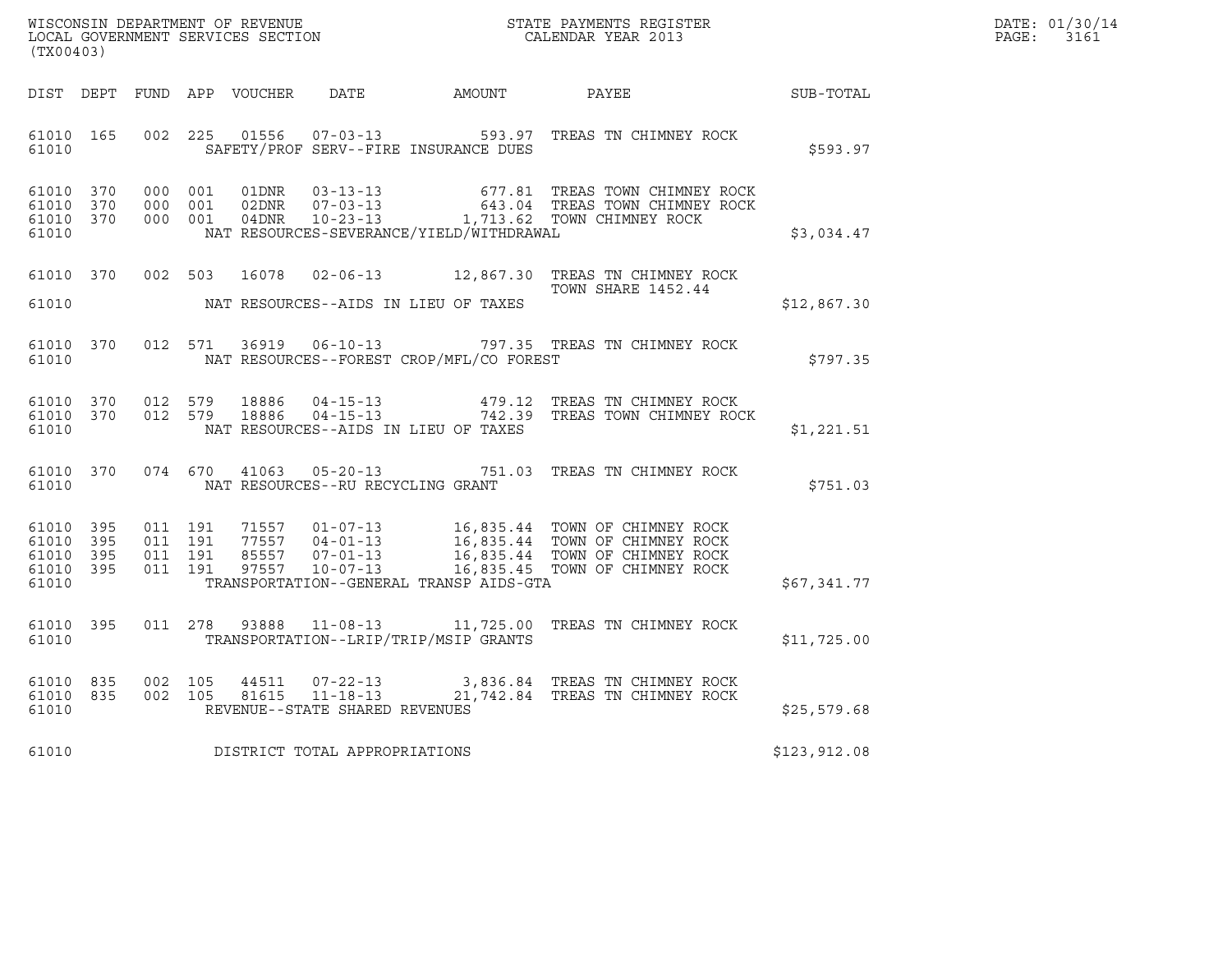| WISCONSIN DEPARTMENT OF REVENUE<br>(TX00403)                    | STATE PAYMENTS REGISTER<br>LOCAL GOVERNMENT SERVICES SECTION<br>CALENDAR YEAR 2013                                                                                          |                        | DATE: 01/30/14<br>PAGE: 3162 |
|-----------------------------------------------------------------|-----------------------------------------------------------------------------------------------------------------------------------------------------------------------------|------------------------|------------------------------|
|                                                                 | DIST DEPT FUND APP VOUCHER DATE                                                                                                                                             | AMOUNT PAYEE SUB-TOTAL |                              |
| 61012 165<br>61012                                              | 002 225 01557 07-03-13 1,090.78 TREAS TN DODGE<br>SAFETY/PROF SERV--FIRE INSURANCE DUES                                                                                     | \$1,090.78             |                              |
| 61012 370<br>61012                                              | 012 571 36920 06-10-13 290.23 TREAS TN DODGE<br>NAT RESOURCES--FOREST CROP/MFL/CO FOREST                                                                                    | \$290.23               |                              |
| 61012 370<br>61012                                              | 012 579 18887 04-15-13 21.50 TREAS TN DODGE<br>NAT RESOURCES--AIDS IN LIEU OF TAXES                                                                                         | \$21.50                |                              |
| 61012 395<br>61012<br>395<br>61012<br>395<br>61012 395<br>61012 | 011 191<br>011 191<br>85558  07-01-13  9,574.13  TOWN OF DODGE<br>011 191<br>97558 10-07-13<br>011 191<br>9,574.14 TOWN OF DODGE<br>TRANSPORTATION--GENERAL TRANSP AIDS-GTA | \$38, 296.53           |                              |
| 61012 835<br>61012 835<br>61012                                 | 44512 07-22-13 7,026.65 TREAS TN DODGE<br>002 105<br>002 105 81616 11-18-13<br>39,817.71 TREAS TN DODGE<br>REVENUE--STATE SHARED REVENUES                                   | \$46,844.36            |                              |
| 61012 835<br>61012                                              | 002 109 03386 07-22-13 3.00 TREAS TN DODGE<br>REVENUE--EXEMPT COMPUTER AID                                                                                                  | \$3.00                 |                              |
| 61012                                                           | DISTRICT TOTAL APPROPRIATIONS                                                                                                                                               | \$86,546.40            |                              |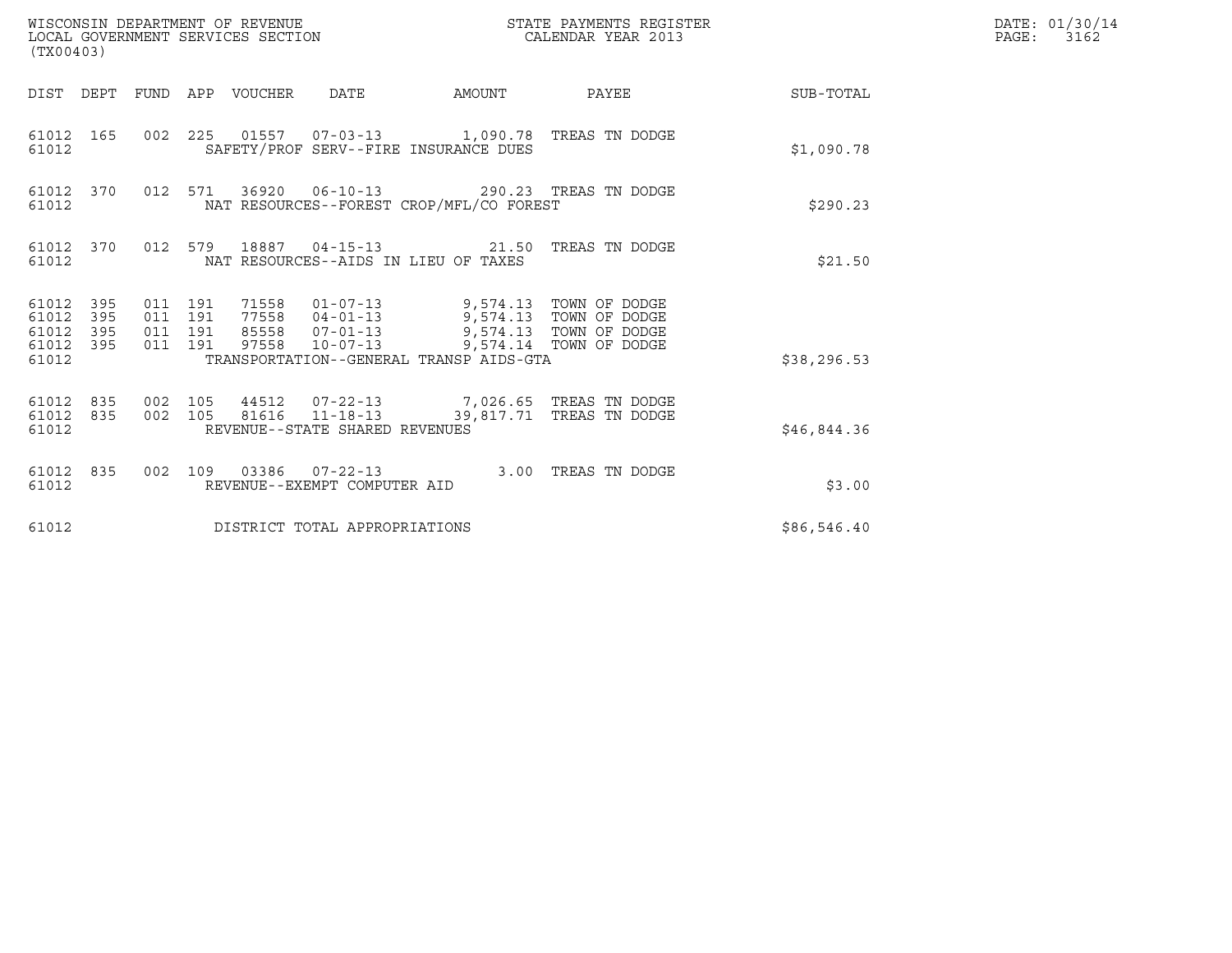| (TX00403)                                             |     |                                          |  |                                          |                                                                                                                                                                                                                  |              | DATE: 01/30/14<br>PAGE:<br>3163 |
|-------------------------------------------------------|-----|------------------------------------------|--|------------------------------------------|------------------------------------------------------------------------------------------------------------------------------------------------------------------------------------------------------------------|--------------|---------------------------------|
|                                                       |     |                                          |  |                                          | DIST DEPT FUND APP VOUCHER DATE AMOUNT PAYEE SUB-TOTAL                                                                                                                                                           |              |                                 |
| 61014 165<br>61014                                    |     |                                          |  | SAFETY/PROF SERV--FIRE INSURANCE DUES    | 002 225 01558 07-03-13 3,136.62 TREAS TN ETTRICK                                                                                                                                                                 | \$3,136.62   |                                 |
| 61014                                                 |     |                                          |  | NAT RESOURCES-SEVERANCE/YIELD/WITHDRAWAL | 61014 370 000 001 02DNR 07-03-13 6,276.13 TREAS TOWN ETTRICK                                                                                                                                                     | \$6,276.13   |                                 |
| 61014                                                 |     |                                          |  | NAT RESOURCES--FOREST CROP/MFL/CO FOREST | 61014 370 012 571 36921 06-10-13 1,423.16 TREAS TN ETTRICK                                                                                                                                                       | \$1,423.16   |                                 |
| 61014                                                 |     |                                          |  | NAT RESOURCES--AIDS IN LIEU OF TAXES     | 61014 370 012 579 18888 04-15-13 13.94 TREAS TOWN ETTRICK                                                                                                                                                        | \$13.94      |                                 |
| 61014                                                 |     |                                          |  | NAT RESOURCES--RU RECYCLING GRANT        | 61014 370 074 670 41064 05-20-13 2,006.16 TREAS TN ETTRICK                                                                                                                                                       | \$2,006.16   |                                 |
| 61014 395<br>61014 395<br>61014<br>61014 395<br>61014 | 395 | 011 191<br>011 191<br>011 191<br>011 191 |  | TRANSPORTATION--GENERAL TRANSP AIDS-GTA  | 71559    01-07-13    46,166.47    TOWN OF ETTRICK<br>77559    04-01-13    46,166.47    TOWN OF ETTRICK<br>85559    07-01-13    46,166.47    TOWN OF ETTRICK<br>97559    10-07-13    46,166.50    TOWN OF ETTRICK | \$184,665.91 |                                 |
| 61014                                                 |     |                                          |  | REVENUE--STATE SHARED REVENUES           | 61014  835  002  105  44513  07-22-13  9,892.75  TREAS TN ETTRICK<br>61014  835  002  105  81617  11-18-13  56,056.97  TREAS TN ETTRICK                                                                          | \$65,949.72  |                                 |
| 61014 835<br>61014                                    |     |                                          |  | REVENUE--EXEMPT COMPUTER AID             | 002 109 03387 07-22-13 7.00 TREAS TN ETTRICK                                                                                                                                                                     | \$7.00       |                                 |
| 61014                                                 |     |                                          |  | DISTRICT TOTAL APPROPRIATIONS            |                                                                                                                                                                                                                  | \$263,478.64 |                                 |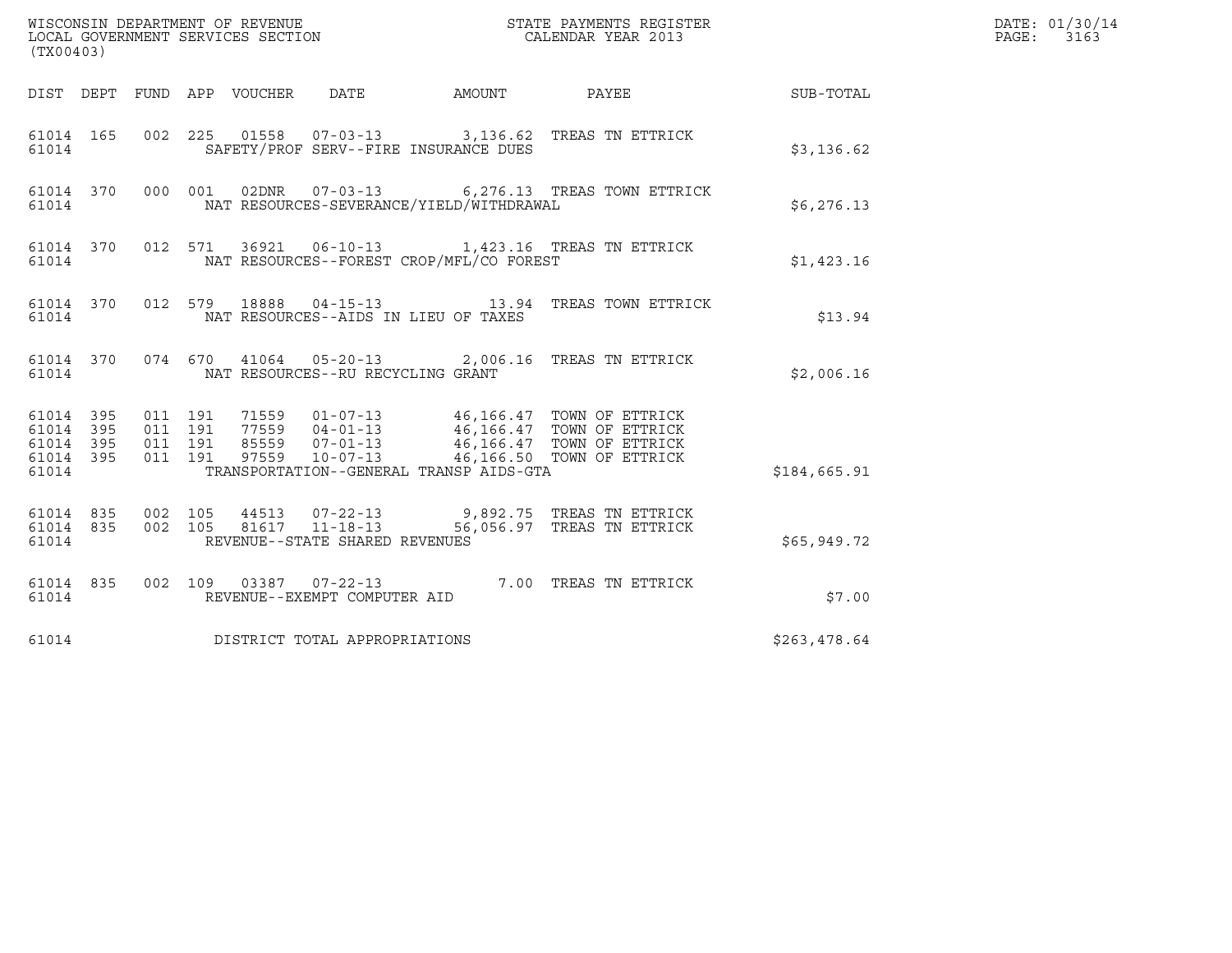| (TX00403)          |                    |         | WISCONSIN DEPARTMENT OF REVENUE<br>LOCAL GOVERNMENT SERVICES SECTION |                                    |                                          | STATE PAYMENTS REGISTER<br>CALENDAR YEAR 2013                                                                    |              | DATE: 01/30/14<br>PAGE: 3164 |
|--------------------|--------------------|---------|----------------------------------------------------------------------|------------------------------------|------------------------------------------|------------------------------------------------------------------------------------------------------------------|--------------|------------------------------|
|                    |                    |         |                                                                      |                                    |                                          | DIST DEPT FUND APP VOUCHER DATE AMOUNT PAYEE SUB-TOTAL                                                           |              |                              |
| 61016              |                    |         |                                                                      |                                    | SAFETY/PROF SERV--FIRE INSURANCE DUES    | 61016 165 002 225 01559 07-03-13 4,271.41 TREAS TN GALE                                                          | \$4,271.41   |                              |
| 61016              |                    |         |                                                                      |                                    | NAT RESOURCES-SEVERANCE/YIELD/WITHDRAWAL | 61016 370 000 001 01DNR 03-13-13 6,594.82 TREAS TOWN GALE<br>61016 370 000 001 04DNR 10-23-13 3,405.92 TOWN GALE | \$10,000.74  |                              |
| 61016              |                    |         |                                                                      |                                    | NAT RESOURCES--FOREST CROP/MFL/CO FOREST | 61016 370 012 571 36922 06-10-13 819.44 TREAS TN GALE                                                            | \$819.44     |                              |
| 61016              |                    |         |                                                                      | 61016 370 012 579 18889 04-15-13   | NAT RESOURCES--AIDS IN LIEU OF TAXES     | 51.04 TREAS TN GALE                                                                                              | \$51.04      |                              |
| 61016              |                    |         |                                                                      |                                    | TRANSPORTATION--GENERAL TRANSP AIDS-GTA  |                                                                                                                  | \$161,124.87 |                              |
| 61016              | 61016 505          |         |                                                                      |                                    | DOA--TRANSMISSION LINE FEE DISTRIBUTION  | 002 174 04168 12-26-13 34,360.00 TREAS TN GALE                                                                   | \$34,360.00  |                              |
| 61016              |                    |         |                                                                      | DOA--TRANSMISSION LINE IMPACT FEES |                                          | 61016 505 002 175 04168 12-26-13 490,862.00 TREAS TN GALE                                                        | \$490,862.00 |                              |
| 61016 835<br>61016 | 61016 835 002 105  | 002 105 |                                                                      | REVENUE--STATE SHARED REVENUES     |                                          |                                                                                                                  | \$112,170.17 |                              |
|                    | 61016 835<br>61016 |         |                                                                      | REVENUE--EXEMPT COMPUTER AID       |                                          | 002 109 03388 07-22-13 38.00 TREAS TN GALE                                                                       | \$38.00      |                              |
| 61016              |                    |         |                                                                      | REVENUE--LOTTERY CREDIT -          |                                          | 61016 835 021 363 35886 03-25-13 594.24 TREAS TN GALE                                                            | \$594.24     |                              |
| 61016              |                    |         |                                                                      | DISTRICT TOTAL APPROPRIATIONS      |                                          |                                                                                                                  | \$814,291.91 |                              |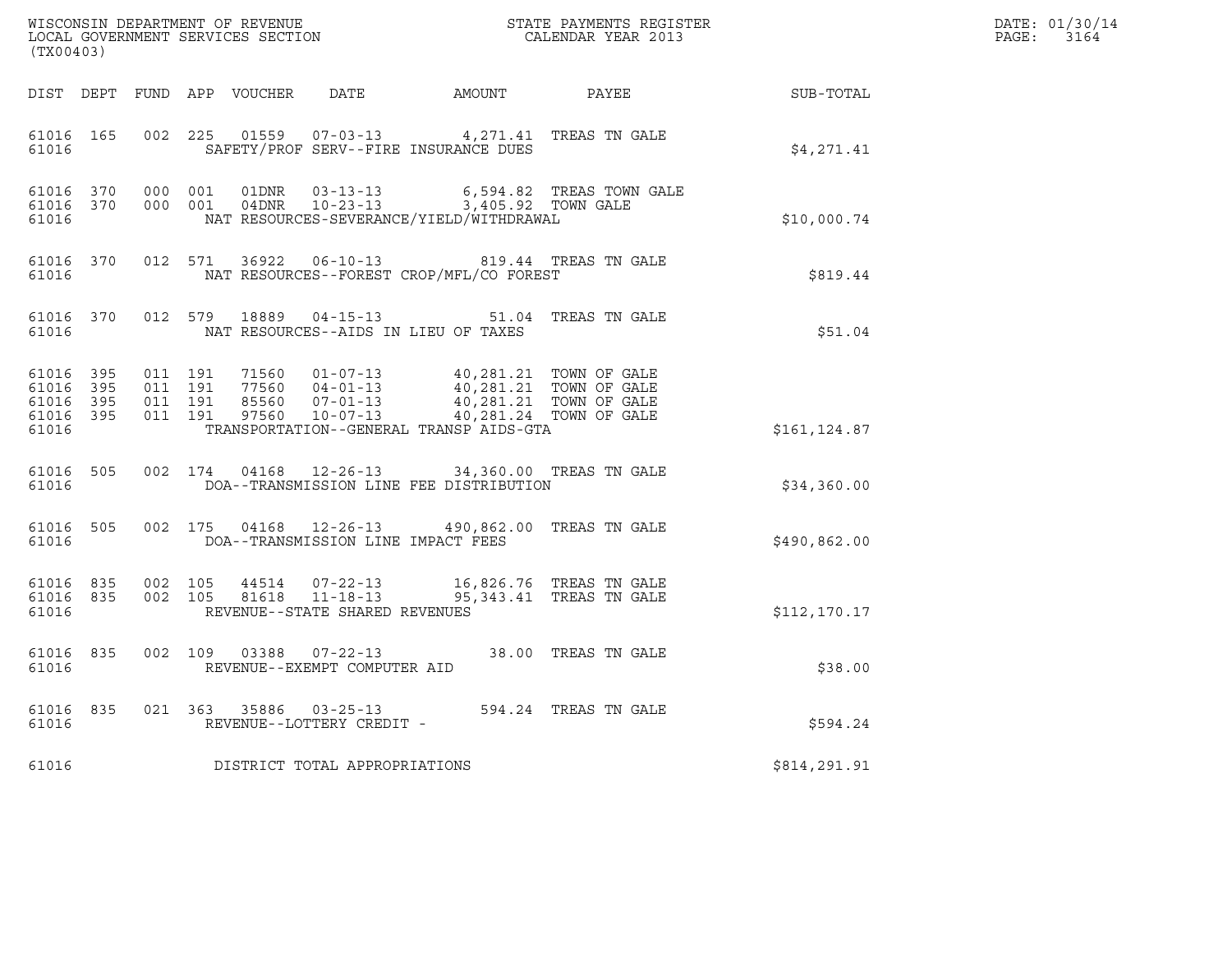| (TX00403)                                                 |                                          |       |                                   |                                                                                                                                                                                      | WISCONSIN DEPARTMENT OF REVENUE<br>LOCAL GOVERNMENT SERVICES SECTION<br>CALENDAR YEAR 2013 |               | DATE: 01/30/14<br>PAGE: 3165 |
|-----------------------------------------------------------|------------------------------------------|-------|-----------------------------------|--------------------------------------------------------------------------------------------------------------------------------------------------------------------------------------|--------------------------------------------------------------------------------------------|---------------|------------------------------|
|                                                           |                                          |       |                                   |                                                                                                                                                                                      | DIST DEPT FUND APP VOUCHER DATE AMOUNT PAYEE TO SUB-TOTAL                                  |               |                              |
| 61018 165<br>61018                                        |                                          |       |                                   | 002 225 01560 07-03-13 2,493.22 TREAS TN HALE<br>SAFETY/PROF SERV--FIRE INSURANCE DUES                                                                                               |                                                                                            | \$2,493.22    |                              |
| 61018 370<br>61018                                        |                                          |       |                                   | NAT RESOURCES-SEVERANCE/YIELD/WITHDRAWAL                                                                                                                                             | 000 001 02DNR 07-03-13 951.62 TREAS TOWN HALE                                              | \$951.62      |                              |
| 61018                                                     |                                          |       |                                   | 61018 370 002 503 16079 02-06-13 580.93 TREAS TN HALE<br>NAT RESOURCES--AIDS IN LIEU OF TAXES                                                                                        | TOWN SHARE 89.13                                                                           | \$580.93      |                              |
| 61018 370<br>61018                                        |                                          |       |                                   | 012 571 36923 06-10-13 1,102.18 TREAS TN HALE<br>NAT RESOURCES--FOREST CROP/MFL/CO FOREST                                                                                            |                                                                                            | \$1,102.18    |                              |
| 61018 370<br>61018                                        |                                          |       |                                   | 012 579 18890 04-15-13 105.60 TREAS TN HALE<br>NAT RESOURCES--AIDS IN LIEU OF TAXES                                                                                                  |                                                                                            | \$105.60      |                              |
| 61018 370<br>61018                                        |                                          |       | NAT RESOURCES--RU RECYCLING GRANT | 074 670 41065 05-20-13 1,773.62 TREAS TN HALE                                                                                                                                        |                                                                                            | \$1,773.62    |                              |
| 61018 395<br>61018 395<br>61018 395<br>61018 395<br>61018 | 011 191<br>011 191<br>011 191<br>011 191 |       | 97561 10-07-13                    | 71561   01-07-13   39,889.57   TOWN OF HALE<br>77561   04-01-13   39,889.57   TOWN OF HALE<br>85561   07-01-13   39,889.57   TOWN OF HALE<br>TRANSPORTATION--GENERAL TRANSP AIDS-GTA | 39,889.58 TOWN OF HALE                                                                     | \$159, 558.29 |                              |
| 61018 835<br>61018 835<br>61018                           | 002 105<br>002 105                       | 44515 | REVENUE--STATE SHARED REVENUES    | 07-22-13 10,202.62 TREAS TN HALE<br>81619  11-18-13  57,822.54  TREAS TN HALE                                                                                                        |                                                                                            | \$68,025.16   |                              |
| 61018 835<br>61018                                        |                                          |       | REVENUE--EXEMPT COMPUTER AID      | 002 109 03389 07-22-13 1,688.00 TREAS TN HALE                                                                                                                                        |                                                                                            | \$1,688.00    |                              |
| 61018                                                     |                                          |       | DISTRICT TOTAL APPROPRIATIONS     |                                                                                                                                                                                      |                                                                                            | \$236, 278.62 |                              |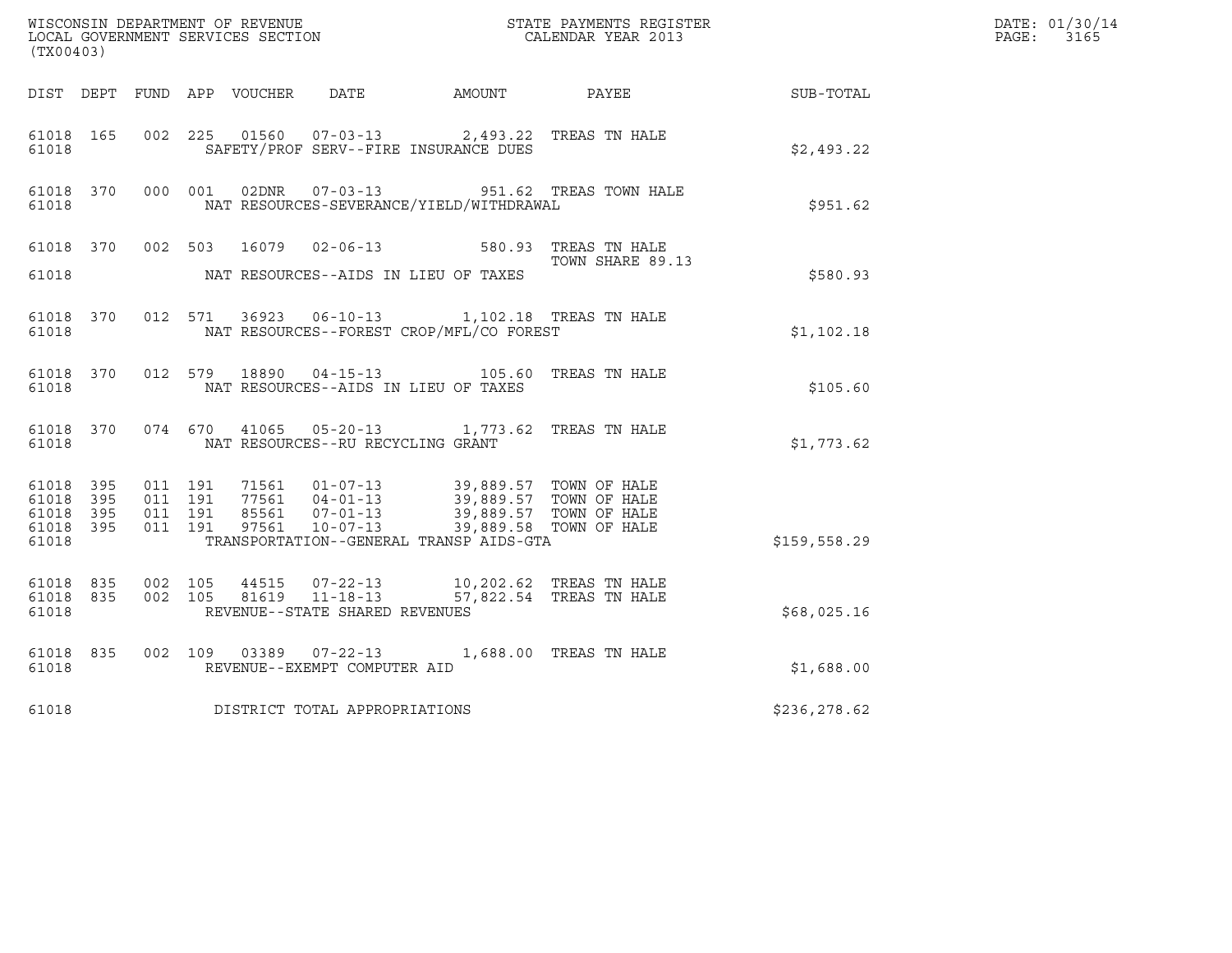| (TX00403)                                                       |                                          | WISCONSIN DEPARTMENT OF REVENUE<br>LOCAL GOVERNMENT SERVICES SECTION                                                                  | $\overline{N}$ | STATE PAYMENTS REGISTER<br>CALENDAR YEAR 2013 |              | DATE: 01/30/14<br>PAGE: 3166 |
|-----------------------------------------------------------------|------------------------------------------|---------------------------------------------------------------------------------------------------------------------------------------|----------------|-----------------------------------------------|--------------|------------------------------|
|                                                                 |                                          | DIST DEPT FUND APP VOUCHER DATE                                                                                                       | AMOUNT         | PAYEE                                         | SUB-TOTAL    |                              |
| 61020 165<br>61020                                              |                                          | 002 225 01561 07-03-13 1,396.28 TREAS TN LINCOLN<br>SAFETY/PROF SERV--FIRE INSURANCE DUES                                             |                |                                               | \$1,396.28   |                              |
| 61020 370<br>61020                                              |                                          | 000 001 02DNR 07-03-13 3,579.94 TREAS TOWN LINCOLN<br>NAT RESOURCES-SEVERANCE/YIELD/WITHDRAWAL                                        |                |                                               | \$3,579.94   |                              |
| 61020 370<br>61020                                              |                                          | 012 571 36924 06-10-13 196.03 TREAS TN LINCOLN<br>NAT RESOURCES--FOREST CROP/MFL/CO FOREST                                            |                |                                               | \$196.03     |                              |
| 61020 395<br>61020<br>395<br>61020<br>395<br>61020 395<br>61020 | 011 191<br>011 191<br>011 191<br>011 191 | 85562  07-01-13  18,867.76  TOWN OF LINCOLN<br>97562 10-07-13 18,867.77 TOWN OF LINCOLN<br>TRANSPORTATION--GENERAL TRANSP AIDS-GTA    |                |                                               | \$75,471.05  |                              |
| 61020 835 002 105<br>61020 835<br>61020                         |                                          | 44516  07-22-13   15,145.73   TREAS TN LINCOLN<br>002 105 81620 11-18-13 86,914.35 TREAS TN LINCOLN<br>REVENUE--STATE SHARED REVENUES |                |                                               | \$102,060.08 |                              |
| 61020 835<br>61020                                              |                                          | 002 109 03390 07-22-13 11.00 TREAS TN LINCOLN<br>REVENUE--EXEMPT COMPUTER AID                                                         |                |                                               | \$11.00      |                              |
| 61020 835<br>61020                                              |                                          | 021  363  CR141  03-26-13  872.46  TREAS TN LINCOLN<br>REVENUE--LOTTERY CREDIT -                                                      |                |                                               | \$872.46     |                              |
| 61020                                                           |                                          | DISTRICT TOTAL APPROPRIATIONS                                                                                                         |                |                                               | \$183,586.84 |                              |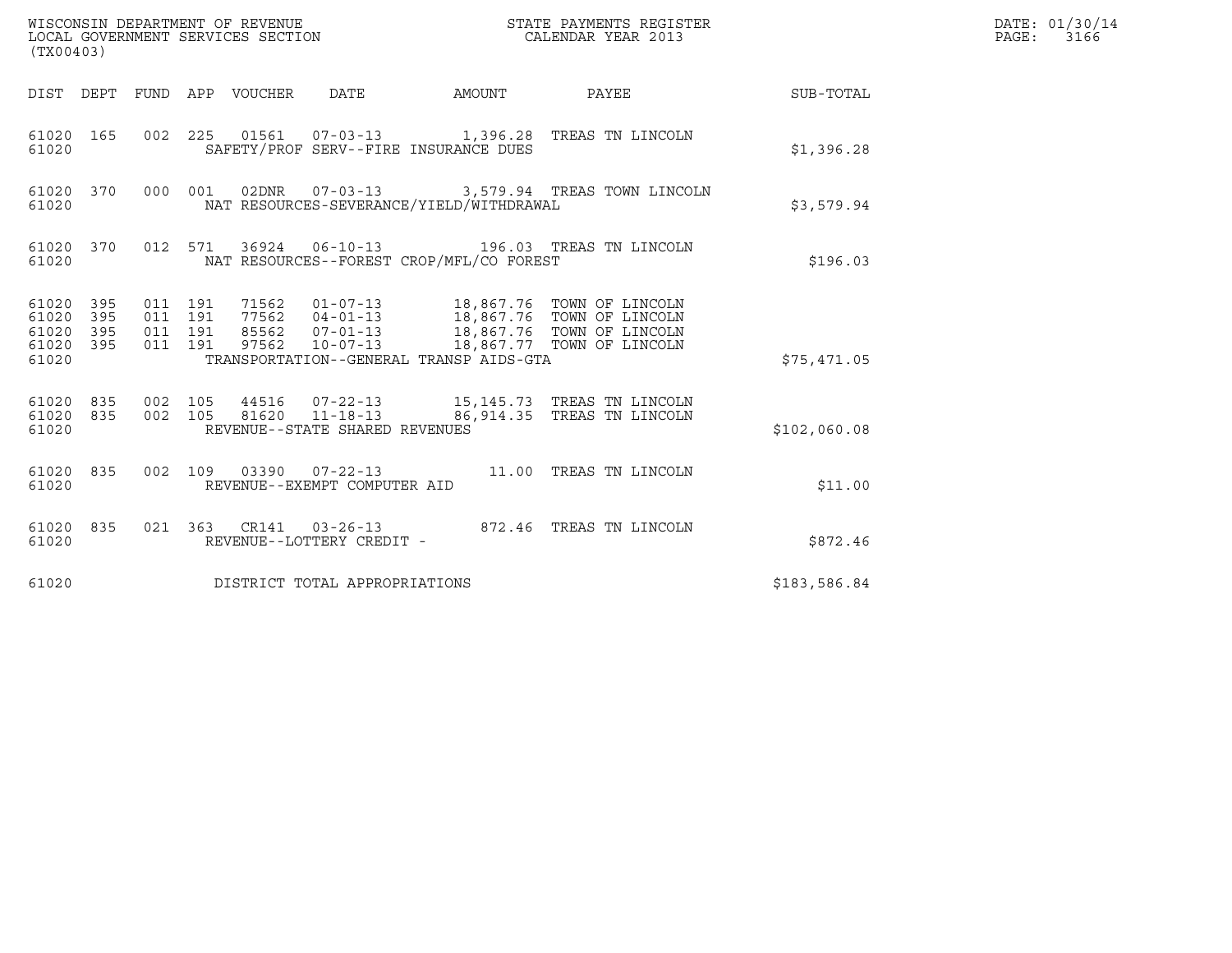| (TX00403)                                                 |                                          |                                                                                                                                                                                                                                 |                                                              |              | DATE: 01/30/14<br>PAGE: 3167 |
|-----------------------------------------------------------|------------------------------------------|---------------------------------------------------------------------------------------------------------------------------------------------------------------------------------------------------------------------------------|--------------------------------------------------------------|--------------|------------------------------|
|                                                           |                                          |                                                                                                                                                                                                                                 | DIST DEPT FUND APP VOUCHER DATE AMOUNT PAYEE PAYER SUB-TOTAL |              |                              |
| 61022 165<br>61022                                        |                                          | 002 225 01562 07-03-13 1,847.84 TREAS TN PIGEON<br>SAFETY/PROF SERV--FIRE INSURANCE DUES                                                                                                                                        |                                                              | \$1,847.84   |                              |
| 61022 370 000 001<br>61022 370<br>61022                   |                                          | 000 001 02DNR 07-03-13 517.35 TREAS TOWN PIGEON 000 001 04DNR 10-23-13 1,168.44 TOWN PIGEON<br>NAT RESOURCES-SEVERANCE/YIELD/WITHDRAWAL                                                                                         |                                                              | \$1,685.79   |                              |
| 61022                                                     |                                          | 61022 370 012 571 36925 06-10-13 643.49 TREAS TN PIGEON<br>NAT RESOURCES--FOREST CROP/MFL/CO FOREST                                                                                                                             |                                                              | \$643.49     |                              |
| 61022                                                     |                                          | 61022 370 074 670 41066 05-20-13 792.03 TREAS TN PIGEON<br>NAT RESOURCES--RU RECYCLING GRANT                                                                                                                                    |                                                              | \$792.03     |                              |
| 61022 395<br>61022 395<br>61022 395<br>61022 395<br>61022 | 011 191<br>011 191<br>011 191<br>011 191 | 71563  01-07-13  22,212.62  TOWN OF PIGEON<br>77563  04-01-13  22,212.62  TOWN OF PIGEON<br>85563  07-01-13  22,212.62  TOWN OF PIGEON<br>97563  10-07-13  22,212.63  TOWN OF PIGEON<br>TRANSPORTATION--GENERAL TRANSP AIDS-GTA |                                                              | \$88,850.49  |                              |
| 61022 835<br>61022                                        | 002 105                                  | 61022 835 002 105 44517 07-22-13 11,065.22 TREAS TN PIGEON<br>81621  11-18-13  62,700.27 TREAS TN PIGEON<br>REVENUE--STATE SHARED REVENUES                                                                                      |                                                              | \$73,765.49  |                              |
| 61022 835<br>61022                                        |                                          | 002 109 03391 07-22-13 1.00 TREAS TN PIGEON<br>REVENUE--EXEMPT COMPUTER AID                                                                                                                                                     |                                                              | \$1.00       |                              |
| 61022                                                     |                                          | DISTRICT TOTAL APPROPRIATIONS                                                                                                                                                                                                   |                                                              | \$167,586.13 |                              |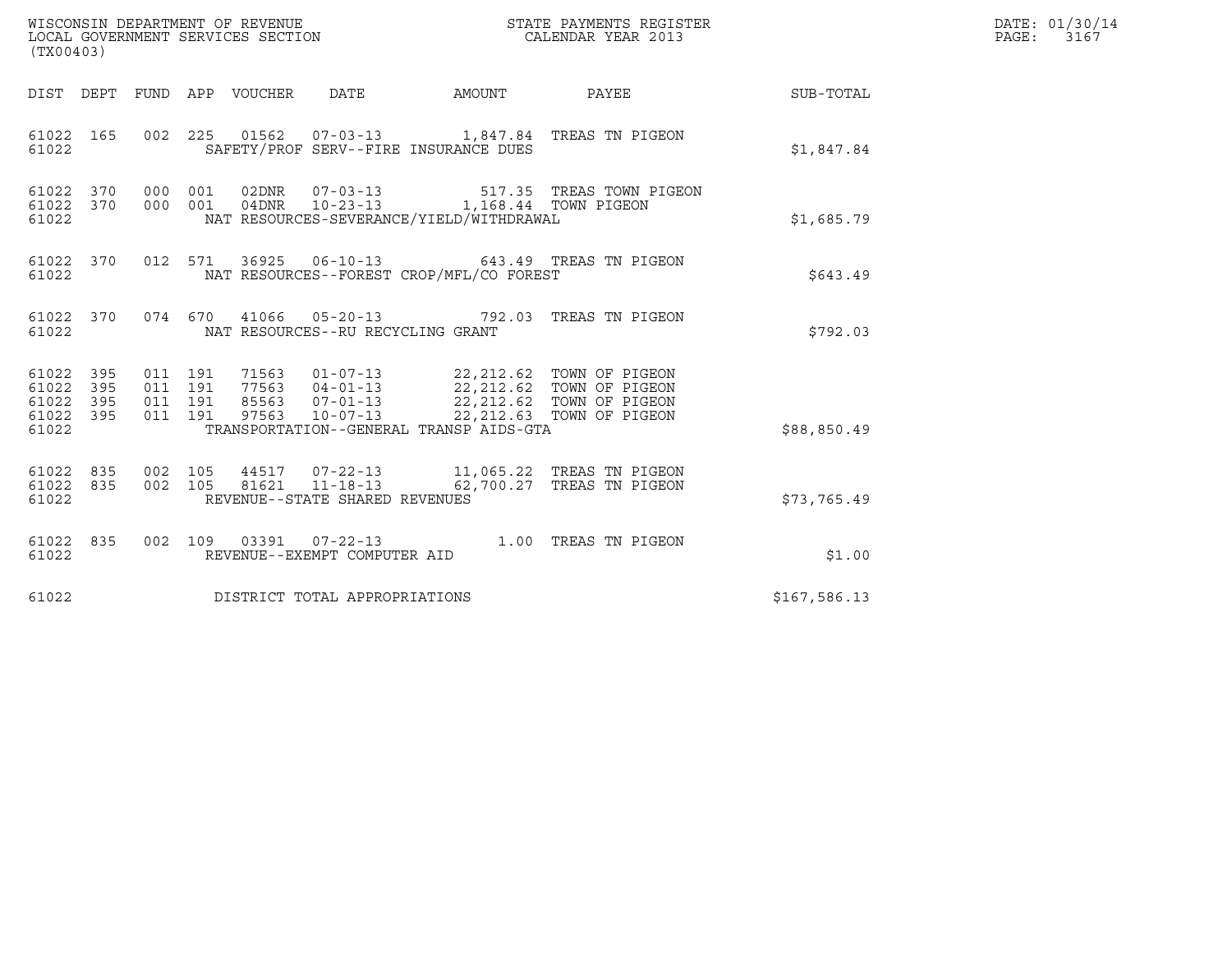| WISCONSIN DEPARTMENT OF REVENUE   | STATE PAYMENTS REGISTER | DATE: 01/30/14            |
|-----------------------------------|-------------------------|---------------------------|
| LOCAL GOVERNMENT SERVICES SECTION | CALENDAR YEAR 2013      | $\mathtt{PAGE}$ :<br>3168 |

| %WISCONSIN DEPARTMENT OF REVENUE $$\tt STATE$ PAYMENTS REGISTER LOCAL GOVERNMENT SERVICES SECTION $$\tt CALENDAR$ YEAR 2013<br>(TX00403) |  |  |  |  |                                         |                                                |                                                                                                                                                                                                              | R            | DATE: 01/30/14<br>PAGE:<br>3168 |
|------------------------------------------------------------------------------------------------------------------------------------------|--|--|--|--|-----------------------------------------|------------------------------------------------|--------------------------------------------------------------------------------------------------------------------------------------------------------------------------------------------------------------|--------------|---------------------------------|
|                                                                                                                                          |  |  |  |  |                                         |                                                | DIST DEPT FUND APP VOUCHER DATE AMOUNT PAYEE SUB-TOTAL                                                                                                                                                       |              |                                 |
|                                                                                                                                          |  |  |  |  |                                         | 61024 SAFETY/PROF SERV--FIRE INSURANCE DUES    | 61024 165 002 225 01563 07-03-13 2,915.53 TREAS TN PRESTON                                                                                                                                                   | \$2,915.53   |                                 |
|                                                                                                                                          |  |  |  |  |                                         | 61024 NAT RESOURCES-SEVERANCE/YIELD/WITHDRAWAL |                                                                                                                                                                                                              | \$6,056.22   |                                 |
|                                                                                                                                          |  |  |  |  |                                         | 61024 NAT RESOURCES--AIDS IN LIEU OF TAXES     | 61024 370 002 503 16080 02-06-13 15,866.44 TREAS TN PRESTON<br><b>TOWN SHARE 2225.80</b>                                                                                                                     | \$15,866.44  |                                 |
|                                                                                                                                          |  |  |  |  |                                         |                                                | $\begin{array}{cccc} 61024 & 370 & 012 & 571 & 36926 & 06-10-13 & 815.07 & \text{TREAS TN PRESTON} \\ 61024 & \text{NAT RESOURCES--FOREST CROP/MFL/CO FOREST} & \\ \end{array}$                              |              |                                 |
|                                                                                                                                          |  |  |  |  |                                         | 61024 NAT RESOURCES--AIDS IN LIEU OF TAXES     | 61024 370 012 579 18891 04-15-13 220.63 TREAS TN PRESTON<br>61024 370 012 579 18891 04-15-13 257.20 TREAS TOWN PRESTON                                                                                       | \$477.83     |                                 |
|                                                                                                                                          |  |  |  |  | 61024 NAT RESOURCES--RU RECYCLING GRANT |                                                | 61024 370 074 670 41067 05-20-13 3,267.47 TREAS TN PRESTON                                                                                                                                                   | \$3,267.47   |                                 |
| 61024 395<br>61024 395<br>61024 395<br>61024 395<br>61024                                                                                |  |  |  |  |                                         | TRANSPORTATION--GENERAL TRANSP AIDS-GTA        | 011 191 71564 01-07-13 37,973.68 TOWN OF PRESTON<br>011 191 77564 04-01-13 37,973.68 TOWN OF PRESTON<br>011 191 85564 07-01-13 37,973.68 TOWN OF PRESTON<br>011 191 97564 10-07-13 37,973.71 TOWN OF PRESTON | \$151,894.75 |                                 |
|                                                                                                                                          |  |  |  |  | 61024 REVENUE--STATE SHARED REVENUES    |                                                | 61024 835 002 105 44518 07-22-13 13,814.11 TREAS TN PRESTON<br>61024 835 002 105 81622 11-18-13 78,286.22 TREAS TN PRESTON                                                                                   | \$92,100.33  |                                 |
|                                                                                                                                          |  |  |  |  | 61024 REVENUE--EXEMPT COMPUTER AID      |                                                | 61024 835 002 109 03392 07-22-13 138.00 TREAS TN PRESTON                                                                                                                                                     | \$138.00     |                                 |
|                                                                                                                                          |  |  |  |  | 61024 DISTRICT TOTAL APPROPRIATIONS     |                                                |                                                                                                                                                                                                              | \$273,531.64 |                                 |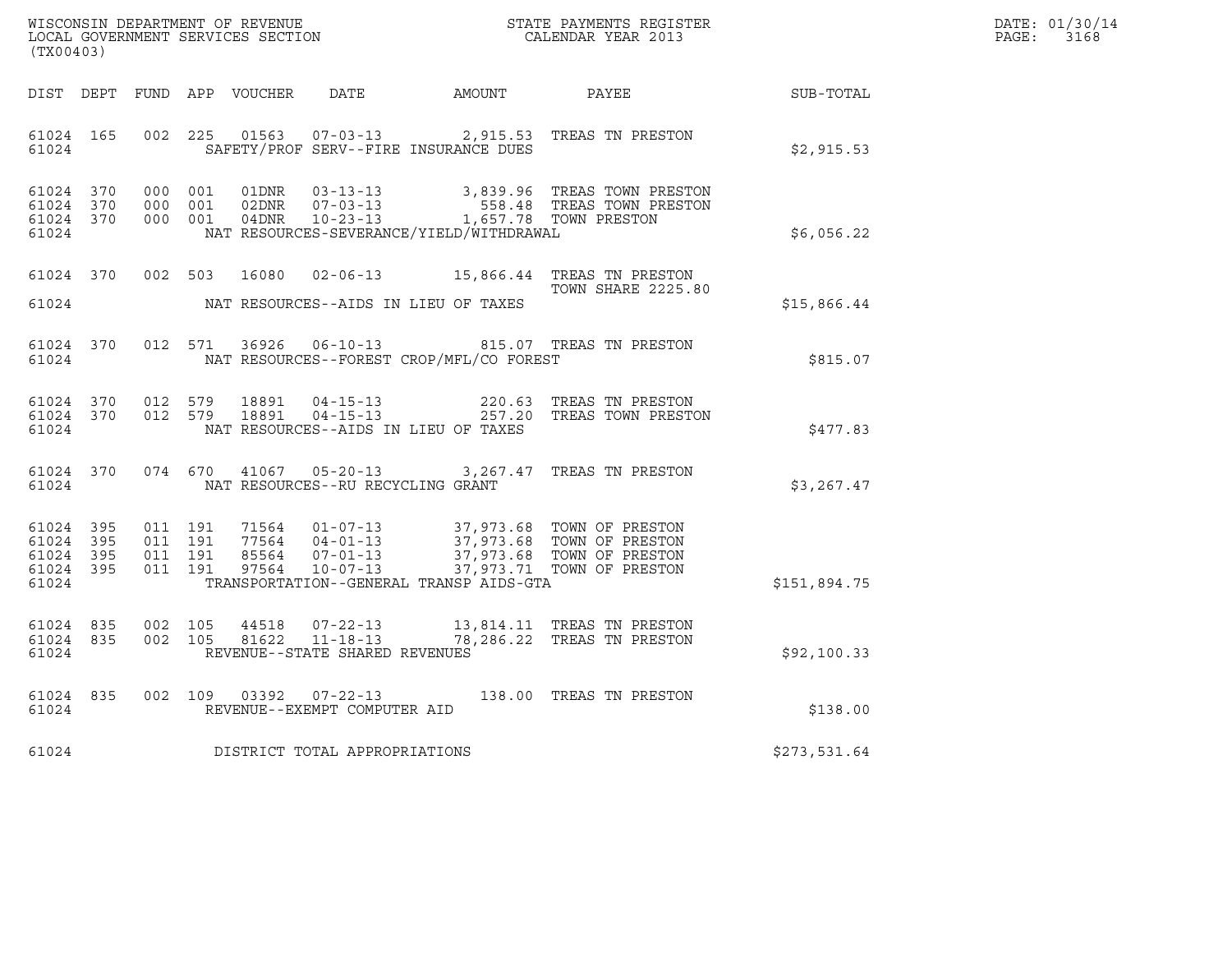| (TX00403)                                                          |                   |                                          |         |                                                  | WISCONSIN DEPARTMENT OF REVENUE<br>LOCAL GOVERNMENT SERVICES SECTION TERM COLLENDAR YEAR 2013                                                                                                                                   |                                                                                                                                                                                                           | DATE: 01/30/14<br>PAGE:<br>3169 |  |
|--------------------------------------------------------------------|-------------------|------------------------------------------|---------|--------------------------------------------------|---------------------------------------------------------------------------------------------------------------------------------------------------------------------------------------------------------------------------------|-----------------------------------------------------------------------------------------------------------------------------------------------------------------------------------------------------------|---------------------------------|--|
|                                                                    |                   |                                          |         |                                                  |                                                                                                                                                                                                                                 | DIST DEPT FUND APP VOUCHER DATE AMOUNT PAYEE SUB-TOTAL                                                                                                                                                    |                                 |  |
| 61026                                                              |                   |                                          |         |                                                  | SAFETY/PROF SERV--FIRE INSURANCE DUES                                                                                                                                                                                           | 61026 165 002 225 01564 07-03-13 2,016.31 TREAS TN SUMNER                                                                                                                                                 | \$2,016.31                      |  |
| 61026                                                              |                   |                                          |         |                                                  | NAT RESOURCES-SEVERANCE/YIELD/WITHDRAWAL                                                                                                                                                                                        | 61026 370 000 001 01DNR 03-13-13 351.25 TREAS TOWN SUMNER 61026 370 000 001 04DNR 10-23-13 1,441.66 TOWN SUMNER                                                                                           | \$1,792.91                      |  |
| 61026                                                              |                   |                                          |         |                                                  | NAT RESOURCES--AIDS IN LIEU OF TAXES                                                                                                                                                                                            | 61026 370 002 503 16233 02-21-13 5,936.68 TREAS TN SUMNER<br>TOWN SHARE 623.12                                                                                                                            | \$5,936.68                      |  |
| 61026                                                              |                   |                                          |         |                                                  | NAT RESOURCES--FOREST CROP/MFL/CO FOREST                                                                                                                                                                                        | 61026 370 012 571 36927 06-10-13 468.58 TREAS TN SUMNER                                                                                                                                                   | \$468.58                        |  |
| 61026 370<br>61026<br>61026<br>61026<br>61026 370 012 579<br>61026 | 370<br>370<br>370 | 012 579<br>012 579<br>012 579<br>012 579 |         |                                                  | NAT RESOURCES--AIDS IN LIEU OF TAXES                                                                                                                                                                                            | 18892 04-15-13 .80 TREAS TN SUMNER<br>18892 04-15-13 7.20 TREAS TN SUMNER<br>18892 04-15-13 167.40 TREAS TOWN SUMNER<br>18892 04-15-13 107.98 TREAS TOWN SUMNER<br>18892 04-15-13 82.00 TREAS TOWN SUMNER | \$365.38                        |  |
| 61026 395<br>61026<br>61026 395<br>61026 395<br>61026              | 395               | 011 191<br>011 191<br>011 191            | 011 191 |                                                  | 71565  01-07-13  16,597.28  TOWN OF SUMNER<br>77565  04-01-13  16,597.28  TOWN OF SUMNER<br>85565  07-01-13  16,597.28  TOWN OF SUMNER<br>97565  10-07-13  16,597.28  TOWN OF SUMNER<br>TRANSPORTATION--GENERAL TRANSP AIDS-GTA |                                                                                                                                                                                                           | \$66,389.12                     |  |
| 61026 800                                                          |                   |                                          |         |                                                  | TRANSPORTATION--LRIP/TRIP/MSIP GRANTS                                                                                                                                                                                           | 61026 395 011 278 89737 10-03-13 14,441.50 TREAS TN SUMNER                                                                                                                                                | \$14,441.50                     |  |
| 61026 835<br>61026 835<br>61026                                    |                   | 002 105<br>002 105                       |         | 81623 11-18-13<br>REVENUE--STATE SHARED REVENUES |                                                                                                                                                                                                                                 | 44519  07-22-13  8,071.97  TREAS TN SUMNER<br>46,374.37 TREAS TN SUMNER                                                                                                                                   | \$54,446.34                     |  |
| 61026 835<br>61026                                                 |                   | 002 109                                  |         | 03393 07-22-13<br>REVENUE--EXEMPT COMPUTER AID   |                                                                                                                                                                                                                                 | 48.00 TREAS TN SUMNER                                                                                                                                                                                     | \$48.00                         |  |
| 61026                                                              |                   |                                          |         | DISTRICT TOTAL APPROPRIATIONS                    |                                                                                                                                                                                                                                 |                                                                                                                                                                                                           | \$145,904.82                    |  |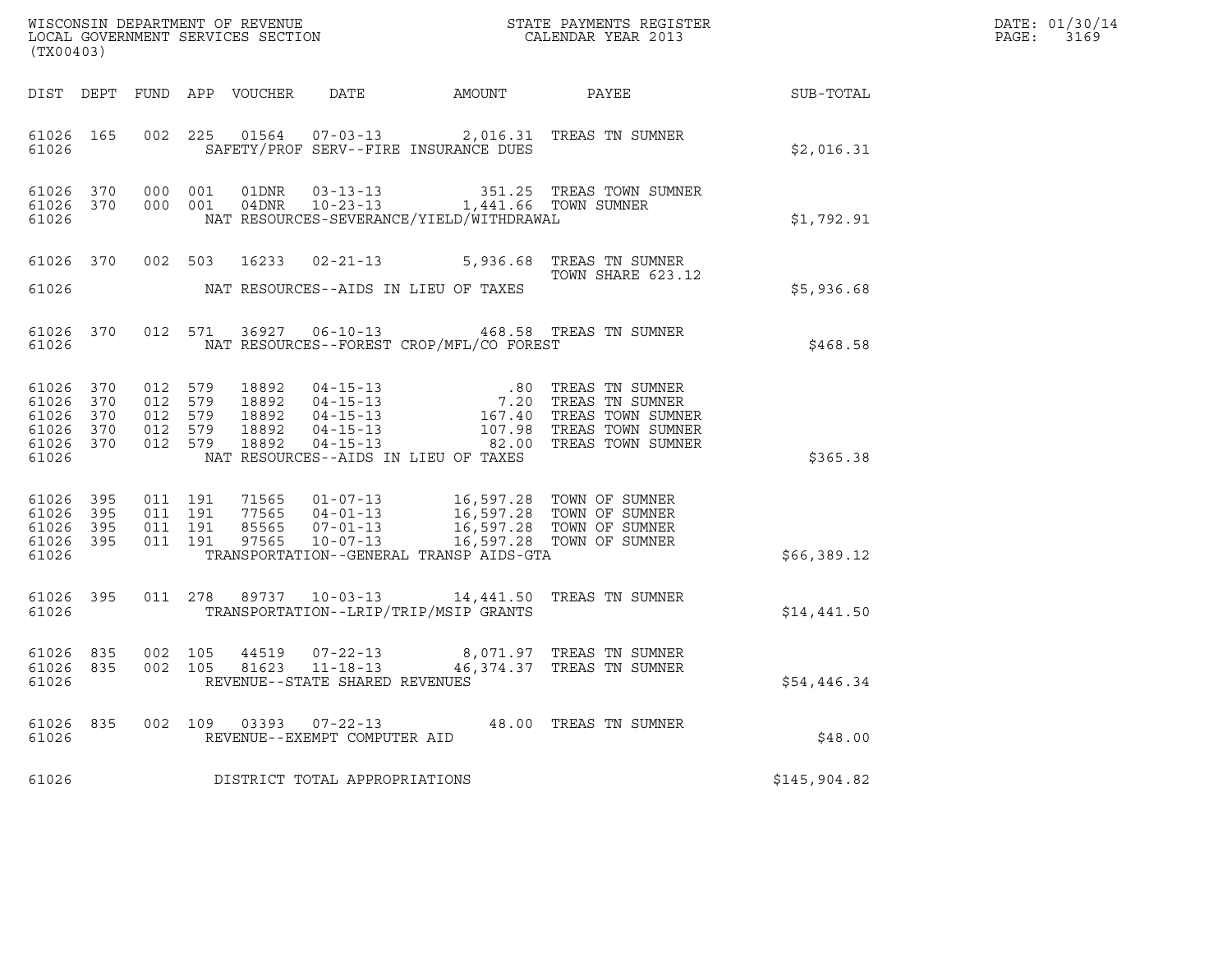| WISCONSIN DEPARTMENT OF REVENUE<br>LOCAL GOVERNMENT SERVICES SECTION<br>CALENDAR YEAR 2013<br>(TX00403)                                                                                                                                                                                                                                                                                                                   |              | DATE: 01/30/14<br>PAGE:<br>3170 |
|---------------------------------------------------------------------------------------------------------------------------------------------------------------------------------------------------------------------------------------------------------------------------------------------------------------------------------------------------------------------------------------------------------------------------|--------------|---------------------------------|
| DIST DEPT FUND APP VOUCHER DATE AMOUNT<br>PAYEE SUB-TOTAL                                                                                                                                                                                                                                                                                                                                                                 |              |                                 |
| 002 225 01565 07-03-13 5,349.59 TREAS TN TREMPEALEAU<br>61028 165<br>SAFETY/PROF SERV--FIRE INSURANCE DUES<br>61028                                                                                                                                                                                                                                                                                                       | \$5,349.59   |                                 |
| 61028 370 000 001 01DNR 03-13-13 2,280.81 TREAS TOWN TREMPEALEAU<br>61028 MAT RESOURCES-SEVERANCE/YIELD/WITHDRAWAL                                                                                                                                                                                                                                                                                                        | \$2,280.81   |                                 |
| 16081  02-06-13  1,321.94 TREAS TN TREMPEALEAU<br>16081  02-06-13  18.09 TREAS TN TREMPEALEAU<br>002 503<br>61028 370<br>61028 370<br>002 503<br>TOWN SHARE 200.48                                                                                                                                                                                                                                                        |              |                                 |
| 61028 NAT RESOURCES--AIDS IN LIEU OF TAXES                                                                                                                                                                                                                                                                                                                                                                                | \$1,360.03   |                                 |
| 61028 370 012 571 36928 06-10-13 352.29 TREAS TN TREMPEALEAU<br>61028 NAT RESOURCES--FOREST CROP/MFL/CO FOREST                                                                                                                                                                                                                                                                                                            | \$352.29     |                                 |
| 18893  04-15-13  145.22  TREAS TN TREMPEALEAU<br>18893  04-15-13  283.45  TREAS TN TREMPEALEAU<br>18893  04-15-13  1893.64  TREAS TN TREMPEALEAU<br>18893  04-15-13  149.61  TREAS TOWN TREMPEALEAU<br>18893  04-15-13  149.61  TREAS TOWN<br>61028 370<br>012 579<br>61028 370<br>012 579<br>61028 370<br>012 579<br>61028 370<br>012 579<br>012 579 18893<br>61028 370<br>61028<br>NAT RESOURCES--AIDS IN LIEU OF TAXES | \$1,696.78   |                                 |
| 011 191 71566 01-07-13 30,828.81 TOWN OF TREMPEALEAU<br>011 191 77566 04-01-13 30,828.81 TOWN OF TREMPEALEAU<br>011 191 85566 07-01-13 30,828.81 TOWN OF TREMPEALEAU<br>011 191 97566 10-07-13 30,828.82 TOWN OF TREMPEALEAU<br>61028 395<br>61028 395<br>61028 395<br>61028 395<br>61028<br>TRANSPORTATION--GENERAL TRANSP AIDS-GTA                                                                                      | \$123,315.25 |                                 |
| 002 174 04169 12-26-13 50,678.00 TREAS TN TREMPEALEAU<br>61028 505<br>61028 DOA--TRANSMISSION LINE FEE DISTRIBUTION                                                                                                                                                                                                                                                                                                       | \$50,678.00  |                                 |
| 002 175 04169 12-26-13 723, 971.00 TREAS TN TREMPEALEAU<br>61028 505<br>61028<br>DOA--TRANSMISSION LINE IMPACT FEES                                                                                                                                                                                                                                                                                                       | \$723,971.00 |                                 |
| 002 105 44520 07-22-13 8,435.23 TREAS TN TREMPEALEAU<br>002 105 81624 11-18-13 49,016.66 TREAS TN TREMPEALEAU<br>61028 835<br>61028 835<br>REVENUE--STATE SHARED REVENUES<br>61028                                                                                                                                                                                                                                        | \$57,451.89  |                                 |
| 61028 835<br>002 109 03394 07-22-13 117.00 TREAS TN TREMPEALEAU<br>61028<br>REVENUE--EXEMPT COMPUTER AID                                                                                                                                                                                                                                                                                                                  | \$117.00     |                                 |
| 61028 835 002 501 00003 02-01-13 297.65 TREAS TN TREMPEALEAU<br>DOA-PAYMENT FOR MUNICIPAL SERVICES AID<br>61028                                                                                                                                                                                                                                                                                                           | \$297.65     |                                 |
| 61028 835 021 363 35887 03-25-13<br>205.26 TREAS TN TREMPEALEAU                                                                                                                                                                                                                                                                                                                                                           |              |                                 |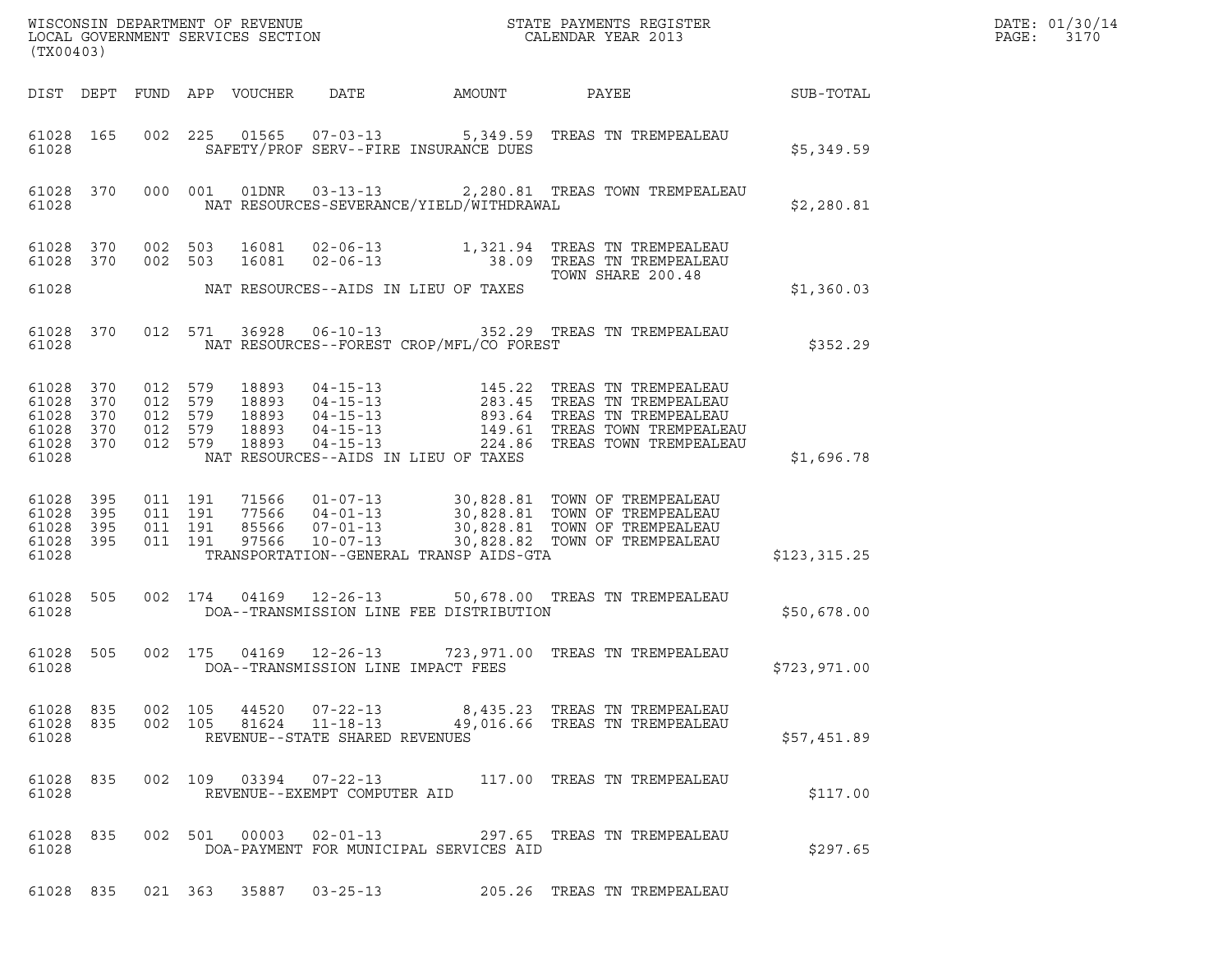| WISCONSIN DEPARTMENT OF REVENUE<br>LOCAL GOVERNMENT SERVICES SECTION<br>(TX00403) |                               |      |     |                |                           |        | STATE PAYMENTS REGISTER<br>CALENDAR YEAR 2013 |              | PAGE: | DATE: 01/30/14<br>3171 |
|-----------------------------------------------------------------------------------|-------------------------------|------|-----|----------------|---------------------------|--------|-----------------------------------------------|--------------|-------|------------------------|
| DIST                                                                              | DEPT                          | FUND | APP | <b>VOUCHER</b> | DATE                      | AMOUNT | PAYEE                                         | SUB-TOTAL    |       |                        |
| 61028                                                                             |                               |      |     |                | REVENUE--LOTTERY CREDIT - |        |                                               | \$205.26     |       |                        |
| 61028                                                                             | DISTRICT TOTAL APPROPRIATIONS |      |     |                |                           |        |                                               | \$967,075.55 |       |                        |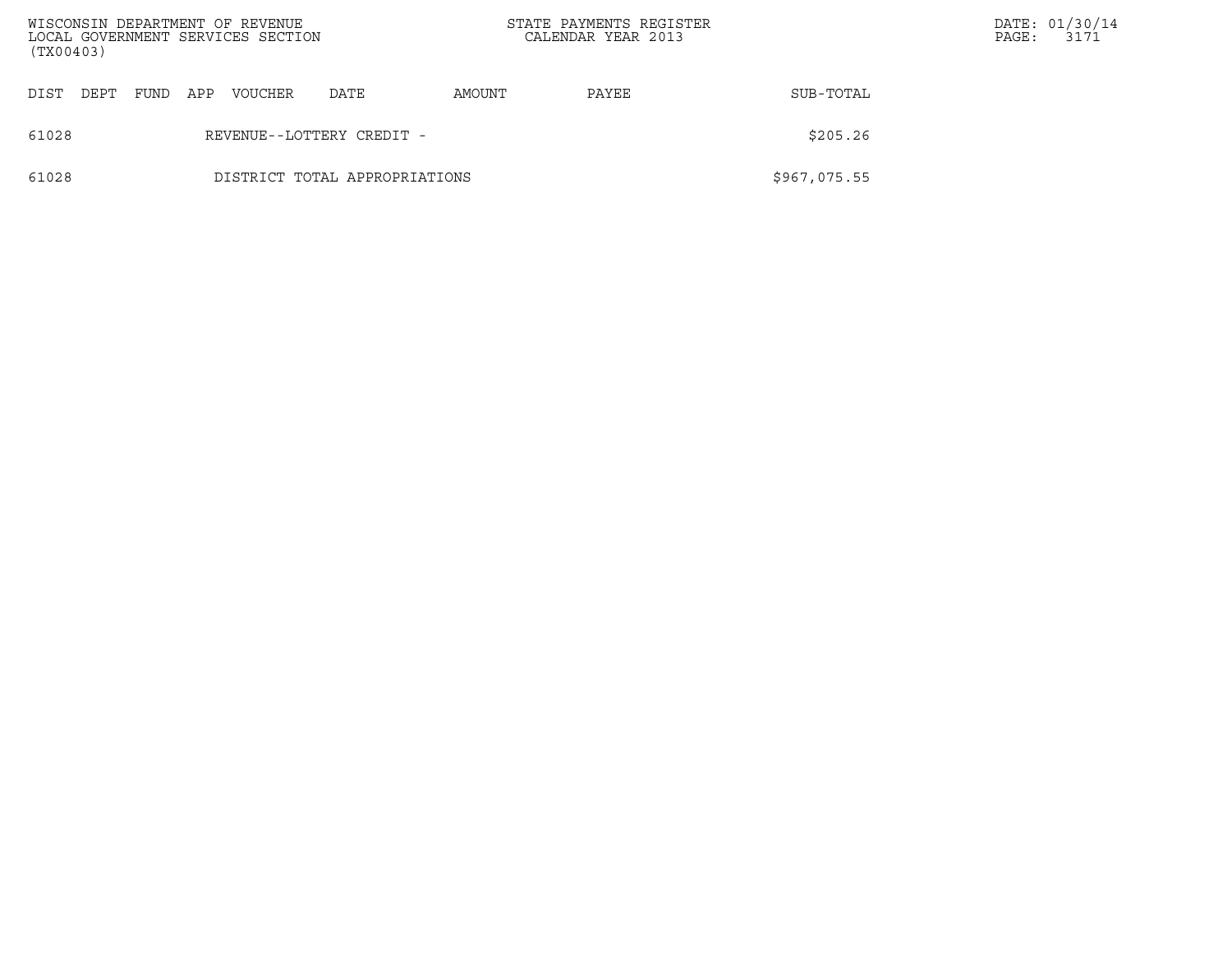| (TX00403)                                                 |           |                                          |         |                |                                |                                                                                                                                                                                                                             |                                                                                                                                                                        |               | DATE: 01/30/14<br>$\mathtt{PAGE}$ :<br>3172 |
|-----------------------------------------------------------|-----------|------------------------------------------|---------|----------------|--------------------------------|-----------------------------------------------------------------------------------------------------------------------------------------------------------------------------------------------------------------------------|------------------------------------------------------------------------------------------------------------------------------------------------------------------------|---------------|---------------------------------------------|
|                                                           |           |                                          |         |                |                                |                                                                                                                                                                                                                             | DIST DEPT FUND APP VOUCHER DATE AMOUNT PAYEE SUB-TOTAL                                                                                                                 |               |                                             |
| 61030 165<br>61030                                        |           |                                          |         |                |                                | 002 225 01566 07-03-13 1,257.62 TREAS TN UNITY<br>SAFETY/PROF SERV--FIRE INSURANCE DUES                                                                                                                                     |                                                                                                                                                                        | \$1,257.62    |                                             |
| 61030                                                     | 61030 370 |                                          | 000 001 |                | 02DNR        07-03-13          | NAT RESOURCES-SEVERANCE/YIELD/WITHDRAWAL                                                                                                                                                                                    | 428.40 TREAS TOWN UNITY                                                                                                                                                | \$428.40      |                                             |
|                                                           |           |                                          |         |                |                                | 61030 370 002 503 16082 02-06-13 1,286.50 TREAS TN UNITY                                                                                                                                                                    | TOWN SHARE 111.08                                                                                                                                                      |               |                                             |
| 61030                                                     |           |                                          |         |                |                                | NAT RESOURCES--AIDS IN LIEU OF TAXES                                                                                                                                                                                        |                                                                                                                                                                        | \$1,286.50    |                                             |
| 61030                                                     | 61030 370 |                                          | 012 571 |                |                                | 36929  06-10-13  648.49  TREAS TN UNITY<br>NAT RESOURCES--FOREST CROP/MFL/CO FOREST                                                                                                                                         |                                                                                                                                                                        | \$648.49      |                                             |
| 61030 370<br>61030 370<br>61030 370<br>61030 370<br>61030 |           | 012 579<br>012 579<br>012 579<br>012 579 |         |                |                                | NAT RESOURCES--AIDS IN LIEU OF TAXES                                                                                                                                                                                        | 18894  04-15-13  22.88 TREAS TN UNITY<br>18894  04-15-13  40.53 TREAS TOWN UNITY<br>18894  04-15-13  36.02 TREAS TOWN UNITY<br>18894  04-15-13  22.39 TREAS TOWN UNITY | \$121.82      |                                             |
| 61030 395<br>61030 395<br>61030 395<br>61030 395<br>61030 |           | 011 191<br>011 191<br>011 191<br>011 191 |         |                |                                | 71567  01-07-13  20,175.01  TOWN OF UNITY<br>77567  04-01-13  20,175.01  TOWN OF UNITY<br>85567  07-01-13  20,175.01  TOWN OF UNITY<br>97567  10-07-13  20,175.01  TOWN OF UNITY<br>TRANSPORTATION--GENERAL TRANSP AIDS-GTA |                                                                                                                                                                        | \$80,700.04   |                                             |
| 61030 835<br>61030 835<br>61030                           |           | 002 105<br>002 105                       |         | 44521<br>81625 | REVENUE--STATE SHARED REVENUES | 07-22-13 6,079.06 TREAS TN UNITY<br>11-18-13 34,566.19 TREAS TN UNITY                                                                                                                                                       |                                                                                                                                                                        | \$40,645.25   |                                             |
| 61030                                                     | 61030 835 |                                          |         |                | REVENUE--EXEMPT COMPUTER AID   | 002 109 03395 07-22-13 61.00 TREAS TN UNITY                                                                                                                                                                                 |                                                                                                                                                                        | \$61.00       |                                             |
| 61030                                                     |           |                                          |         |                | DISTRICT TOTAL APPROPRIATIONS  |                                                                                                                                                                                                                             |                                                                                                                                                                        | \$125, 149.12 |                                             |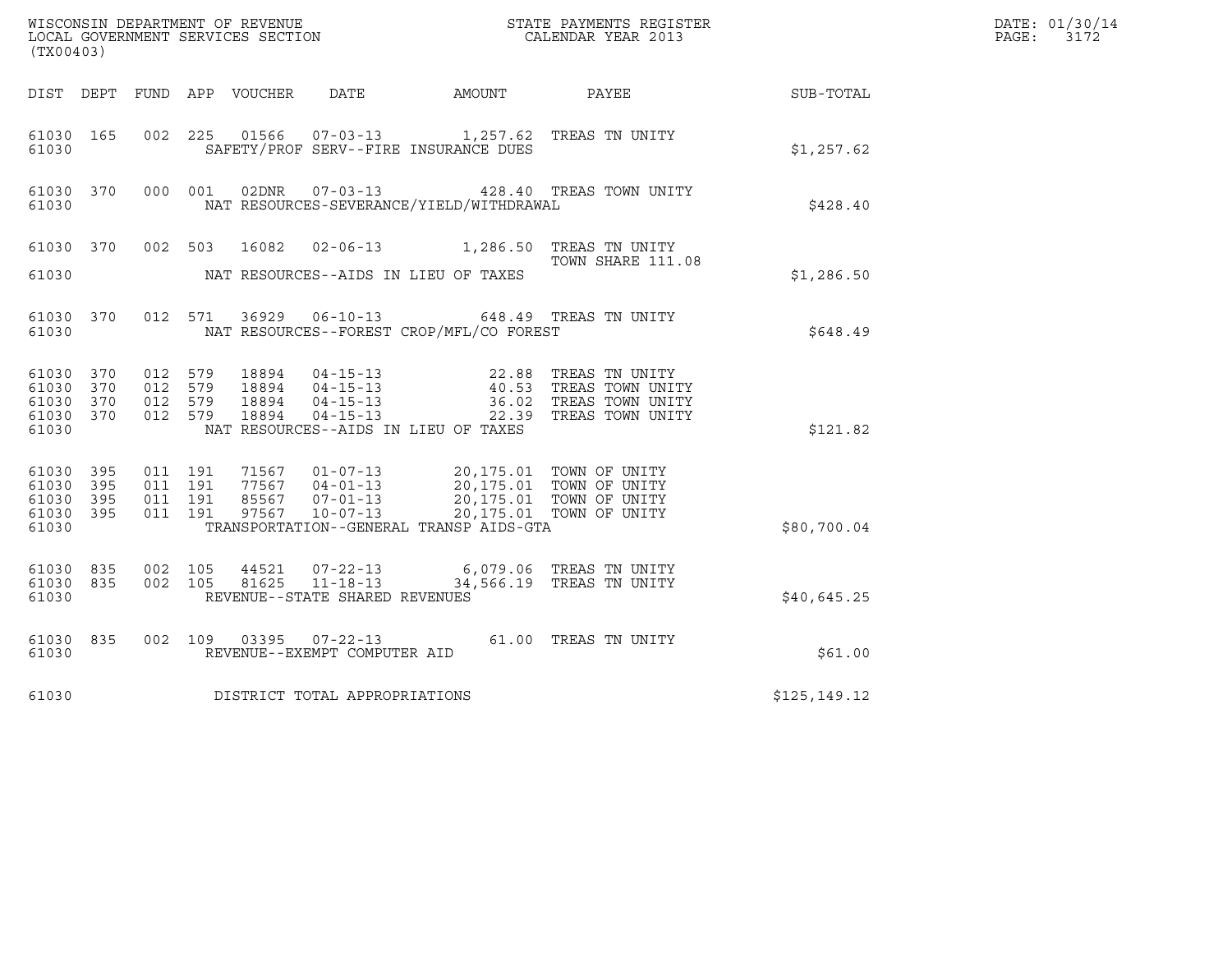| (TX00403)                                 |                          |                                          |     | WISCONSIN DEPARTMENT OF REVENUE<br>LOCAL GOVERNMENT SERVICES SECTION |                                                  |                                         | STATE PAYMENTS REGISTER<br>CALENDAR YEAR 2013                                                                                                           |               | DATE: 01/30/14<br>$\mathtt{PAGE:}$<br>3173 |
|-------------------------------------------|--------------------------|------------------------------------------|-----|----------------------------------------------------------------------|--------------------------------------------------|-----------------------------------------|---------------------------------------------------------------------------------------------------------------------------------------------------------|---------------|--------------------------------------------|
| DIST DEPT                                 |                          | FUND                                     |     | APP VOUCHER                                                          | <b>DATE</b>                                      | AMOUNT                                  | PAYEE                                                                                                                                                   | SUB-TOTAL     |                                            |
| 61121<br>61121                            | 165                      |                                          |     |                                                                      |                                                  | SAFETY/PROF SERV--FIRE INSURANCE DUES   | 002  225  01567  07-03-13  1,121.82  TREAS VIL ELEVA                                                                                                    | \$1,121.82    |                                            |
| 61121 370<br>61121                        |                          | 012 579                                  |     | 18895                                                                |                                                  | NAT RESOURCES--AIDS IN LIEU OF TAXES    | 04-15-13  41.79 TREAS VIL ELEVA                                                                                                                         | \$41.79       |                                            |
| 61121<br>61121<br>61121<br>61121<br>61121 | 395<br>395<br>395<br>395 | 011 191<br>011 191<br>011 191<br>011 191 |     | 97568                                                                | 85568 07-01-13<br>$10 - 07 - 13$                 | TRANSPORTATION--GENERAL TRANSP AIDS-GTA | 71568  01-07-13   6,418.24  VILLAGE OF ELEVA<br>77568  04-01-13   6,418.24   VILLAGE OF ELEVA<br>6,418.24 VILLAGE OF ELEVA<br>6,418.24 VILLAGE OF ELEVA | \$25,672.96   |                                            |
| 61121 835<br>61121<br>61121               | 835                      | 002 105<br>002 105                       |     |                                                                      | 81626 11-18-13<br>REVENUE--STATE SHARED REVENUES |                                         | 44522  07-22-13  24,649.55  TREAS VIL ELEVA<br>139,680.30 TREAS VIL ELEVA                                                                               | \$164, 329.85 |                                            |
| 61121<br>61121                            | 835                      | 002                                      | 109 |                                                                      | REVENUE--EXEMPT COMPUTER AID                     | 550.00                                  | TREAS VIL ELEVA                                                                                                                                         | \$550.00      |                                            |
| 61121                                     |                          |                                          |     |                                                                      | DISTRICT TOTAL APPROPRIATIONS                    |                                         |                                                                                                                                                         | \$191,716.42  |                                            |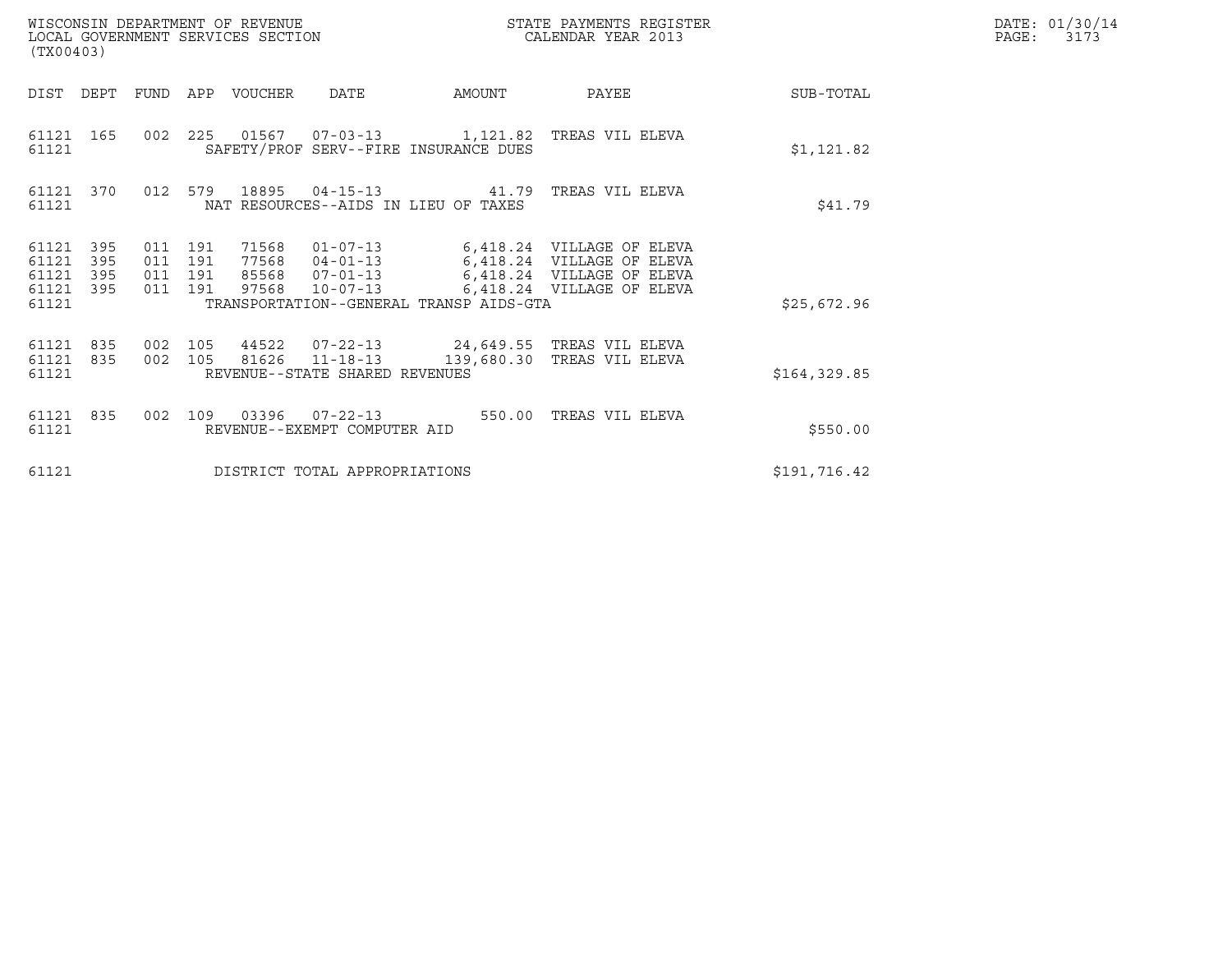| WISCONSIN DEPARTMENT OF REVENUE<br>LOCAL GOVERNMENT SERVICES SECTION | STATE PAYMENTS REGISTER<br>CALENDAR YEAR 2013 | DATE: 01/30/14<br>PAGE:<br>3174 |
|----------------------------------------------------------------------|-----------------------------------------------|---------------------------------|

| (TX00403)                                                             |                                                                                                                                                                                      |                                                                                                                          |              |
|-----------------------------------------------------------------------|--------------------------------------------------------------------------------------------------------------------------------------------------------------------------------------|--------------------------------------------------------------------------------------------------------------------------|--------------|
| <b>DIST</b><br>DEPT<br>FUND                                           | APP VOUCHER<br><b>DATE</b>                                                                                                                                                           | AMOUNT<br>PAYEE                                                                                                          | SUB-TOTAL    |
| 165<br>61122<br>61122                                                 | 225<br>01568  07-03-13  931.23<br>002<br>SAFETY/PROF SERV--FIRE INSURANCE DUES                                                                                                       | TREAS VIL ETTRICK                                                                                                        | \$931.23     |
| 61122<br>370<br>61122                                                 | 074 670<br>NAT RESOURCES--RU RECYCLING GRANT                                                                                                                                         | 41068  05-20-13  3,191.77  TREAS VIL ETTRICK                                                                             | \$3,191.77   |
| 61122<br>395<br>395<br>61122<br>61122<br>395<br>61122<br>395<br>61122 | 71569 01-07-13<br>011<br>191<br>191<br>$77569$ $04-01-13$<br>011<br>85569 07-01-13<br>191<br>011<br>97569<br>191<br>$10 - 07 - 13$<br>011<br>TRANSPORTATION--GENERAL TRANSP AIDS-GTA | 3,927.99 VILLAGE OF ETTRICK<br>3,927.99 VILLAGE OF ETTRICK<br>3,927.99 VILLAGE OF ETTRICK<br>3,928.00 VILLAGE OF ETTRICK | \$15,711.97  |
| 61122<br>455<br>61122                                                 | 002<br>231<br>00262<br>JUSTICE--LAW ENFORCEMENT TRAINING                                                                                                                             | TREAS VIL ETTRICK<br>$02 - 07 - 13$ 160.00                                                                               | \$160.00     |
| 61122<br>835<br>61122<br>835<br>61122                                 | 002<br>105<br>$44523$ $07-22-13$<br>81627 11-18-13<br>002<br>105<br>REVENUE--STATE SHARED REVENUES                                                                                   | 18,871.52 TREAS VIL ETTRICK<br>106,935.51<br>TREAS VIL ETTRICK                                                           | \$125,807.03 |
| 61122<br>835<br>61122                                                 | 109<br>002<br>03397<br>$07 - 22 - 13$<br>REVENUE--EXEMPT COMPUTER AID                                                                                                                | 180.00<br>TREAS VIL ETTRICK                                                                                              | \$180.00     |
| 835<br>61122<br>61122                                                 | 021<br>363<br>35888<br>REVENUE--LOTTERY CREDIT -                                                                                                                                     | $03 - 25 - 13$ 837.21<br>TREAS VIL ETTRICK                                                                               | \$837.21     |
| 61122                                                                 | DISTRICT TOTAL APPROPRIATIONS                                                                                                                                                        |                                                                                                                          | \$146,819.21 |

(TX00403)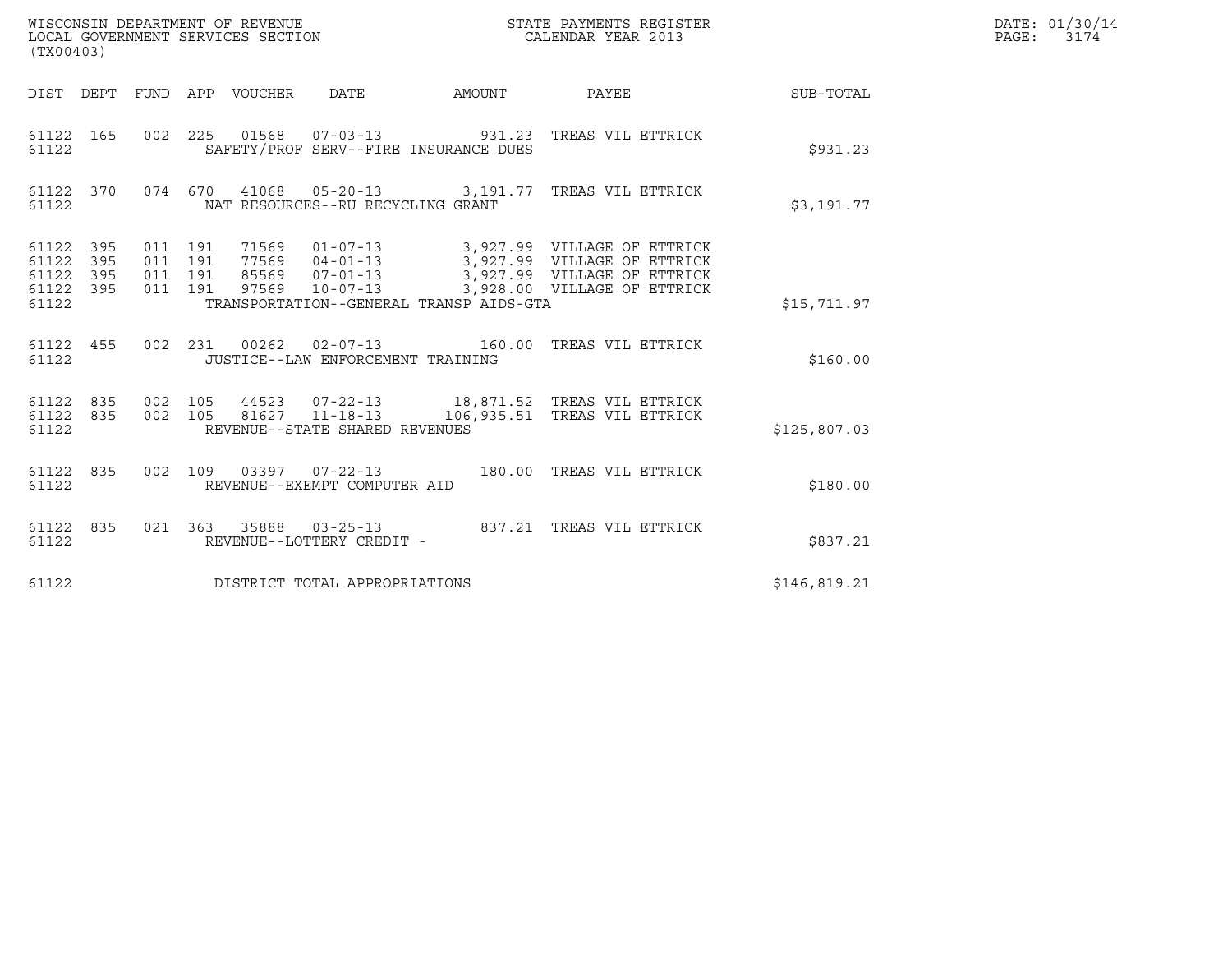| WISCONSIN DEPARTMENT OF REVENUE   | STATE PAYMENTS REGISTER | DATE: 01/30/14            |
|-----------------------------------|-------------------------|---------------------------|
| LOCAL GOVERNMENT SERVICES SECTION | CALENDAR YEAR 2013      | $\mathtt{PAGE}$ :<br>3175 |

| (TX00403)                                     |                   |                    |                    |                                 |                                   | DATE: 01/30/14<br>PAGE: 3175            |                                                                                                                                                                                                                          |             |  |
|-----------------------------------------------|-------------------|--------------------|--------------------|---------------------------------|-----------------------------------|-----------------------------------------|--------------------------------------------------------------------------------------------------------------------------------------------------------------------------------------------------------------------------|-------------|--|
|                                               |                   |                    |                    | DIST DEPT FUND APP VOUCHER DATE |                                   | AMOUNT                                  | <b>PAYEE</b> PAYEE                                                                                                                                                                                                       | SUB-TOTAL   |  |
| 61173                                         |                   |                    |                    |                                 |                                   | SAFETY/PROF SERV--FIRE INSURANCE DUES   | 61173 165 002 225 01569 07-03-13 708.03 TREAS VIL PIGEON FALLS                                                                                                                                                           | \$708.03    |  |
| 61173 370<br>61173                            |                   |                    |                    |                                 | NAT RESOURCES--RU RECYCLING GRANT |                                         | 074  670  41069  05-20-13  509.27  TREAS VIL PIGEON FALLS                                                                                                                                                                | \$509.27    |  |
| 61173<br>61173<br>61173<br>61173 395<br>61173 | 395<br>395<br>395 | 011 191<br>011 191 | 011 191<br>011 191 |                                 |                                   | TRANSPORTATION--GENERAL TRANSP AIDS-GTA | 71570  01-07-13   1,724.62  VILLAGE OF PIGEON FALLS<br>77570  04-01-13   1,724.62  VILLAGE OF PIGEON FALLS<br>85570  07-01-13   1,724.62  VILLAGE OF PIGEON FALLS<br>97570  10-07-13   1,724.65  VILLAGE OF PIGEON FALLS | \$6,898.51  |  |
| 61173                                         |                   |                    |                    |                                 | REVENUE--STATE SHARED REVENUES    |                                         | $\begin{array}{cccccc} 61173 & 835 & 002 & 105 & 44524 & 07-22-13 & & 13,441.07 & \text{TREAS VII PIGEON FALLS} \\ 61173 & 835 & 002 & 105 & 81628 & 11-18-13 & & 76,166.08 & \text{TREAS VII PIGEON FALLS} \end{array}$ | \$89,607.15 |  |
| 61173 835<br>61173                            |                   |                    |                    |                                 | REVENUE--EXEMPT COMPUTER AID      |                                         | 002 109 03398 07-22-13 587.00 TREAS VIL PIGEON FALLS                                                                                                                                                                     | \$587.00    |  |
| 61173                                         |                   |                    |                    |                                 | DISTRICT TOTAL APPROPRIATIONS     |                                         |                                                                                                                                                                                                                          | \$98,309.96 |  |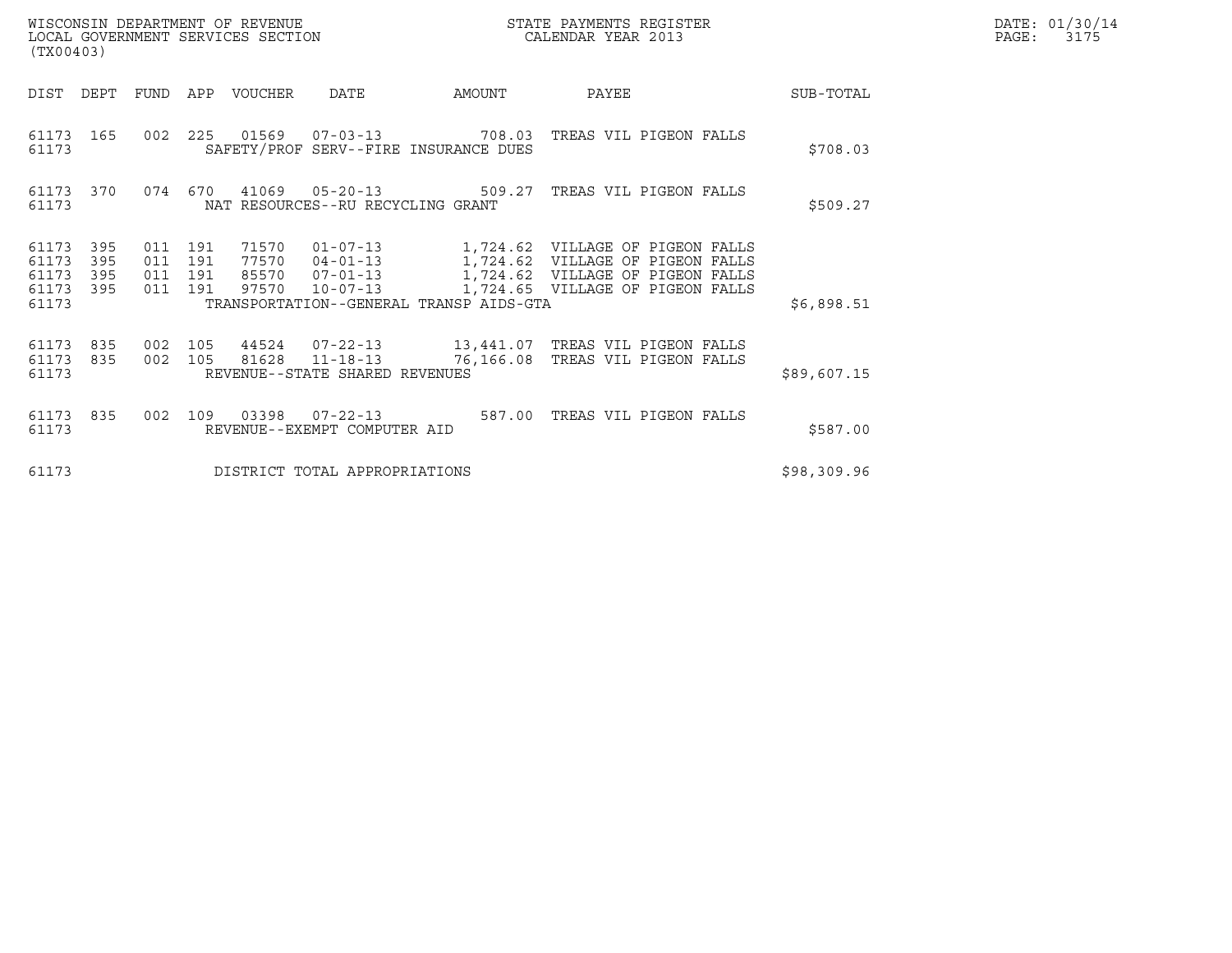| (TX00403)                                                 |           |                               |         |                            |                                                          |                                         | $\tt WISCONSIM DEPARTMENT OF REVENUE$ $\tt WISCONSIN DEPARTMENT SERVICES SECTION$ $\tt SERVICES SECTION$ $\tt CALENDAR YEAR$ $2013$ |                  | DATE: 01/30/14<br>PAGE:<br>3176 |
|-----------------------------------------------------------|-----------|-------------------------------|---------|----------------------------|----------------------------------------------------------|-----------------------------------------|-------------------------------------------------------------------------------------------------------------------------------------|------------------|---------------------------------|
|                                                           |           |                               |         | DIST DEPT FUND APP VOUCHER | DATE                                                     | AMOUNT                                  | PAYEE                                                                                                                               | <b>SUB-TOTAL</b> |                                 |
| 61181 165<br>61181                                        |           |                               |         |                            |                                                          | SAFETY/PROF SERV--FIRE INSURANCE DUES   | 002 225 01570 07-03-13 1,927.84 TREAS VIL STRUM                                                                                     | \$1,927.84       |                                 |
| 61181                                                     | 61181 370 |                               |         |                            |                                                          | NAT RESOURCES--AIDS IN LIEU OF TAXES    | 012 579 18896 04-15-13 79.99 TREAS VIL STRUM                                                                                        | \$79.99          |                                 |
| 61181                                                     | 61181 370 |                               |         |                            | NAT RESOURCES--RU RECYCLING GRANT                        |                                         | 074 670 41070 05-20-13 7,034.76 TREAS VIL STRUM                                                                                     | \$7,034.76       |                                 |
| 61181                                                     | 61181 370 |                               |         |                            |                                                          | NAT RESOURCES--RU CONSOLIDATED GRANT    | 074 673 41070 05-20-13 424.99 TREAS VIL STRUM                                                                                       | \$424.99         |                                 |
| 61181 370<br>61181                                        |           | 61181 370 095 532<br>095 532  |         |                            | NAT RESOURCES--DAM SAFETY PROJECTS                       |                                         | 02134  02-19-13  36,690.30  TREAS VIL STRUM<br>02255  03-04-13  29,206.02 TREAS VIL STRUM                                           | \$65,896.32      |                                 |
| 61181 395<br>61181 395<br>61181 395<br>61181 395<br>61181 |           | 011 191<br>011 191<br>011 191 | 011 191 |                            |                                                          | TRANSPORTATION--GENERAL TRANSP AIDS-GTA |                                                                                                                                     | \$39,949.64      |                                 |
| 61181 395<br>61181<br>61181 395<br>61181                  | - 395     | 011 278<br>011 278            | 011 278 | 83257                      |                                                          | TRANSPORTATION--LRIP/TRIP/MSIP GRANTS   | 80345  07-09-13  7,809.48  TREAS VIL STRUM<br>83257 08-02-13 10,000.00 TREAS VIL STRUM<br>08-02-13 8,364.03 TREAS VIL STRUM         | \$26, 173.51     |                                 |
| 61181                                                     | 61181 455 |                               |         |                            | JUSTICE--LAW ENFORCEMENT TRAINING                        |                                         | 002 231 00570 02-15-13 640.00 TREAS VIL STRUM                                                                                       | \$640.00         |                                 |
| 61181 835<br>61181 835<br>61181                           |           | 002 105                       |         |                            | 002 105 44525 07-22-13<br>REVENUE--STATE SHARED REVENUES |                                         | 41,905.80 TREAS VIL STRUM                                                                                                           | \$279,371.48     |                                 |
| 61181 835<br>61181                                        |           |                               |         |                            | 002 109 03399 07-22-13<br>REVENUE--EXEMPT COMPUTER AID   |                                         | 417.00 TREAS VIL STRUM                                                                                                              | \$417.00         |                                 |
| 61181                                                     |           |                               |         |                            | DISTRICT TOTAL APPROPRIATIONS                            |                                         |                                                                                                                                     | \$421,915.53     |                                 |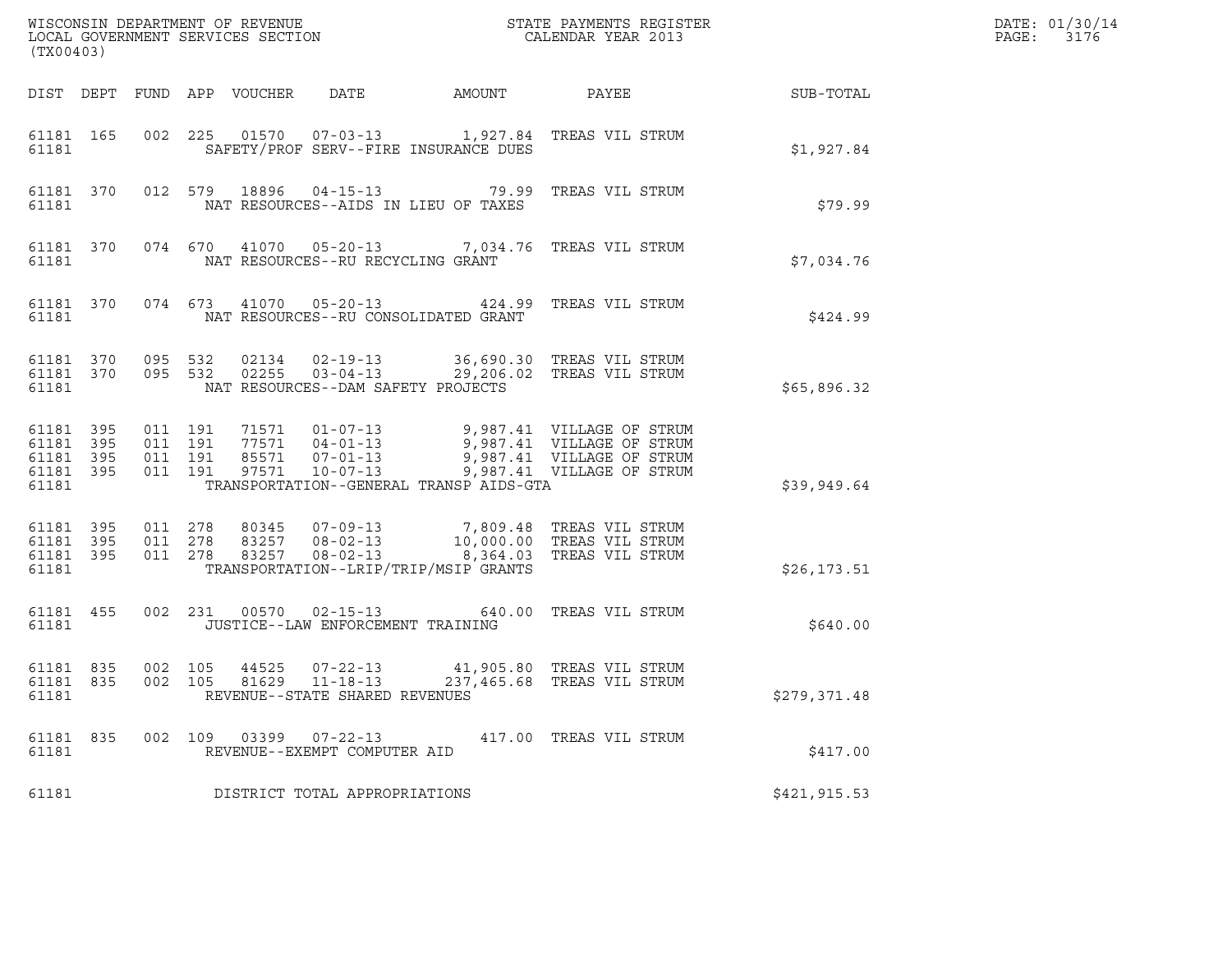| (TX00403)                                     |                   |                               |         |                |                                                |                                              | WISCONSIN DEPARTMENT OF REVENUE<br>LOCAL GOVERNMENT SERVICES SECTION CALENDAR YEAR 2013                   |                  | DATE: 01/30/14<br>PAGE:<br>3177 |
|-----------------------------------------------|-------------------|-------------------------------|---------|----------------|------------------------------------------------|----------------------------------------------|-----------------------------------------------------------------------------------------------------------|------------------|---------------------------------|
|                                               |                   |                               |         |                |                                                | DIST DEPT FUND APP VOUCHER DATE AMOUNT PAYEE |                                                                                                           | <b>SUB-TOTAL</b> |                                 |
| 61186 165<br>61186                            |                   |                               |         |                |                                                | SAFETY/PROF SERV--FIRE INSURANCE DUES        | 002 225 01571 07-03-13 3,741.52 TREAS VIL TREMPEALEAU                                                     | \$3.741.52       |                                 |
| 61186 370<br>61186                            |                   |                               | 002 503 | 16234          |                                                | NAT RESOURCES--AIDS IN LIEU OF TAXES         | 02-21-13 985.53 TREAS VIL TREMPEALEAU<br>TOWN SHARE 208.57                                                | \$985.53         |                                 |
| 61186 370<br>61186                            |                   |                               |         |                |                                                | NAT RESOURCES--AIDS IN LIEU OF TAXES         | 012 579 18897 04-15-13 73.62 TREAS VIL TREMPEALEAU                                                        | \$73.62          |                                 |
| 61186 395<br>61186<br>61186<br>61186<br>61186 | 395<br>395<br>395 | 011 191<br>011 191<br>011 191 | 011 191 |                |                                                | TRANSPORTATION--GENERAL TRANSP AIDS-GTA      |                                                                                                           | \$50,018.46      |                                 |
| 61186 455<br>61186                            |                   |                               |         |                | JUSTICE--LAW ENFORCEMENT TRAINING              |                                              | 002  231  00586  02-19-13  320.00  TREAS VIL TREMPEALEAU                                                  | \$320.00         |                                 |
| 61186 835<br>61186                            | 61186 835         | 002 105                       | 002 105 |                | REVENUE--STATE SHARED REVENUES                 |                                              | 44526  07-22-13  34,725.94  TREAS  VIL TREMPEALEAU<br>81630  11-18-13  196,780.32  TREAS  VIL TREMPEALEAU | \$231,506.26     |                                 |
| 61186 835<br>61186<br>61186                   | 835               | 002 109<br>002 109            |         | 03400<br>05318 | $07 - 22 - 13$<br>REVENUE--EXEMPT COMPUTER AID |                                              | 07-22-13 182.00 TREAS VIL TREMPEALEAU<br>208.00 TREAS VIL TREMPEALEAU                                     | \$390.00         |                                 |
| 61186 835<br>61186                            |                   |                               |         |                | REVENUE--LOTTERY CREDIT -                      |                                              | 021  363  35889  03-25-13  10,887.00  TREAS VIL TREMPEALEAU                                               | \$10,887.00      |                                 |
| 61186                                         |                   |                               |         |                | DISTRICT TOTAL APPROPRIATIONS                  |                                              |                                                                                                           | \$297,922.39     |                                 |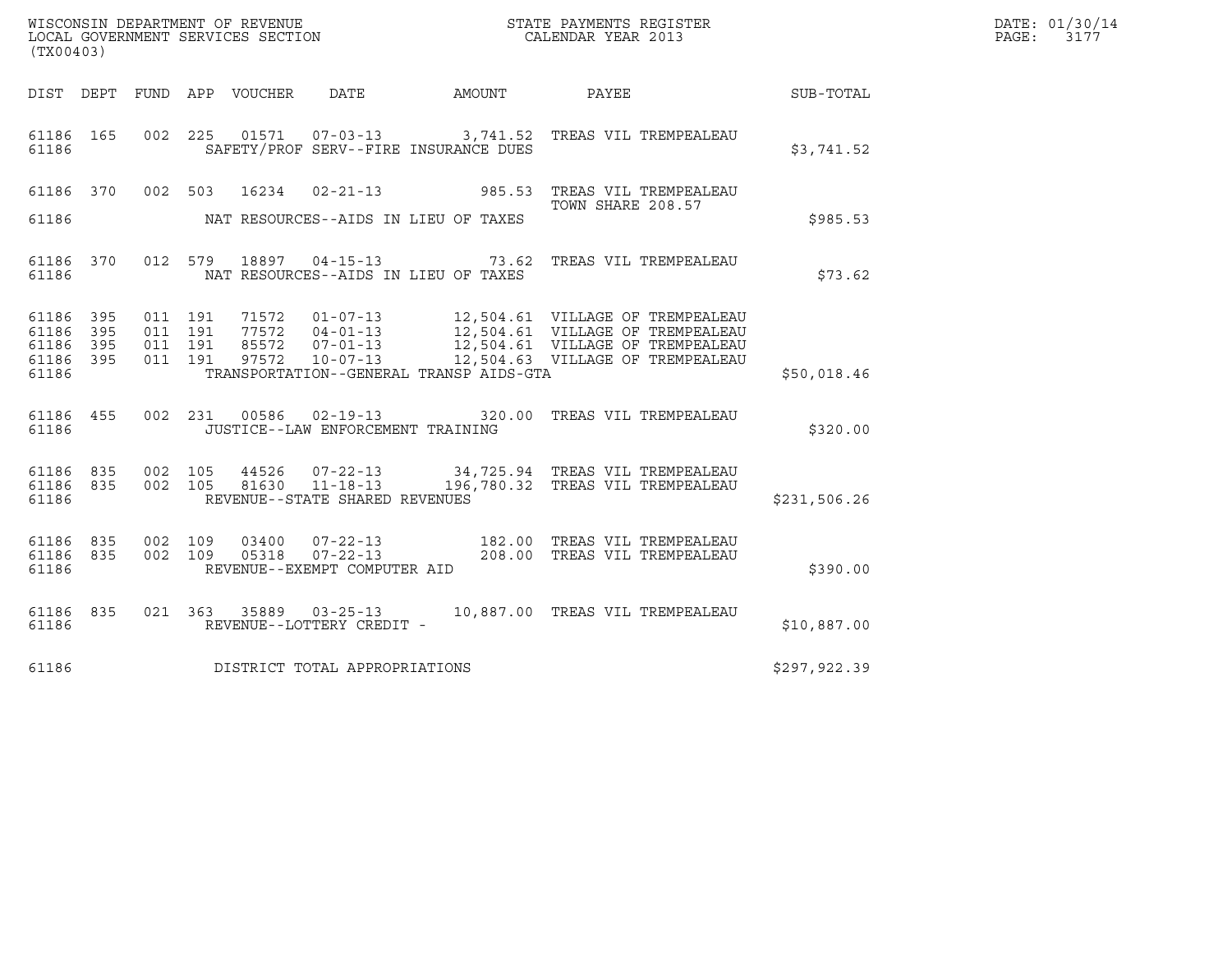| (TX00403)      |     |      |     | WISCONSIN DEPARTMENT OF REVENUE<br>LOCAL GOVERNMENT SERVICES SECTION |          |                                       | STATE PAYMENTS REGISTER<br>CALENDAR YEAR 2013 |            | DATE: 01/30/14<br>PAGE:<br>3178 |
|----------------|-----|------|-----|----------------------------------------------------------------------|----------|---------------------------------------|-----------------------------------------------|------------|---------------------------------|
| DIST DEPT      |     | FUND | APP | <b>VOUCHER</b>                                                       | DATE     | AMOUNT                                | PAYEE                                         | SUB-TOTAL  |                                 |
| 61201<br>61201 | 165 | 002  | 225 | 01572                                                                | 07-03-13 | SAFETY/PROF SERV--FIRE INSURANCE DUES | 5,561.14 TREAS CITY ARCADIA                   | \$5,561.14 |                                 |
|                |     |      |     |                                                                      |          |                                       |                                               |            |                                 |

| DIST                                          |                   |     |         | DEPT FUND APP VOUCHER  DATE                                                        | AMOUNT | PAYEE                                                                                                                                                                                                                                                 | SUB-TOTAL      |  |
|-----------------------------------------------|-------------------|-----|---------|------------------------------------------------------------------------------------|--------|-------------------------------------------------------------------------------------------------------------------------------------------------------------------------------------------------------------------------------------------------------|----------------|--|
| 61201 165<br>61201                            |                   | 002 |         | SAFETY/PROF SERV--FIRE INSURANCE DUES                                              |        | 225  01572  07-03-13  5,561.14  TREAS CITY ARCADIA                                                                                                                                                                                                    | \$5,561.14     |  |
| 61201                                         | 61201 370         |     |         | NAT RESOURCES--RU RECYCLING GRANT                                                  |        | 074 670 41071 05-20-13 7,241.72 TREAS CITY ARCADIA                                                                                                                                                                                                    | \$7,241.72     |  |
| 61201 395<br>61201<br>61201<br>61201<br>61201 | 395<br>395<br>395 |     |         | TRANSPORTATION--GENERAL TRANSP AIDS-GTA                                            |        |                                                                                                                                                                                                                                                       | \$348,992.28   |  |
| 61201 435<br>61201                            |                   |     | 005 162 | 01HSD  09-03-13  5,055.81  CITY ARCADIA<br>HS--AMBULANCE FUNDING ASSISTANCE GRANTS |        |                                                                                                                                                                                                                                                       | \$5,055.81     |  |
| 61201 455<br>61201                            |                   |     | 002 231 | JUSTICE--LAW ENFORCEMENT TRAINING                                                  |        | 00135  02-06-13  320.00  TREAS CITY ARCADIA                                                                                                                                                                                                           | \$320.00       |  |
| 61201 505<br>61201                            |                   |     | 002 650 | DOA--JUSTICE-ASSISTANCE-FEDERAL ARRA FDS                                           |        | 09262  05-06-13  1,800.00 TREAS CITY ARCADIA                                                                                                                                                                                                          | \$1,800.00     |  |
| 61201 835<br>61201<br>61201                   | 835               |     |         | REVENUE--STATE SHARED REVENUES                                                     |        | 002 105 44527 07-22-13 109,610.06 TREAS CITY ARCADIA<br>002 105 81631 11-18-13 596,115.44 TREAS CITY ARCADIA                                                                                                                                          | \$705,725.50   |  |
| 61201 835<br>61201<br>61201                   | 835               |     |         | REVENUE--EXEMPT COMPUTER AID                                                       |        | $\begin{array}{cccc} 002 & 109 & 03401 & 07\text{-}22\text{-}13 \\ 002 & 109 & 05319 & 07\text{-}22\text{-}13 \\ \end{array} \qquad \begin{array}{cccc} 6,563.00 & \text{TREAS CITY ARCHDIA} \\ 48,692.00 & \text{TREAS CITY ARCHDIA} \\ \end{array}$ | \$55, 255.00   |  |
| 61201<br>61201                                | 835               |     |         | DOA-PAYMENT FOR MUNICIPAL SERVICES AID                                             |        | 002 501 00003 02-01-13 2,405.69 TREAS CITY ARCADIA                                                                                                                                                                                                    | \$2,405.69     |  |
| 61201 835<br>61201                            |                   |     |         | REVENUE--LOTTERY CREDIT -                                                          |        | 021  363  35890  03-25-13  2,530.55  TREAS CITY ARCADIA                                                                                                                                                                                               | \$2,530.55     |  |
| 61201                                         |                   |     |         | DISTRICT TOTAL APPROPRIATIONS                                                      |        |                                                                                                                                                                                                                                                       | \$1,134,887.69 |  |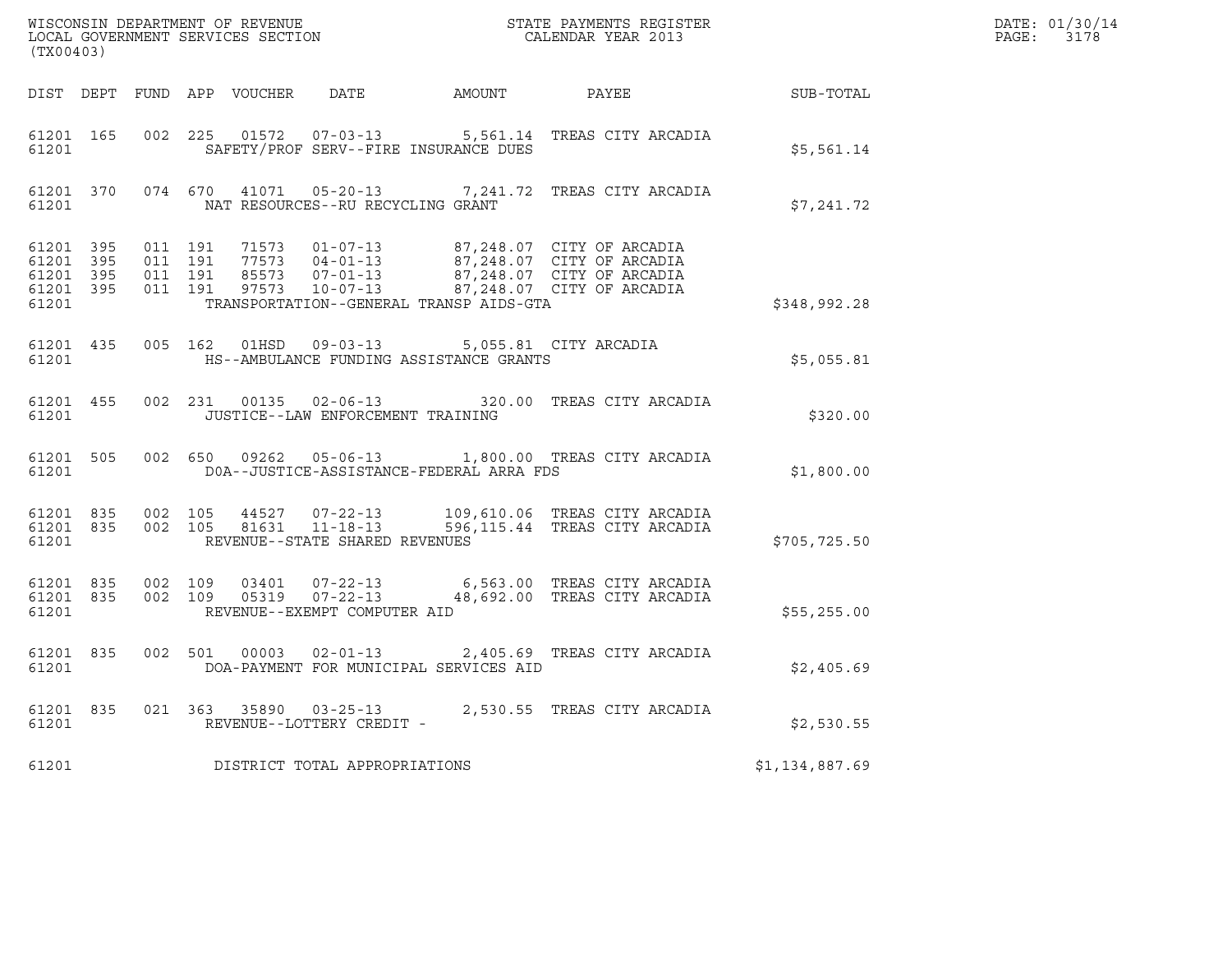| (TX00403)                                 |                          |                    |                |                                                            |                                          | $\tt WISCONSIM DEPARTMENT OF REVENUE$ $\tt WISCONMIN S REGISTER$ $\tt LOCAL BIDAR YEAR$ $2013$                            |              | DATE: 01/30/14<br>$\mathtt{PAGE:}$<br>3179 |
|-------------------------------------------|--------------------------|--------------------|----------------|------------------------------------------------------------|------------------------------------------|---------------------------------------------------------------------------------------------------------------------------|--------------|--------------------------------------------|
|                                           |                          |                    |                |                                                            |                                          |                                                                                                                           |              |                                            |
| 61206 165<br>61206                        |                          |                    |                |                                                            | SAFETY/PROF SERV--FIRE INSURANCE DUES    | 002 225 01573 07-03-13 2,191.86 TREAS CITY BLAIR                                                                          | \$2,191.86   |                                            |
| 61206                                     |                          |                    |                |                                                            | NAT RESOURCES--LAKES MANAGEMENT GRANTS   | 61206 370 012 663 00724 10-16-13 3,000.00 TREAS CITY BLAIR<br>61206 370 012 663 02958 04-29-13 15,139.31 TREAS CITY BLAIR | \$18, 139.31 |                                            |
| 61206 370<br>61206                        |                          |                    |                | NAT RESOURCES--RU RECYCLING GRANT                          |                                          | 074 670 41072 05-20-13 2,528.15 TREAS CITY BLAIR                                                                          | \$2,528.15   |                                            |
| 61206 395<br>61206                        |                          |                    |                |                                                            | TRANSPORTATION--HIGHWAY SAFETY-FEDERAL   | 011 185 92071 10-28-13 4,996.00 TREAS CITY BLAIR                                                                          | \$4,996.00   |                                            |
| 61206<br>61206<br>61206<br>61206<br>61206 | 395<br>395<br>395<br>395 |                    |                |                                                            | TRANSPORTATION--GENERAL TRANSP AIDS-GTA  |                                                                                                                           | \$60,579.63  |                                            |
| 61206 455<br>61206                        |                          |                    |                | JUSTICE--LAW ENFORCEMENT TRAINING                          |                                          | 002 231 00166 02-06-13 640.00 TREAS CITY BLAIR                                                                            | \$640.00     |                                            |
| 61206 465<br>61206                        |                          |                    |                |                                                            | MILITARY AFFAIRS--EMERGENCY MANAGEMENT   | 072 365 00649 01-11-13 18,342.89 TREAS CITY BLAIR                                                                         | \$18,342.89  |                                            |
| 61206 505<br>61206                        |                          |                    |                |                                                            | DOA--JUSTICE-ASSISTANCE-FEDERAL ARRA FDS | 002 650 07689 03-06-13 1,850.00 TREAS CITY BLAIR                                                                          | \$1,850.00   |                                            |
| 61206 835<br>61206 835<br>61206           |                          |                    |                | REVENUE--STATE SHARED REVENUES                             |                                          | 002 105  44528  07-22-13  99,391.38 TREAS CITY BLAIR<br>002  105  81632  11-18-13  506,979.18 TREAS CITY BLAIR            | \$606,370.56 |                                            |
| 61206<br>61206<br>61206                   | 835<br>835               | 002 109<br>002 109 | 03402<br>05320 | $07 - 22 - 13$<br>07-22-13<br>REVENUE--EXEMPT COMPUTER AID |                                          | 367.00 TREAS CITY BLAIR<br>2.00 TREAS CITY BLAIR                                                                          | \$369.00     |                                            |
| 61206<br>61206                            | 835                      | 021 363            | 35891          | $03 - 25 - 13$<br>REVENUE--LOTTERY CREDIT -                |                                          | 3,092.89 TREAS CITY BLAIR                                                                                                 | \$3,092.89   |                                            |
| 61206                                     |                          |                    |                | DISTRICT TOTAL APPROPRIATIONS                              |                                          |                                                                                                                           | \$719,100.29 |                                            |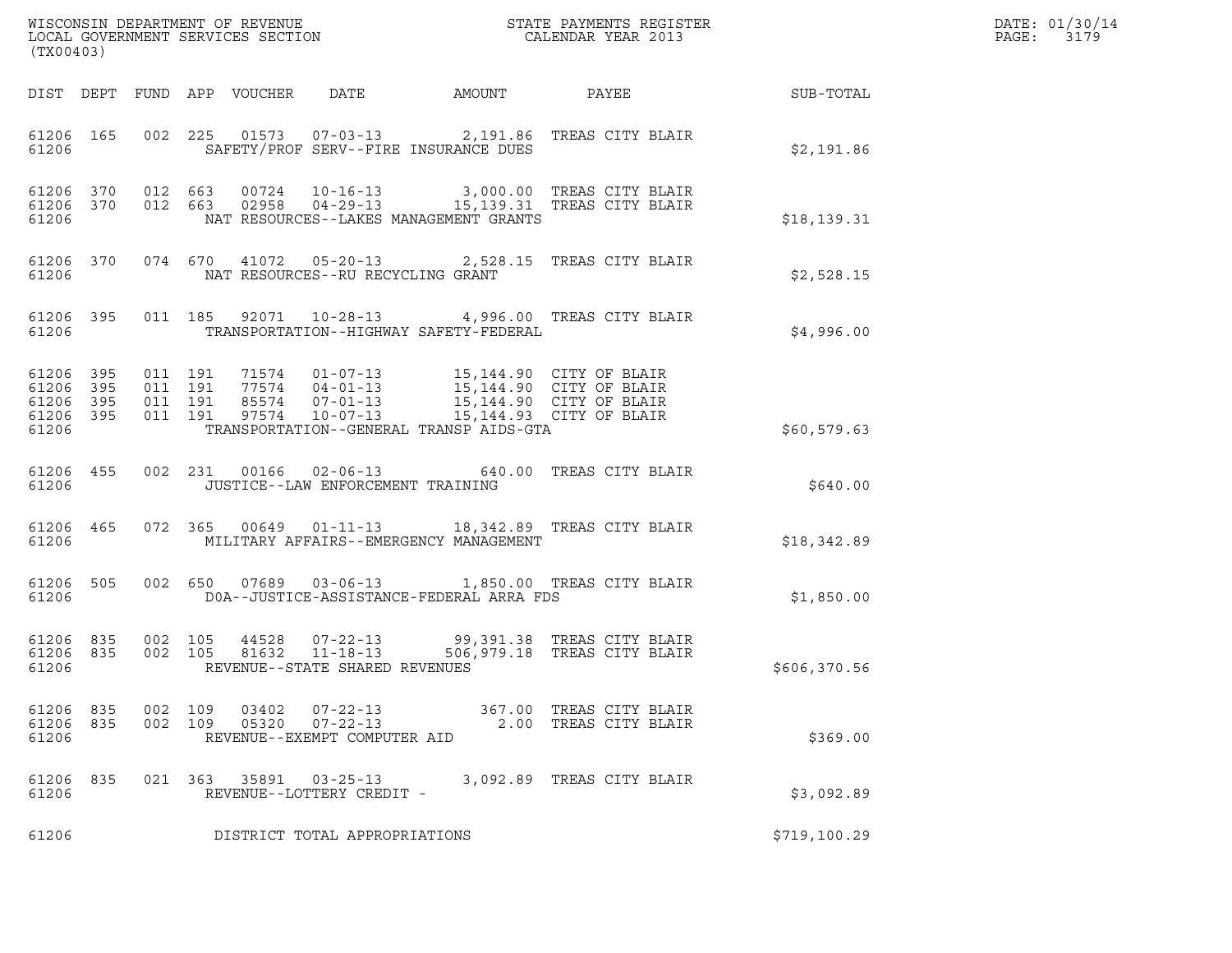| WISCONSIN DEPARTMENT OF REVENUE   | STATE PAYMENTS REGISTER | DATE: 01/30/14 |
|-----------------------------------|-------------------------|----------------|
| LOCAL GOVERNMENT SERVICES SECTION | CALENDAR YEAR 2013      | PAGE:<br>3180  |

| (TX00403)                                                          |                                                                                                                                                                               |                                                                                                                              |              |
|--------------------------------------------------------------------|-------------------------------------------------------------------------------------------------------------------------------------------------------------------------------|------------------------------------------------------------------------------------------------------------------------------|--------------|
| DIST<br>DEPT<br>FUND                                               | APP VOUCHER<br>DATE                                                                                                                                                           | AMOUNT<br>PAYEE                                                                                                              | SUB-TOTAL    |
| 61231 165<br>61231                                                 | 002 225<br>SAFETY/PROF SERV--FIRE INSURANCE DUES                                                                                                                              | 01574  07-03-13  2,995.58  TREAS CITY GALESVILLE                                                                             | \$2,995.58   |
| 61231<br>395<br>395<br>61231<br>61231<br>395<br>61231 395<br>61231 | 011 191<br>71575<br>$01 - 07 - 13$<br>77575 04-01-13<br>011 191<br>85575 07-01-13<br>011 191<br>011 191<br>97575<br>$10 - 07 - 13$<br>TRANSPORTATION--GENERAL TRANSP AIDS-GTA | 14,652.55 CITY OF GALESVILLE<br>14,652.55 CITY OF GALESVILLE<br>14,652.55 CITY OF GALESVILLE<br>14,652.57 CITY OF GALESVILLE | \$58,610.22  |
| 002<br>61231 455<br>61231                                          | 231<br>00286<br>$02 - 08 - 13$<br>JUSTICE--LAW ENFORCEMENT TRAINING                                                                                                           | TREAS CITY GALESVILLE<br>480.00                                                                                              | \$480.00     |
| 61231<br>505<br>61231                                              | 002 174<br>DOA--TRANSMISSION LINE FEE DISTRIBUTION                                                                                                                            | 04170  12-26-13  5,620.00 TREAS CITY GALESVILLE                                                                              | \$5,620.00   |
| 505<br>002<br>61231<br>61231                                       | 175<br>04170  12-26-13  80,290.00<br>DOA--TRANSMISSION LINE IMPACT FEES                                                                                                       | TREAS CITY GALESVILLE                                                                                                        | \$80,290.00  |
| 61231 835<br>61231 835<br>61231                                    | 002 105<br>44529 07-22-13<br>81633 11-18-13<br>002 105<br>REVENUE--STATE SHARED REVENUES                                                                                      | 66,312.67 TREAS CITY GALESVILLE<br>292,829.89 TREAS CITY GALESVILLE                                                          | \$359,142.56 |
| 002<br>61231<br>835<br>002<br>61231<br>835<br>61231                | 109<br>03403<br>$07 - 22 - 13$<br>109<br>05321<br>REVENUE--EXEMPT COMPUTER AID                                                                                                | 07-22-13 3,059.00 TREAS CITY GALESVILLE<br>5.00<br>TREAS CITY GALESVILLE                                                     | \$3,064.00   |
| 61231                                                              | DISTRICT TOTAL APPROPRIATIONS                                                                                                                                                 |                                                                                                                              | \$510,202.36 |

(TX00403)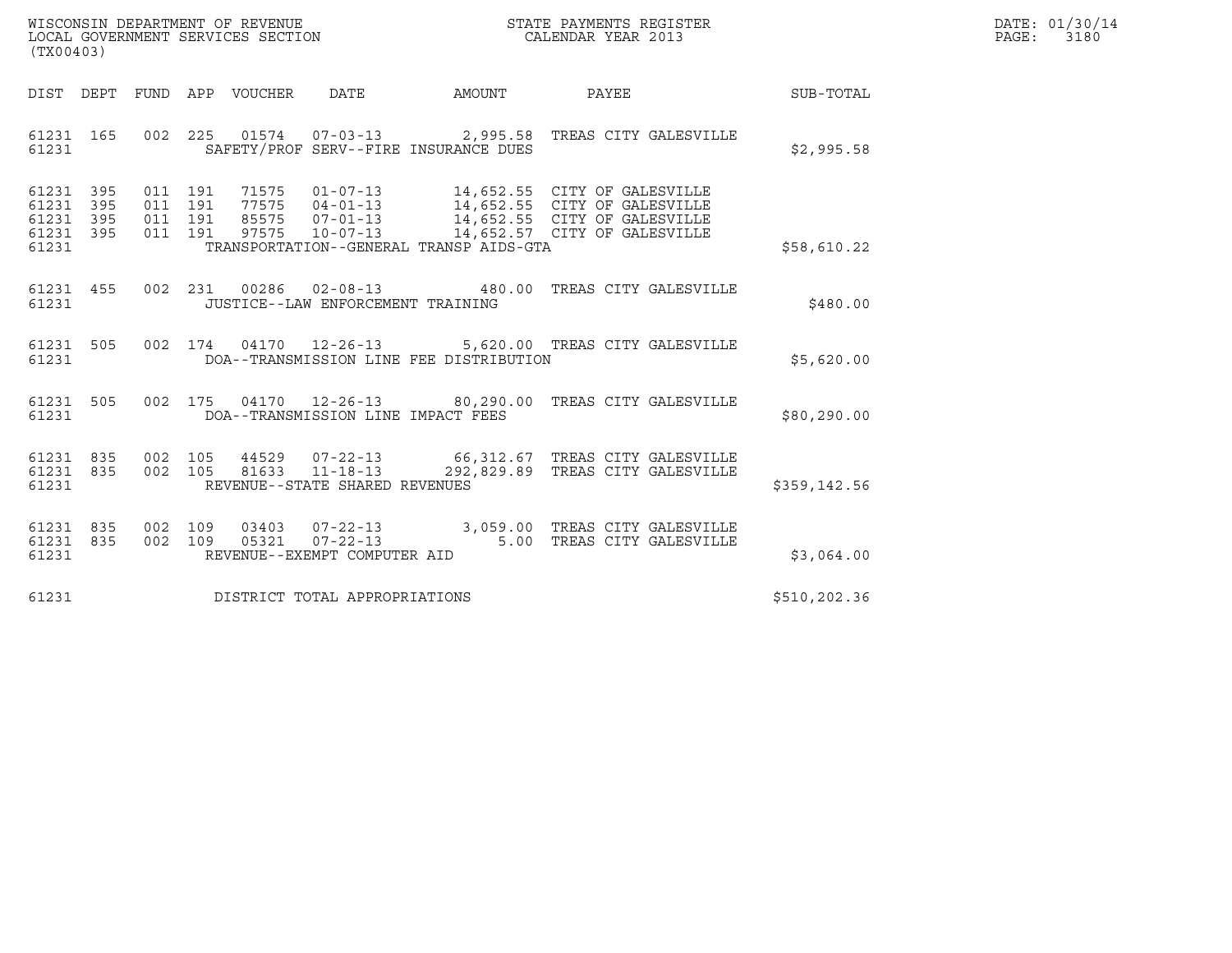| (TX00403)                                             |                        |                               |         |  |                                                        |                                                                                                                                                                                                                                     |               | DATE: 01/30/14<br>PAGE: 3181 |
|-------------------------------------------------------|------------------------|-------------------------------|---------|--|--------------------------------------------------------|-------------------------------------------------------------------------------------------------------------------------------------------------------------------------------------------------------------------------------------|---------------|------------------------------|
|                                                       |                        |                               |         |  | DIST DEPT FUND APP VOUCHER DATE AMOUNT                 | <b>PAYEE</b> FOR THE STATE OF THE STATE OF THE STATE OF THE STATE OF THE STATE OF THE STATE OF THE STATE OF THE STATE OF THE STATE OF THE STATE OF THE STATE OF THE STATE OF THE STATE OF THE STATE OF THE STATE OF THE STATE OF TH | SUB-TOTAL     |                              |
| 61241                                                 |                        |                               |         |  | SAFETY/PROF SERV--FIRE INSURANCE DUES                  | 61241 165 002 225 01575 07-03-13 2,771.54 TREAS CITY INDEPENDENCE                                                                                                                                                                   | \$2,771.54    |                              |
| 61241                                                 | 61241 370              |                               |         |  | NAT RESOURCES--RU RECYCLING GRANT                      | 074 670 41073 05-20-13 3,924.81 TREAS CITY INDEPENDENCE                                                                                                                                                                             | \$3,924.81    |                              |
| 61241                                                 | 61241 395              |                               |         |  | TRANSPORTATION--HIGHWAY SAFETY-FEDERAL                 | 011 185 73082 04-29-13 3,905.55 TREAS CITY INDEPENDENCE                                                                                                                                                                             | \$3,905.55    |                              |
| 61241 395<br>61241 395<br>61241<br>61241 395<br>61241 | 395                    | 011 191<br>011 191<br>011 191 | 011 191 |  | TRANSPORTATION--GENERAL TRANSP AIDS-GTA                | 71576  01-07-13  16,274.14  CITY OF INDEPENDENCE<br>77576  04-01-13  16,274.14  CITY OF INDEPENDENCE<br>85576  07-01-13  16,274.14  CITY OF INDEPENDENCE<br>97576  10-07-13  16,274.16  CITY OF INDEPENDENCE                        | \$65,096.58   |                              |
| 61241                                                 | 61241 455              |                               |         |  | JUSTICE--LAW ENFORCEMENT TRAINING                      | 002 231 00326 02-08-13 1,440.00 TREAS CITY INDEPENDENCE                                                                                                                                                                             | \$1,440.00    |                              |
| 61241                                                 | 61241 835<br>61241 835 | 002 105<br>002 105            |         |  | 81634 11-18-13<br>REVENUE--STATE SHARED REVENUES       | 44530  07-22-13  57,983.86  TREAS CITY INDEPENDENCE<br>258,199.37 TREAS CITY INDEPENDENCE                                                                                                                                           | \$316, 183.23 |                              |
| 61241                                                 | 61241 835              |                               |         |  | 002 109 03404 07-22-13<br>REVENUE--EXEMPT COMPUTER AID | 5.00 TREAS CITY INDEPENDENCE                                                                                                                                                                                                        | \$5.00        |                              |
| 61241                                                 |                        |                               |         |  | DISTRICT TOTAL APPROPRIATIONS                          |                                                                                                                                                                                                                                     | \$393,326.71  |                              |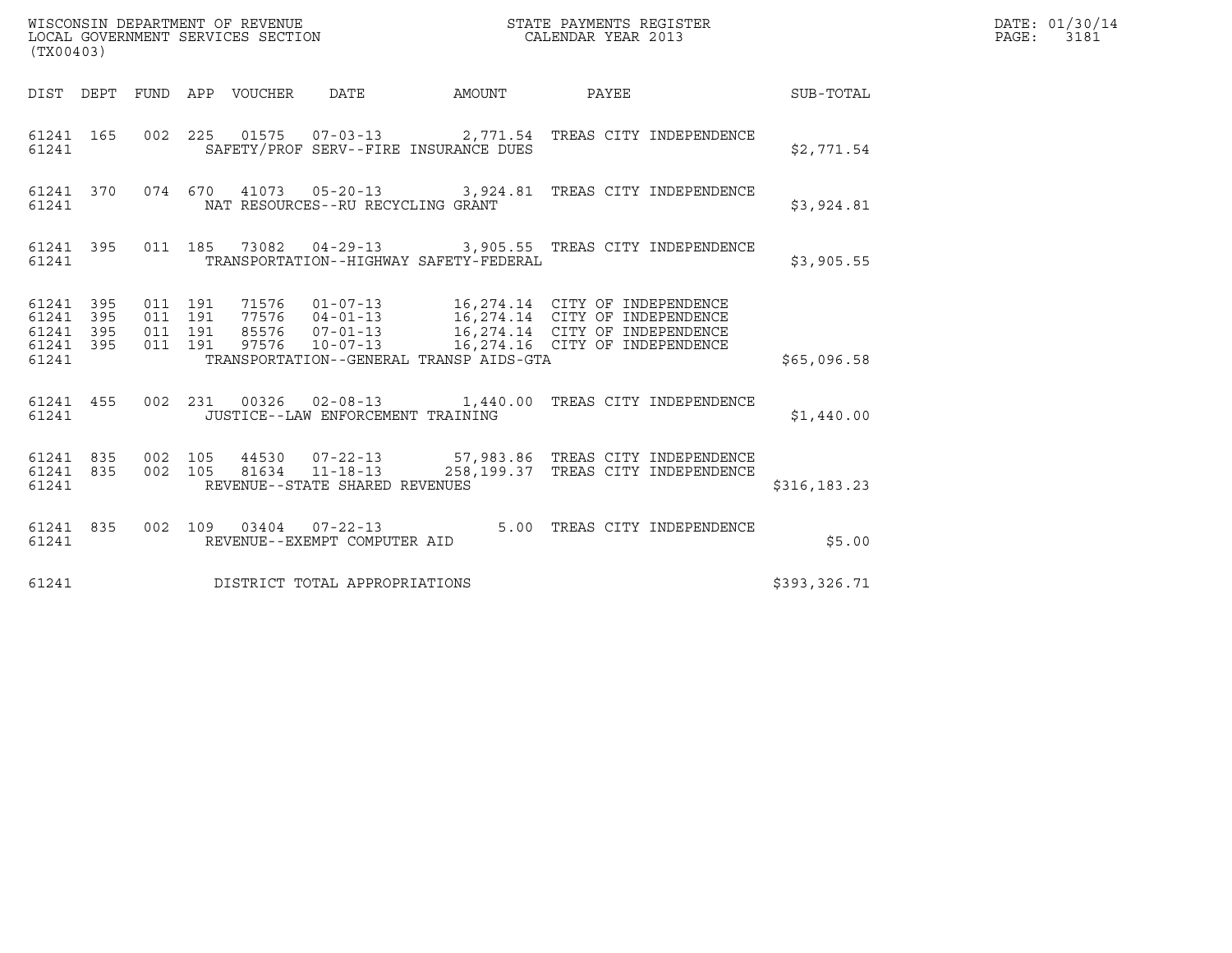| (TX00403) |                                                  |                               |                               |  |                                       |                                         |                                                                                                                                                                                                             |               | DATE: 01/30/14<br>PAGE: 3182 |
|-----------|--------------------------------------------------|-------------------------------|-------------------------------|--|---------------------------------------|-----------------------------------------|-------------------------------------------------------------------------------------------------------------------------------------------------------------------------------------------------------------|---------------|------------------------------|
|           |                                                  |                               |                               |  |                                       |                                         | DIST DEPT FUND APP VOUCHER DATE AMOUNT PAYEE TO SUB-TOTAL                                                                                                                                                   |               |                              |
| 61265     |                                                  |                               |                               |  |                                       | SAFETY/PROF SERV--FIRE INSURANCE DUES   | 61265 165 002 225 01576 07-03-13 4,064.68 TREAS CITY OSSEO                                                                                                                                                  | \$4,064.68    |                              |
| 61265     |                                                  |                               |                               |  | NAT RESOURCES--AIDS IN LIEU OF TAXES  |                                         | 61265 370 012 579 18898 04-15-13 20.07 TREAS CITY OSSEO                                                                                                                                                     | \$20.07       |                              |
|           |                                                  | 61265 720                     |                               |  | NAT RESOURCES--RU RECYCLING GRANT     |                                         | 61265 370 074 670 41074 05-20-13 9,907.36 TREAS CITY OSSEO                                                                                                                                                  | \$9,907.36    |                              |
|           |                                                  |                               |                               |  | 61265 NAT RESOURCES--STEWARDSHIP 2000 |                                         | 61265 370 095 512 02554 04-01-13 6,545.50 TREAS CITY OSSEO                                                                                                                                                  | \$6,545.50    |                              |
| 61265     | 61265 395<br>61265 395<br>61265 395<br>61265 395 | 011 191                       | 011 191<br>011 191<br>011 191 |  |                                       | TRANSPORTATION--GENERAL TRANSP AIDS-GTA | 71577  01-07-13  33,798.39  CITY OF OSSEO<br>77577  04-01-13  33,798.39  CITY OF OSSEO<br>85577  07-01-13  33,798.39  CITY OF OSSEO<br>97577  10-07-13  33,798.41  CITY OF OSSEO                            | \$135, 193.58 |                              |
|           | 61265                                            |                               |                               |  |                                       | TRANSPORTATION--LRIP/TRIP/MSIP GRANTS   | 61265 395 011 278 88367 09-20-13 13,030.06 TREAS CITY OSSEO                                                                                                                                                 | \$13,030.06   |                              |
| 61265     | 61265 455                                        |                               |                               |  | JUSTICE--LAW ENFORCEMENT TRAINING     |                                         | 002 231 00669 02-19-13 640.00 TREAS CITY OSSEO                                                                                                                                                              | \$640.00      |                              |
| 61265     |                                                  |                               |                               |  | REVENUE--STATE SHARED REVENUES        |                                         | $\begin{array}{cccccccc} 61265 & 835 & 002 & 105 & 44531 & 07-22-13 & 60,070.61 & \text{TREAS CITY OSSEO} \\ 61265 & 835 & 002 & 105 & 81635 & 11-18-13 & 188,561.53 & \text{TREAS CITY OSSEO} \end{array}$ | \$248,632.14  |                              |
| 61265     | 61265 835                                        | 61265 835 002 109             |                               |  | REVENUE--EXEMPT COMPUTER AID          |                                         | 002 109 03405 07-22-13 3,390.00 TREAS CITY OSSEO<br>002 109 05322 07-22-13 1,148.00 TREAS CITY OSSEO                                                                                                        | \$4,538.00    |                              |
|           |                                                  | 61265 and the state of $\sim$ |                               |  | REVENUE--LOTTERY CREDIT -             |                                         | 61265 835 021 363 35892 03-25-13 595.20 TREAS CITY OSSEO                                                                                                                                                    | \$595.20      |                              |
| 61265     |                                                  |                               |                               |  | DISTRICT TOTAL APPROPRIATIONS         |                                         |                                                                                                                                                                                                             | \$423,166.59  |                              |